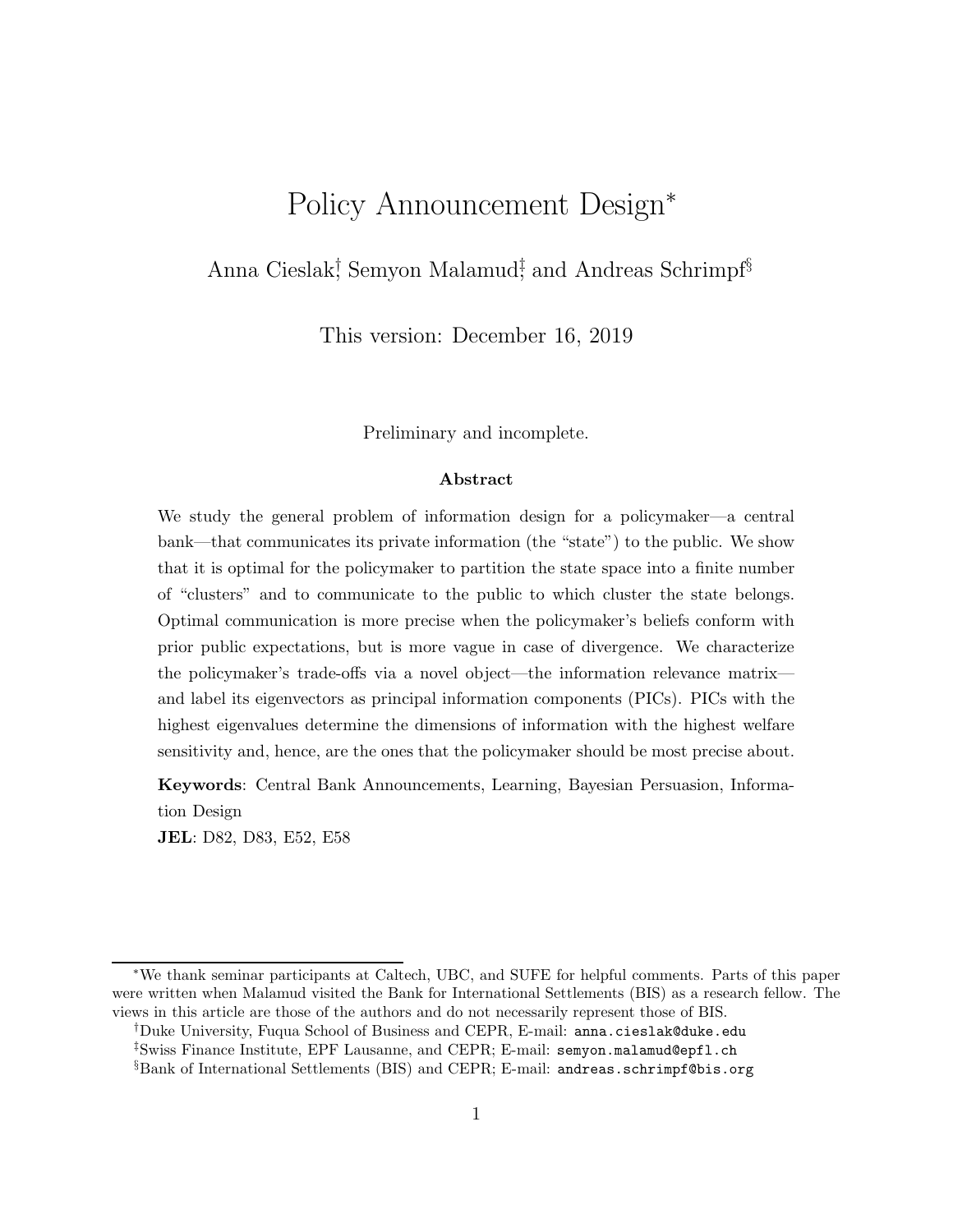### 1 Introduction

The importance of macroeconomic announcements is hard to overstate. Announcements help market participants gauge the state of the economy, they serve as a coordination device for different types of agents, and influence decisions taken by investors and firms. To the extent that macroeconomic announcements simply release the latest data (e.g., on unemployment or inflation), their design is straightforward. In the case of monetary policy, however, announcements about the current policy and its future path are left at the discretion of a policy-making body, such as the Federal Open Market Committee (FOMC) in case of the US Federal Reserve. Viewed as a key tool in achieving monetary policy objectives, central bank communication has received particular attention in the years following the global financial crisis, but surveys of market participants suggest that the Fed does not always earn the highest marks on this front (see Figure [1\)](#page-2-0). This naturally raises the question of how a policymaker should optimally design announcements so as to maximize public welfare. The goal of this paper is to investigate this question.

Communicating the stance of monetary policy is a multifaceted task. Prior to the announcement, the policymaker needs to process large amounts of data about economic and financial conditions. It is then up to the policymaker to decide how to map this complex information into a simpler message that informs the public about the policy rate decision and conveys any supporting information on the policy stance. Adding to the complexity is the fact that policy communication does not occur in a vacuum but involves a two-way information flow between the central bank and the public (e.g., [Shin](#page-40-0) [\(2017](#page-40-0)), [Morris and Shin](#page-40-1) [\(2018\)](#page-40-1)). Market participants spend significant resources on forecasting and interpreting central bank announcements. Central banks, in turn, pay close attention to signals in the market prices, from which they try to infer the expectations of investors in anticipation of policy actions.

We accommodate those practical challenges of central bank communication into a theoretical model of policy announcement design. Our analysis follows the recent literature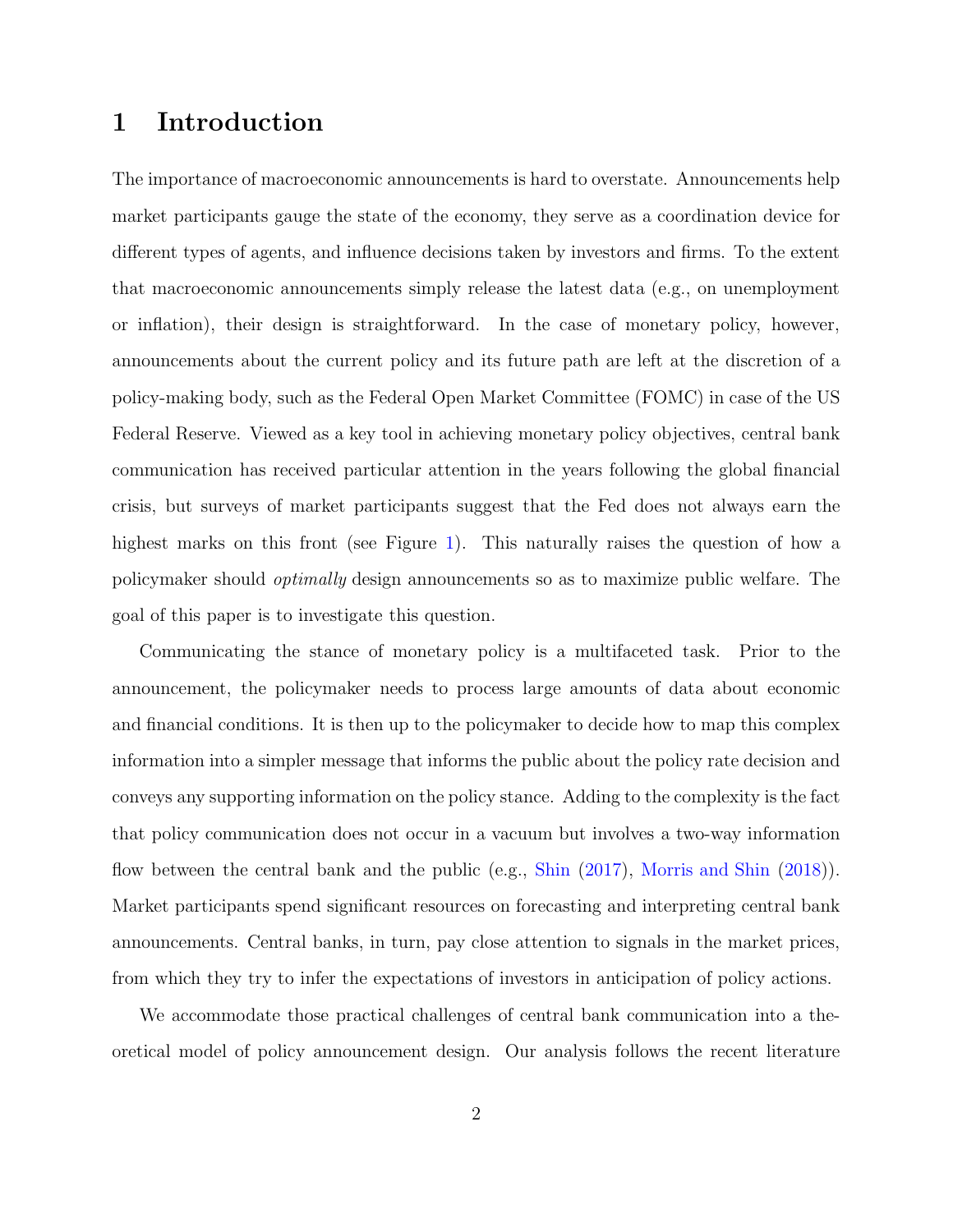<span id="page-2-0"></span>

Figure 1: Fed communication effectiveness scores. The figure presents weighted average score from the Survey of Primary Dealers and the Survey of Market Participants compiled by the New York Fed. The survey question is: "How would you grade the Federal Reserve System's communication with the markets and with the public since the last policy survey? Please provide a rating between 1 and 5, with 1 indicating ineffectiveness and 5 indicating effectiveness."

on information design, initiated by [Rayo and Segal](#page-40-2) [\(2010](#page-40-2)) and [Kamenica and Gentzkow](#page-39-0) [\(2011\)](#page-39-0). As in these papers, we assume that the policymaker can commit to the choice of the best information structure (from their perspective) that maximizes the social welfare ex-ante, before the state of the economy is realized. In general, the structure of the optimal design can be extremely complex and only existence results can be established (e.g., [Bergemann and Morris,](#page-37-0) [2017](#page-37-0)). We focus on a special case of the general problem of "Bayesian persuasion" studied in [Kamenica and Gentzkow](#page-39-0) [\(2011\)](#page-39-0), with two modifications. We assume that (i) the private information of the policymaker (the state) is a continuous multidimensional random variable in  $\mathbb{R}^L$ , whereas (ii) the information structure chosen by the policymaker is finite, i.e., the signal sent to the public is always chosen from a finite set of possible announcements. Intuitively, having observed the realization of the state, the policymarker in our setting possesses a "dictionary" from which to select a small subset of messages that are best suited to enhance the public welfare. As such, the policymaker needs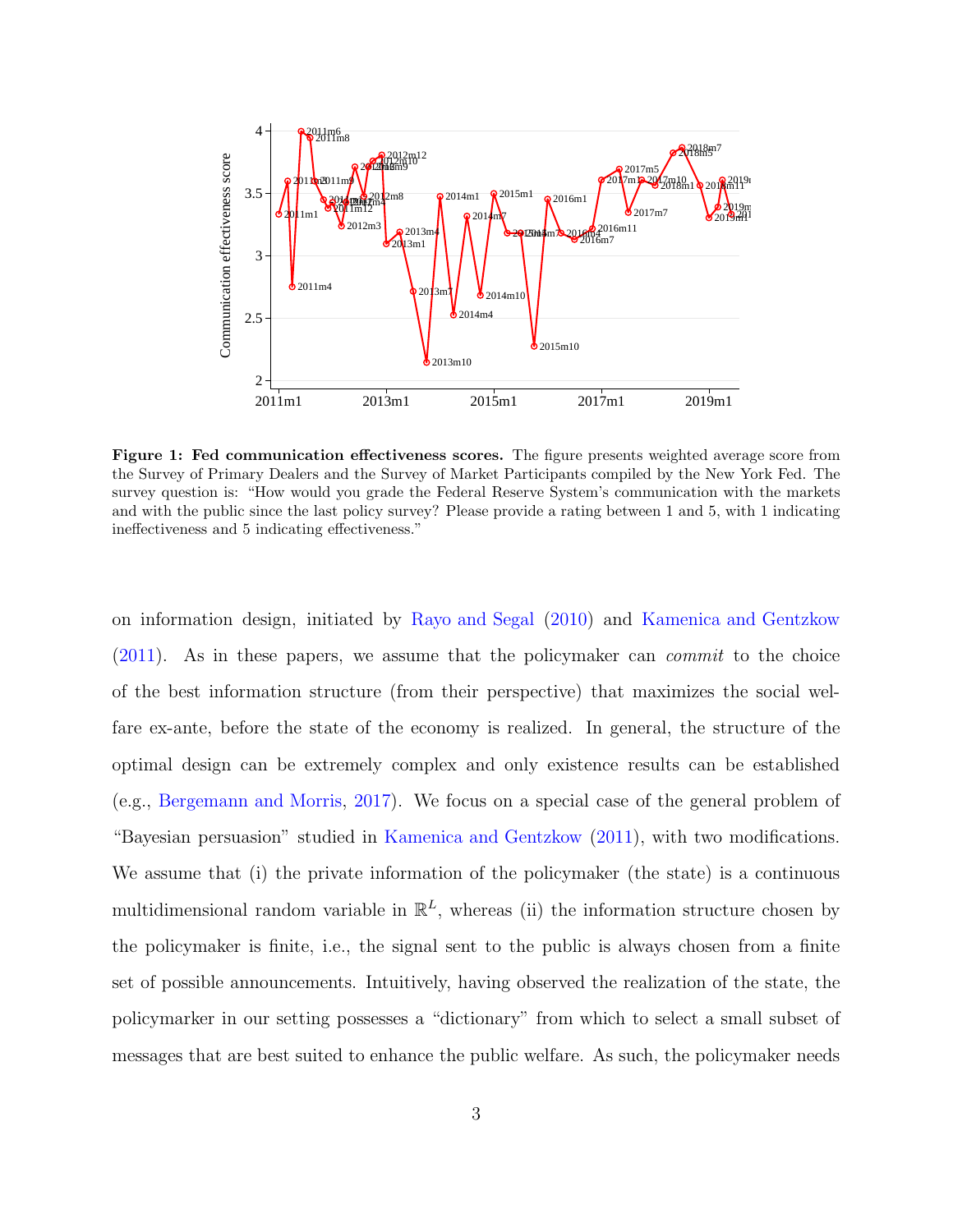to decide about how best to design its communication reaction function, which should be a well-defined function of available data and opinions of the key decision makers.

Our first main result is that, under appropriate regularity conditions, it is optimal for the policymaker to partition the state space into a finite number of "clusters" (e.g., intervals when  $L = 1$ , rectangles when  $L = 2$ , etc.) and, then, to communicate to the public to which cluster the state belongs. This form of communication resembles common central bank practice. For example, central banks announce the interval to which the policy rate is expected to belong over certain horizon or they provide a confidence bands for the economic forecasts. Clearly, given the amount and dimensionality of information that policymakers face, it is not feasible to communicate all information in its raw form. Hence, the role of policy communication is to reduce the complexity of the multi-dimensional information bundle in a way that is accessible to the public. Our result formalizes this idea implying that, under optimal design, for each value of the state, the policymaker sends to the public a unique signal revealing the specific cluster to which state belongs. We expect that these clusters should have the property of "bunching" similar states together. We prove that this intuition is correct when the economy is close to the steady state: In the linearized problem, the partition consists of *convex polytops*.<sup>[1](#page-3-0)</sup> Specifically, if two states belong to the same bin, then so does any convex combination of them, and therefore, mixing the two states does not change the nature of the announcement.<sup>[2](#page-3-1)</sup> We use this general property to discuss some of the communication policies used by the Fed. For example, we argue that by violating the convexity property, the so-called "dot plots" are a suboptimal form of communication that could be improved upon.

We derive two more important and universal properties of linearized information designs. The first property corresponds to the one-dimensional case  $(L = 1)$ , where the limiting partition is given by a set of intervals. We further assume that the prior distribution

<span id="page-3-0"></span><sup>&</sup>lt;sup>1</sup>For example, intervals for  $L = 1$ , convex polygons for  $L = 2$ , and convex polyhedra for  $L = 3$ .

<span id="page-3-1"></span><sup>2</sup>The underlying linearized problem is analogous to the standard first-order approximation used in the macro literature; for example, it is this approximation that underlies the classical Taylor rule.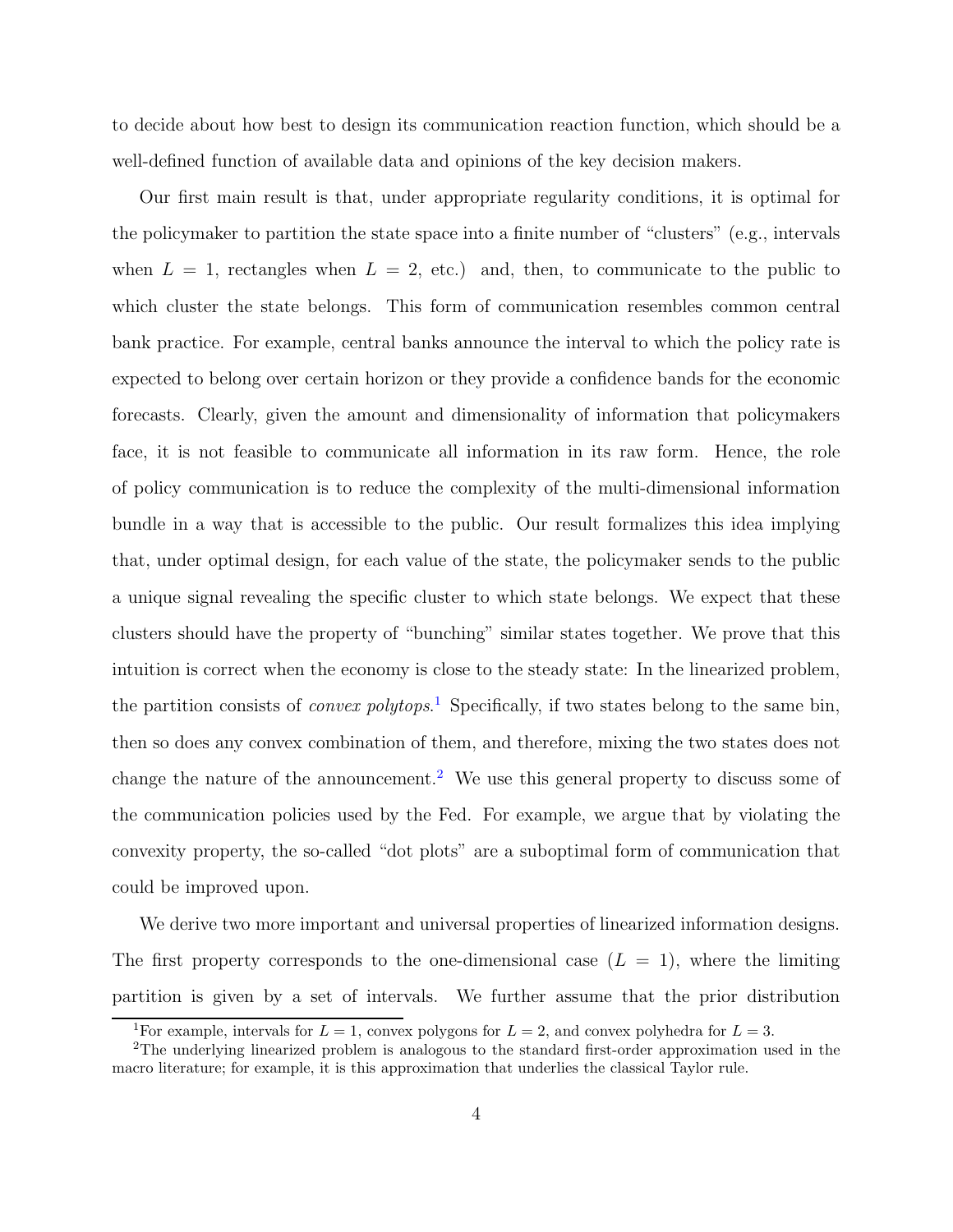characterizing the beliefs of agents is unimodal. In this situation, optimal communication design implies that policymakers should be more precise when conforming with prior public expectations, but to be more vague in the case of a divergence of their beliefs from those of the public. This result lends credence to the idea that the central bank may want to avoid "spooking" financial markets, which in turn could manifest as gradualism in its decision making (see [Stein and Sunderam](#page-40-3) [\(2018\)](#page-40-3) for a recent discussion).

The second property corresponds to the multi-dimensional case  $(L > 1)$ . We explicitly characterize the problem of the policymaker using a novel object—the information relevance matrix—which captures the trade-offs the policymaker faces given the public reaction function. The eigenvectors of that matrix correspond to what we call the principal information components (PIC) in analogy to the standard principal components known in the statistics literature. These eigenvectors define the directions of information that are most important for welfare under the equilibrium constraints. We show how to characterize the optimal partition in terms of these eigenvectors. Intuitively, we expect that the amount of information revealed about a given PIC is monotonically decreasing in its eigenvalue ranking. In line with this intuition, we derive "only reveal the essential" principle. When relevance of some PICs for welfare (as measured by the corresponding eigenvalues) is sufficiently low, it is optimal not to reveal any information about them at all.

These results point to the important role of central bank communication as an information filtering device, and explain why financial markets pay considerable attention to central bank announcements. In our model, the central bank's optimal communication is akin to a clustering algorithm, whereby the policymaker groups similar pieces of private information together into "clusters" and then assigns a common message to all pieces of information that fall in that cluster. In this regard, the actions of the central bank bear some resemblance to those of a data compression algorithm as is common in the machine learning domain.

An important consequence of our findings is that randomization is never optimal, despite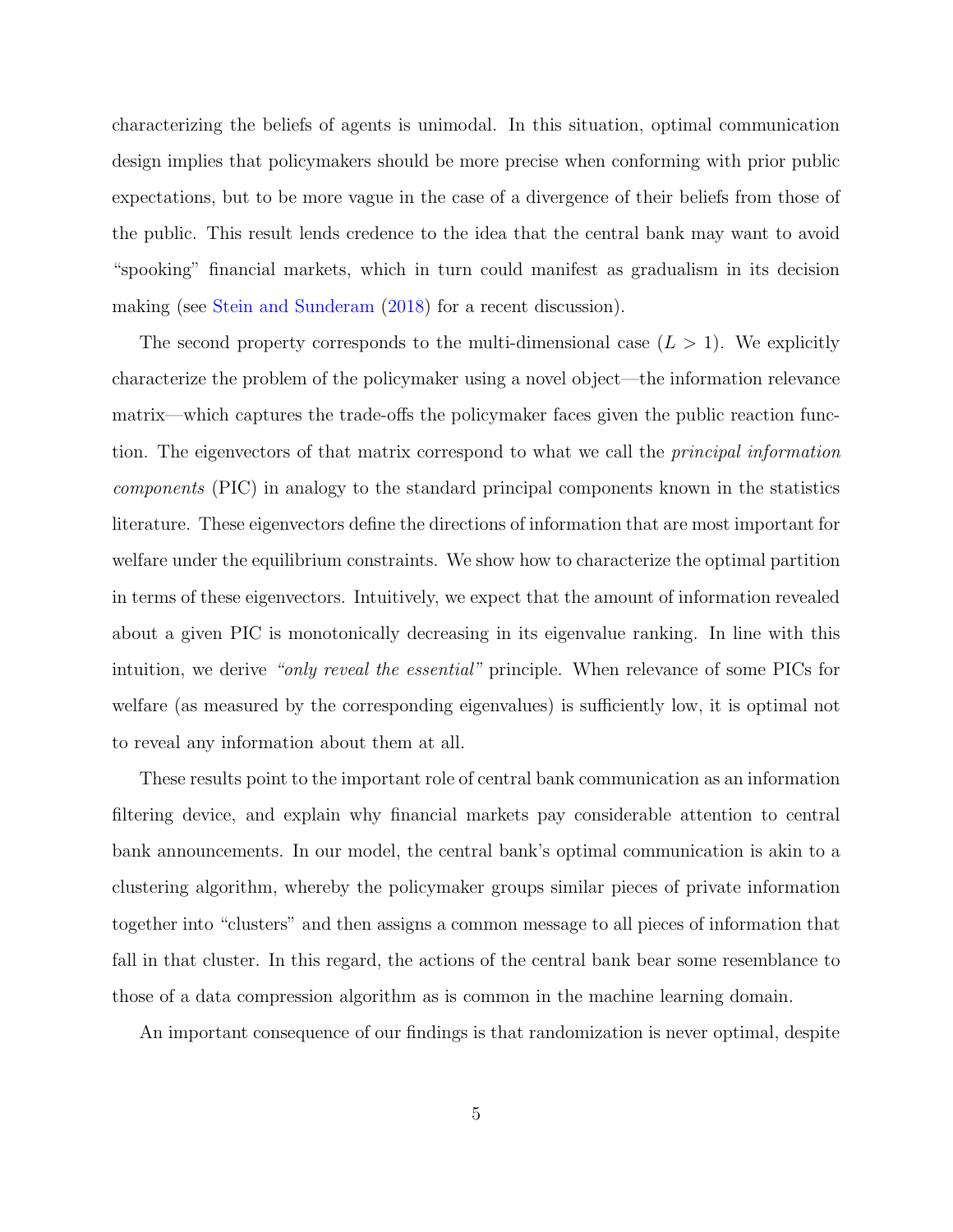being a common property of information design in the literature [\(Kamenica and Gentzkow](#page-39-0) [\(2011\)](#page-39-0), [Bergemann and Morris](#page-37-0) [\(2017\)](#page-37-0)). Indeed, conditional on a particular realization of the state, the policymaker should always reveal the same type of information (the same partition) about the state. With randomization, instead, upon observing the state, the policymaker selects a signal value randomly, thus effectively injecting noise into their communication. Consequently, market participants confront different signals from the Fed in otherwise identical economic conditions.

Related literature. Our paper is related to the growing literature on central bank communication (see [Blinder et al.](#page-37-1) [\(2008](#page-37-1)) for an excellent survey). The focus of investors and the media suggests that the Fed exerts significant power over financial markets and, by extension, the economy. The standard explanations for this impact comprise the conventional short-rate channel, the information channel, and the risk-premium/beliefs channel, but their relative importance remains debated. Yet, neither standard monetary shocks nor Fed's information advantage seem sufficient to justify the Fed's ability to affect markets. Measured monetary policy surprises are small and transitory [\(Kuttner](#page-39-1), [2001](#page-39-1)). It is also unclear whether the Fed has superior information about the economy and better forecasting ability [\(Romer and Romer](#page-40-4) [\(2000\)](#page-40-4), [Faust et al.](#page-38-0) [\(2004\)](#page-38-0)). Growing evidence suggests that the Fed directly affects risk premia in financial markets [\(Ai and Bansal](#page-37-2) [\(2018\)](#page-37-2), [Cieslak et al.](#page-38-1) [\(2019\)](#page-38-1), [Cieslak and Schrimpf](#page-38-2) [\(2019\)](#page-38-2), [Hanson and Stein](#page-39-2) [\(2015](#page-39-2)), [Gertler and Karadi](#page-38-3) [\(2015](#page-38-3)), [Kroencke et al.](#page-39-3) [\(2019](#page-39-3))). This fact points to a crucial role of the Fed's communication for affecting the public beliefs which then translate into actions that can have real economic effects. In our model, we take the view of the Fed being a persuasive communicator able to convince the public to certain actions that affect welfare. Importantly, we do not require the Fed to possess any superior information about economic fundamentals, but merely require that it has some private information that the public would find valuable to know.

A related strand of research investigates the impact of announcements on belief formation.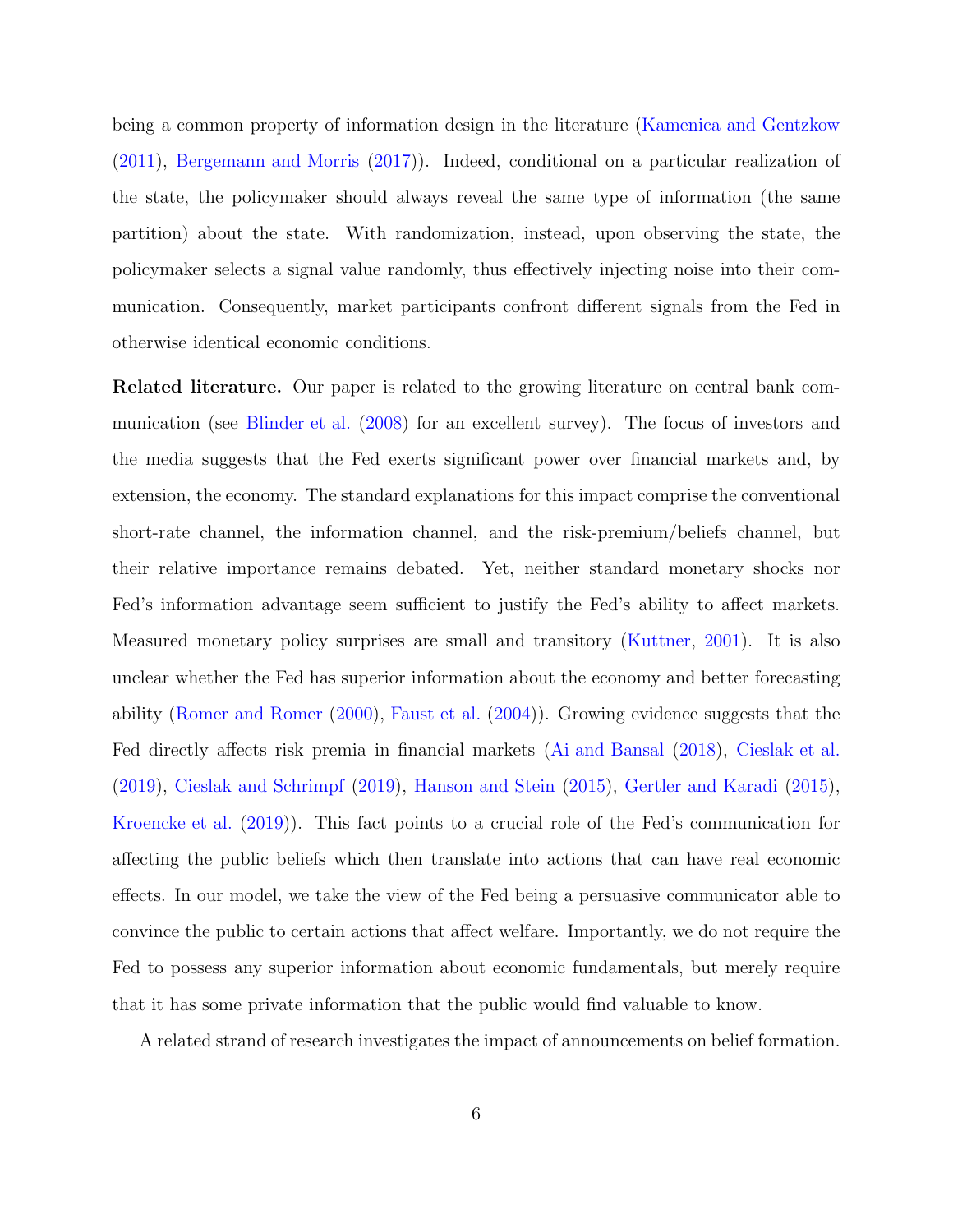Evidence suggests that people react to economic announcements even if that information is public knowledge [\(Coibion et al.](#page-38-4) [\(2018\)](#page-38-4), [D'Acunto et al.](#page-38-5) [\(2019a\)](#page-38-5), [D'Acunto et al.](#page-38-6) [\(2019b\)](#page-38-6)). A key insight from this literature is that it is possible to manage expectations of households and firms. Central bankers care a lot about expectations management and communication is arguably the main device serving that goal. Recent experience suggests for instance that forward guidance can be a powerful tool to steer market expectations and thereby affect decisions when interest rates are at the effective lower bound (Coeuré  $(2017)$ , [Haldane](#page-39-4) [\(2017\)](#page-39-4)). However, as highlighted by [Blinder et al.](#page-37-1) [\(2008](#page-37-1)), the large variation in communication strategies across central banks suggests that the optimal design of communication remains an open question.

The problem of optimal policy announcement design is directly related to the classical problem of optimal communication with commitment, also known as "Bayesian persuasion" after [Kamenica and Gentzkow](#page-39-0)  $(2011).<sup>3</sup>$  $(2011).<sup>3</sup>$  $(2011).<sup>3</sup>$  $(2011).<sup>3</sup>$  In the context of monetary announcements, communication with commitment is closely related to the so-called Odyssean forward guidance [\(Campbell et al.](#page-37-3) [\(2012\)](#page-37-3)), whereby a policymaker commits to a state-contingent policy that maps outcomes to announcements. [Morris and Shin](#page-40-1) [\(2018](#page-40-1)) show how such announcements should be designed in the presence of the so-called reflection problem produced by the two-way flow between the market participants and the central bank.<sup>[4](#page-6-1)</sup> They study a model where market participants' actions depend on monetary policy, whereas monetary policy reacts to market participants' actions. Our model also features a two-way interaction between market participants and the policymaker, with the policymaker "coordinating the beliefs" of the public in the spirit of [Morris and Shin](#page-40-5) [\(2002\)](#page-40-5), yet the mechanism is based on the Bayesian

<span id="page-6-0"></span><sup>3</sup>See also [Aumann and Maschler](#page-37-4) [\(1995](#page-37-4)), [Calzolari and Pavan](#page-37-5) [\(2006\)](#page-37-5), [Ostrovsky and Schwarz](#page-40-6) [\(2010\)](#page-40-6), and [Rayo and Segal](#page-40-2) [\(2010\)](#page-40-2)

<span id="page-6-1"></span><sup>&</sup>lt;sup>4</sup>The reflection problem had been discussed and investigated in a large literature, e.g., [Goodhart](#page-38-8) [\(1975\)](#page-38-8), [Samuelson](#page-40-7) [\(1994\)](#page-40-7), [Woodford](#page-41-0) [\(1994\)](#page-41-0), [Svensson and Woodford](#page-40-8) [\(2004\)](#page-40-8), [Bond and Goldstein](#page-37-6) [\(2015\)](#page-37-6), [Goldstein and Yang](#page-38-9) [\(2017\)](#page-38-9).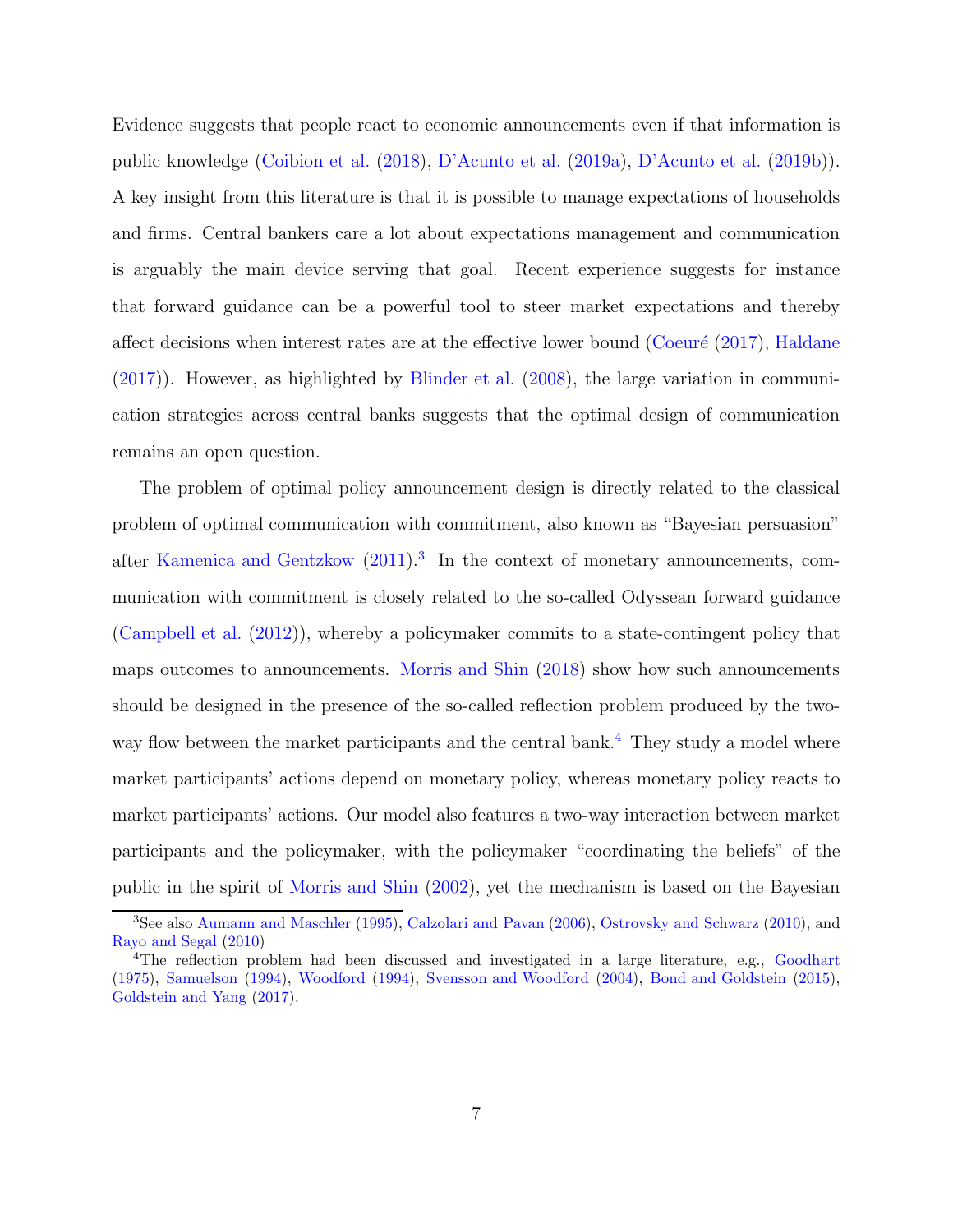belief updating. The policymaker conditions its announcements on the (prior) beliefs of the public, whereas the (posterior) beliefs of the public are influenced by the announcements.[5](#page-7-0)

A key technical assumption we make in our model is that the set of communication instruments available to a policymaker is discrete. Indeed, in practice, there is a large but finite number of words and sentences which the central bank can use to formulate announcements. Numerical values are also discrete; for example, policy rates are often adjusted by a quarter or half of a percentage point. The discreteness in central bank communication shares analogy with a rating agency that evaluates debtors' creditworthiness, and announces this assessment publicly by placing them into discrete rating buckets (e.g., above BBB-).

In a similar way, central bank communication in our model amounts to announcing a discrete "rating" for the state of the economy along with the appropriate policy stance associated with it. Intuitively, one expects that it should be optimal for the information designer to "pool" neighbouring states into clusters. This intuitive result has been established in several recent papers under the assumption that the state is one-dimensional [\(Kolotilin](#page-39-5) [\(2018\)](#page-39-5), [Hopenhayn and Saeedi](#page-39-6) [\(2019\)](#page-39-6), [Dworczak and Martini](#page-38-10) [\(2019\)](#page-38-10)). Yet, little is known about the optimal communication design in the multi-dimensional case. [6](#page-7-1) Remarkably, we show that, under mild technical conditions, the partition result continues to hold true. Additionally, we are able to characterize some universal properties of these partitions through the principal information components.

<span id="page-7-0"></span><sup>&</sup>lt;sup>5</sup>In earlier work, [Amato and Shin](#page-39-7) [\(2002\)](#page-40-5), [Morris and Shin](#page-40-5) (2002) study how releases of public information affect welfare in a static setting. [Morris and Shin](#page-40-9) [\(2005\)](#page-40-9) and [Amador and Weill](#page-37-7) [\(2012\)](#page-37-7) discuss dynamic effects of public information revelation.

<span id="page-7-1"></span><sup>&</sup>lt;sup>6</sup>The only result we are aware of is due to [Dworczak and Martini](#page-38-10) [\(2019\)](#page-38-10), who show that, under some technical conditions, with a two-dimensional state, four possible actions, and sender's utility that only depends on the first two moments of the distribution of state, the optimal communication design is given by a partition into four convex polygons.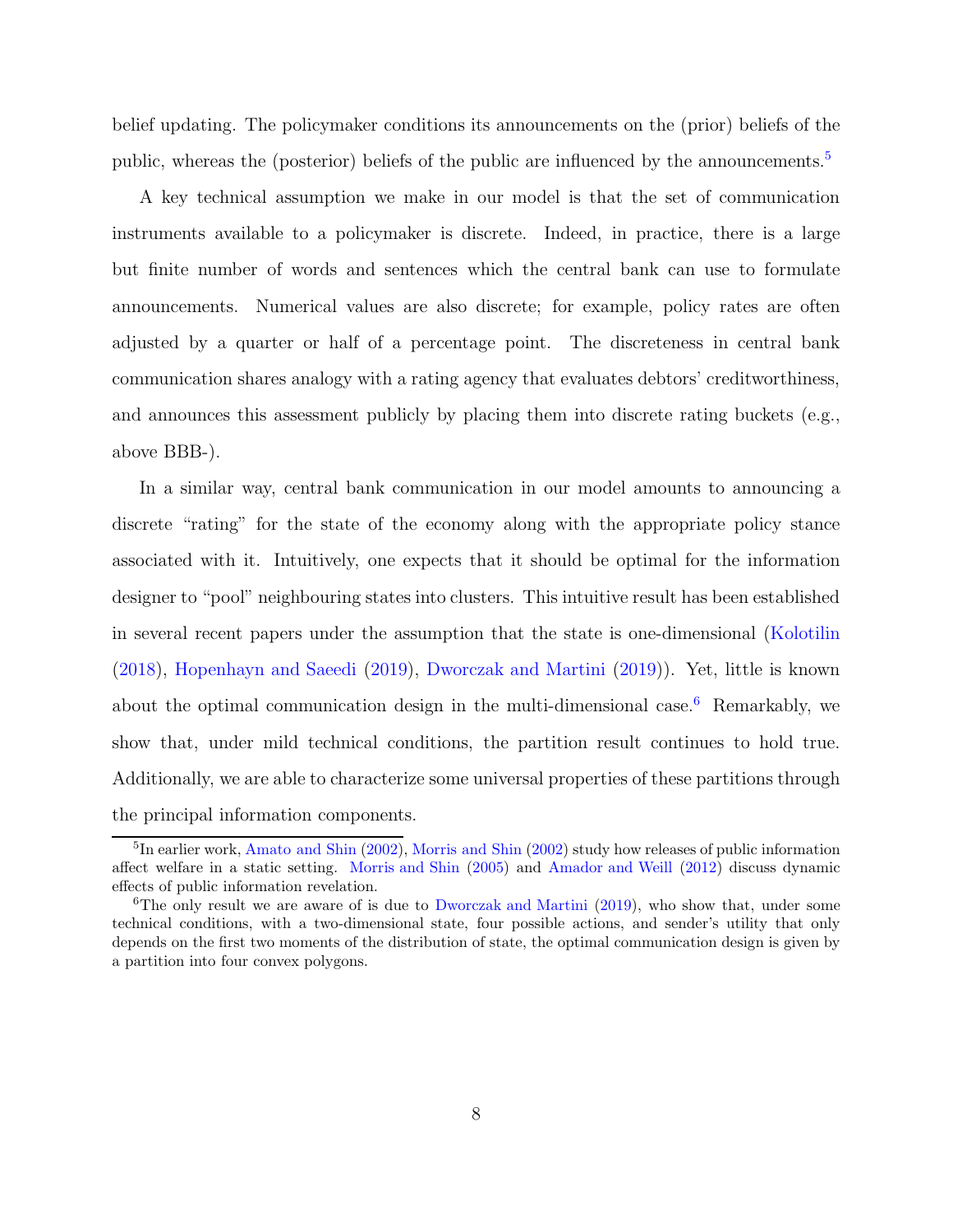### 2 The Model

There are four time periods,  $t = 0-, 0, 0+, 1$ . The policymaker believes that the state  $\omega$  (the private information of the policymaker) is a random vector on  $\Omega \subset \mathbb{R}^L$ , a bounded, open and convex subset of  $\mathbb{R}^L$  equipped with the Borel sigma-algebra  $\mathcal{B}$ , distributed with a density  $\mu_0(\omega)$ .

Following [Kamenica and Gentzkow](#page-39-0) [\(2011\)](#page-39-0), we assume that the policymaker is able to commit to an information design at time  $t = 0-$ , before the state  $\omega$  is realized.<sup>[7](#page-8-0)</sup> Full commitment means that the policymaker is completely transparent about the exact structure of the map from its private information to policy announcements. In particular, we abstract from issues related to imperfect commitment and reputation building by the policymaker. The policymaker learns the realization of the state  $\omega$  at time  $t = 0$ , while the public only learns it at time  $t = 1$ . The vector  $\omega$  represents the full set of private information of the policymaker. The policymaker's objective is then to decide how much, and what kind of, information about  $\omega$  to reveal to the public through policy announcements.

The following graph illustrates the timing of the events in the model.



Formally, the policymaker needs to solve the problem of optimal announcement (information) design. The intuition is as follows. After the policymaker (for short, the Fed)

<span id="page-8-0"></span><sup>&</sup>lt;sup>7</sup>It is important to distinguish the optimal information design problem from the problem of optimal signalling: In the latter, the policymaker cannot commit to an information structure, and the public needs to rationally guess it within a signalling game. By contrast, in the former, due to the assumed full commitment, guessing is not necessary. As a result, optimal information design is free from all the standard problems with signalling games (such as, for example, a huge multiplicity of equilibria). As [Morris and Shin](#page-40-1) [\(2018](#page-40-1)) argue, such commitment policies are well suited for central bank communication.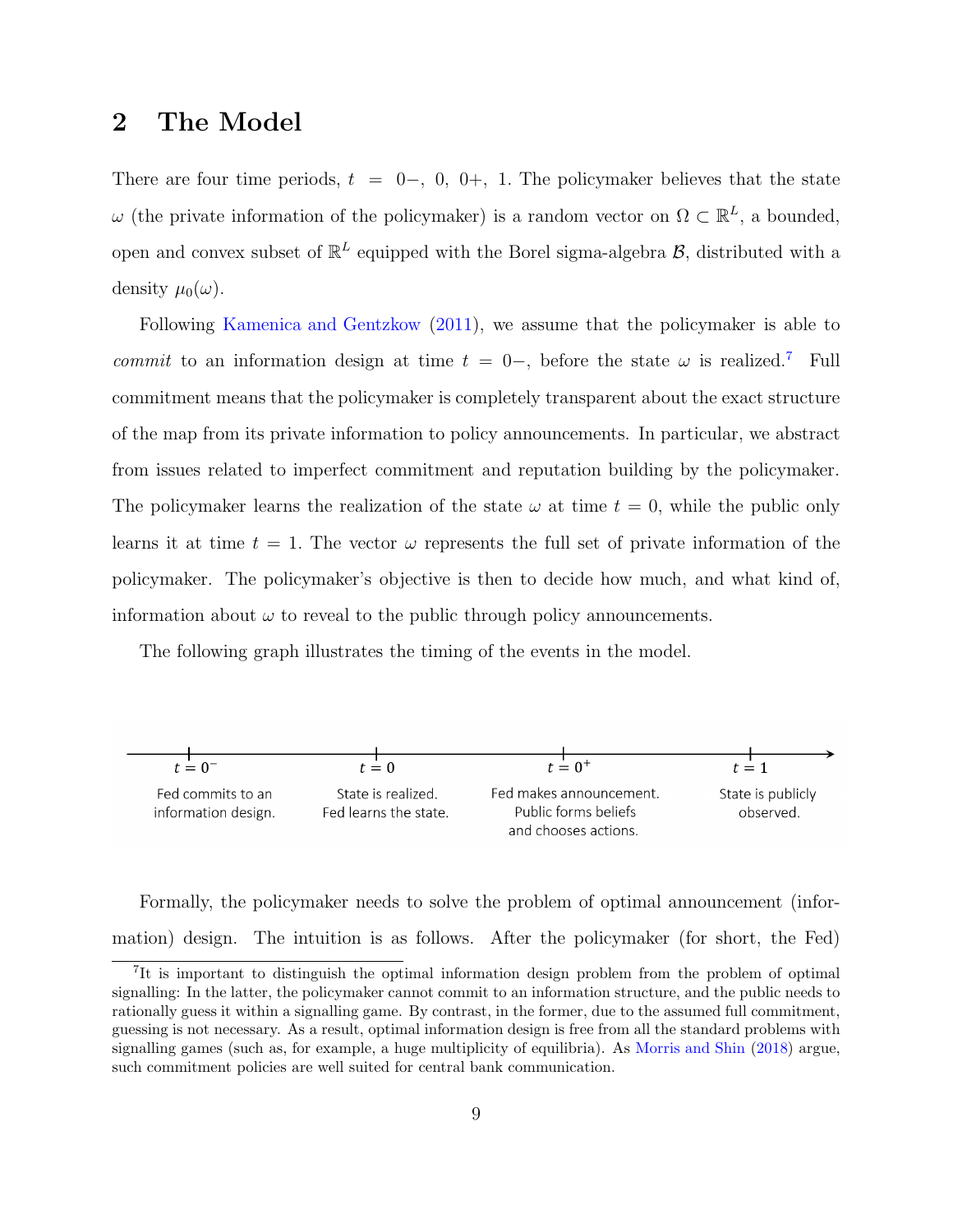receives the private signal  $\omega$ , they choose how to optimally communicate the information to the public in a way that maximizes welfare. The menu of possible announcements that the Fed could send is finite. Given that the economy is populated by rational optimizing agents, when deciding on the optimal message to send, the Fed takes into account the action of the public that the announcement will induce. Conditional on the announcement, agents in the economy use the Bayes rule to form a posterior belief about the state, and then select the optimal action that maximizes their individual utility. The Fed's problem is therefore to design communication that is optimal from the welfare perspective while taking into account the rational reaction of the public that the Fed's announcement will induce. We now lay out the model details.

#### 2.1 Policy announcements

We first define the information design that the policymaker commits to, and the basic structure of the policymaker's announcements.

**Definition 1 (Information design)** An information design is a probability space K (henceforth, signal space) and a probability measure  $P$  on  $\mathcal{K} \times \Omega$ . An information design is K-finite if the signal space K has exactly K elements:  $|K| = K$ . In this case, we can identify K with the set  $\{1, \dots, K\}$ . An information design is finite if it is K-finite for some  $K \in \mathbb{N}$ . Without loss of generality, we assume that  $\mathcal{K} = \{1, \cdots, K\}.$ 

Once the public observes a policymaker announcement  $k \in \{1, \cdots, K\}$ , it updates the beliefs about the probability distribution of  $\omega$  using the Bayes rule. To do this, the public just needs to know the probability  $\pi_k(\omega)$  of  $\omega$  given the announcement k:

$$
\pi_k(\omega) \equiv \mathcal{P}(k|\omega).
$$

As such, a K-finite information design can be equivalently characterized by a set of mea-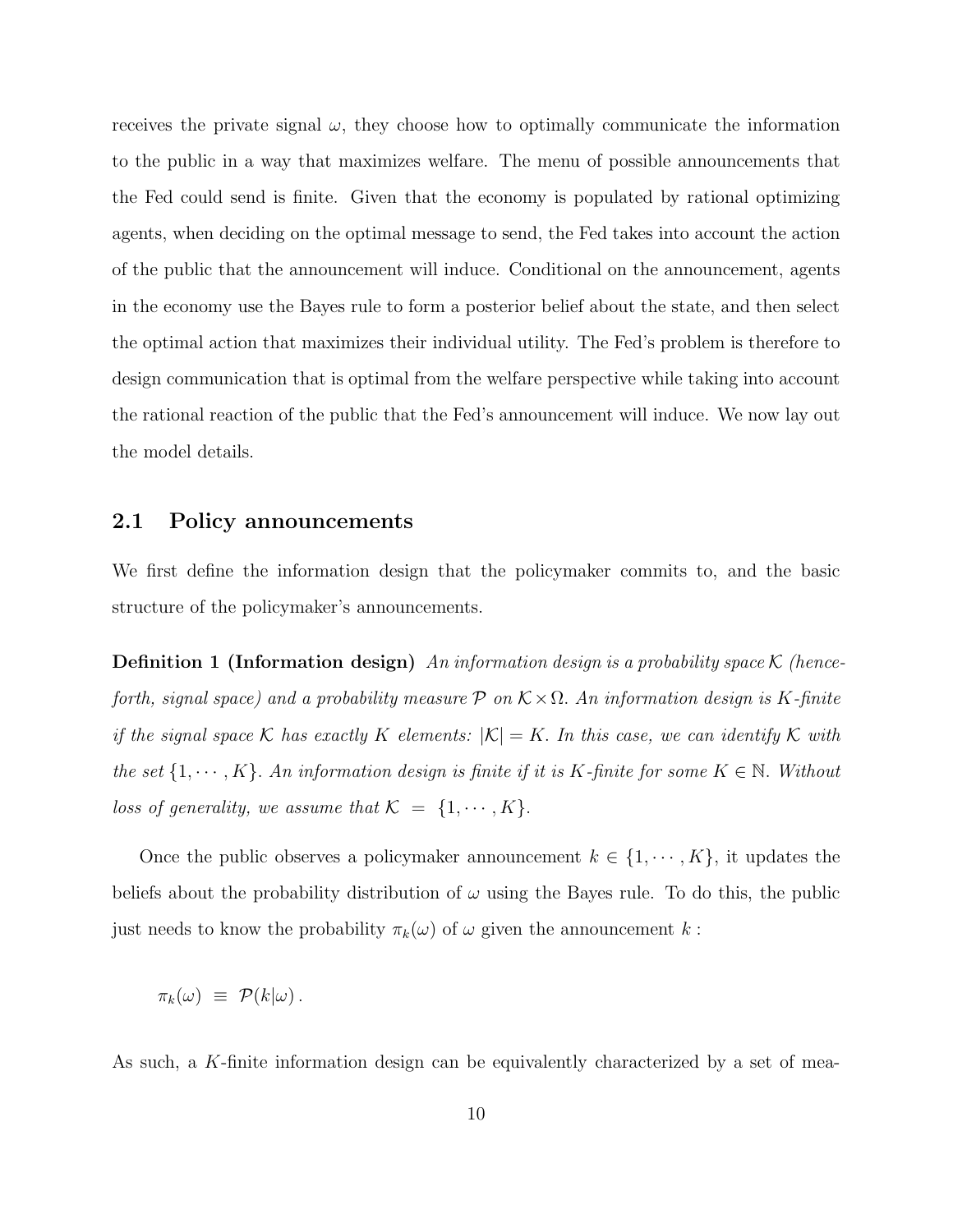surable functions  $\pi_k(\omega)$ ,  $k = \{1, \dots, K\}$  satisfying these conditions  $\pi_k(\omega) \in [0, 1]$  and  $\sum_{k} \pi_k(\omega) = 1$  with probability one.

Intuitively, an announcement design is a map from the space  $\Omega$  of possible states to a "dictionary" of K messages,  $\frac{8}{3}$  $\frac{8}{3}$  $\frac{8}{3}$  whereby the policymaker commits to a precise rule of selecting an announcement from the dictionary for every realization of  $\omega$ . In principle, it is possible that this rule involves randomization, whereby, for given  $\omega$ , the policymaker randomly picks an announcement from a non-singleton subset of messages in the dictionary. Clearly, an information design does not involve randomization if and only if it is a partition of the state space  $\Omega$ . The policymaker divides  $\Omega$  into K subsets and makes the announcement k if and only if  $\omega$  belongs to the subset number k of the partition. The public knows that given state  $\omega$ , the Fed would send the k-th signal with probability 1, and signal  $m \neq k$  with probability zero. We formalize this discussion in the following definition.

Definition 2 (Randomization) We say that information design involves randomization if  $\pi_k(\omega) \notin \{0,1\}$  with positive probability for some k. We say that information design is a partition if  $\pi_k(\omega) \in \{0,1\}$  with probability one for any k. In this case,

<span id="page-10-1"></span>
$$
\tilde{\Omega} = \cup_{k=1}^{K} \{ \omega : \pi_k(\omega) = 1 \}
$$
\n
$$
(1)
$$

is a Lebesgue-almost sure partition of  $\Omega$  in the sense that  $\Omega \setminus \tilde{\Omega}$  has Lebesgue measure zero, and the subsets of the partition [\(1\)](#page-10-1) are Lebesgue-almost surely disjoint.

We use  $\bar{\pi} = (\pi_k(\omega))_{k=1}^K \in [0,1]^K$  to denote the random K-dimensional vector represent-

<span id="page-10-0"></span><sup>&</sup>lt;sup>8</sup>Note that, in practice, many of these messages are related to *future actions* of the policymaker. We do not assume that a message always implies a full commitment of the policymaker to implement the promised action. The only assumption we make is that the public uses the Bayes rule to update its probabilistic beliefs about the likelihood of the promised action.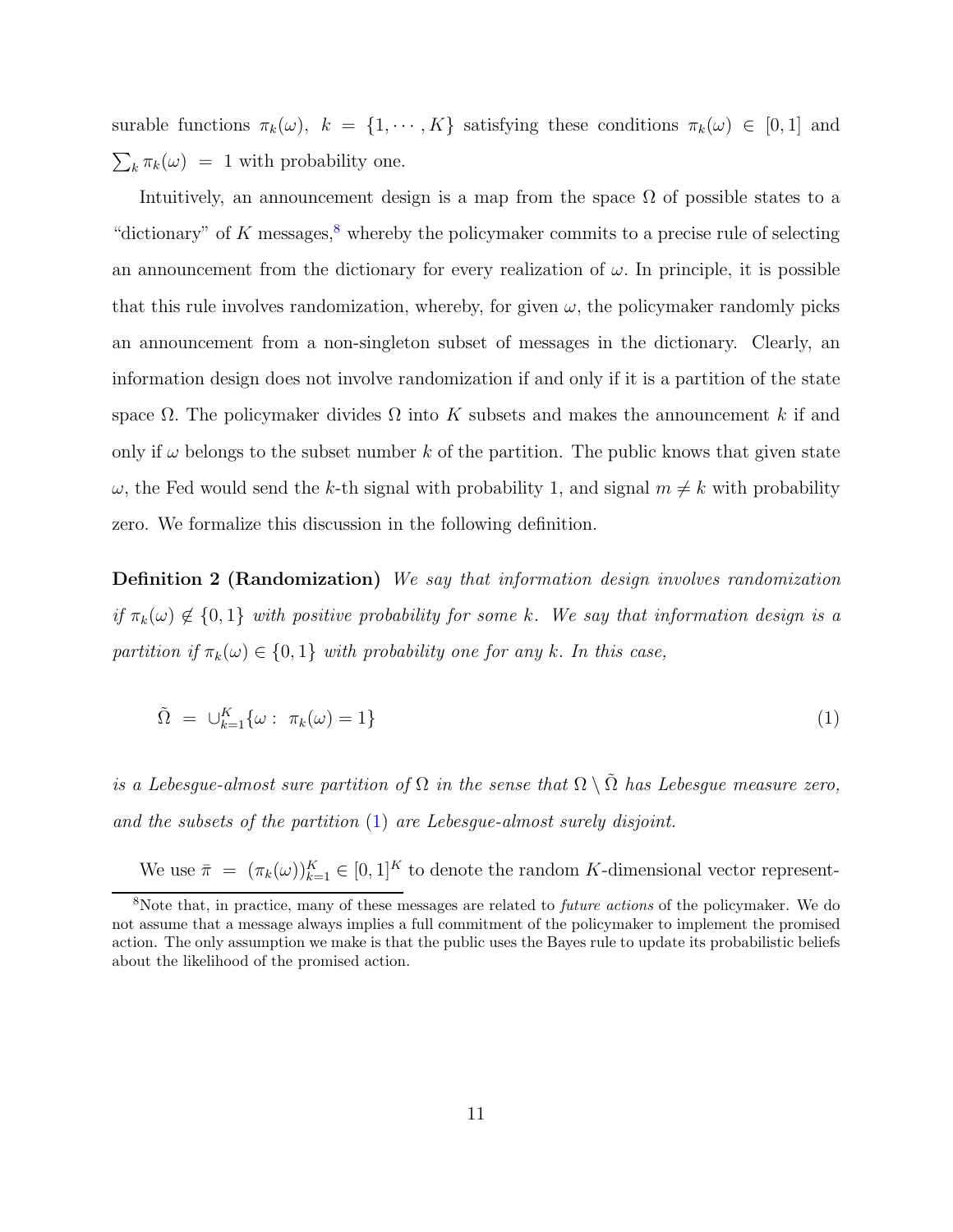ing the information design, and we use

$$
\Pi = \{ (\pi_k(\omega))_{k=1}^K : \ \pi_k(\omega) \ge 0, \ \sum_k \pi_k(\omega) = 1 \}
$$

to denote the set of all possible information designs, equipped with the metric:

<span id="page-11-0"></span>
$$
\|\bar{\pi}^1 - \bar{\pi}^2\| = \max_{k} \int_{\Omega} |\pi_k^1(\omega) - \pi_k^2(\omega)| d\omega.
$$
 (2)

In this paper, we only deal with finite information designs. We believe that this is a realistic assumption as, even for central bank communication, the set of signals that the central bank can send to the public is discrete and finite, albeit it can be quite large. A key implication of this setting is that, with a continuous state space and under appropriate regularity conditions, randomization is never optimal and, hence, optimal information design is always given by a partition. Importantly, this implication is in contrast with the optimal information design that assumes a discrete state space and in which randomization is typically present (e.g., [Kamenica and Gentzkow](#page-39-0) [\(2011](#page-39-0)) and [Bergemann and Morris](#page-37-0) [\(2017\)](#page-37-0)). To the extent that randomization produces artificial ambiguity in communication, it is a counter-intuitive property. Indeed, a randomized announcement design amounts to an injection of noise into the public information set: upon observing a realization of a state  $\omega$ , the policymaker "tosses a coin" and then randomly picks a signal value. As such, market participants might repeatedly observe different messages under otherwise identical economic conditions.

#### 2.2 Agents

We assume that the economy is populated by N classes of agents, indexed by  $n = 1, \dots, N$ . Each class n may consist of a continuum of agents or a single, large agent. In the former case, we assume that all agents within each class are identical and take identical actions. Furthermore, we allow for the possibility that agents in each class have private information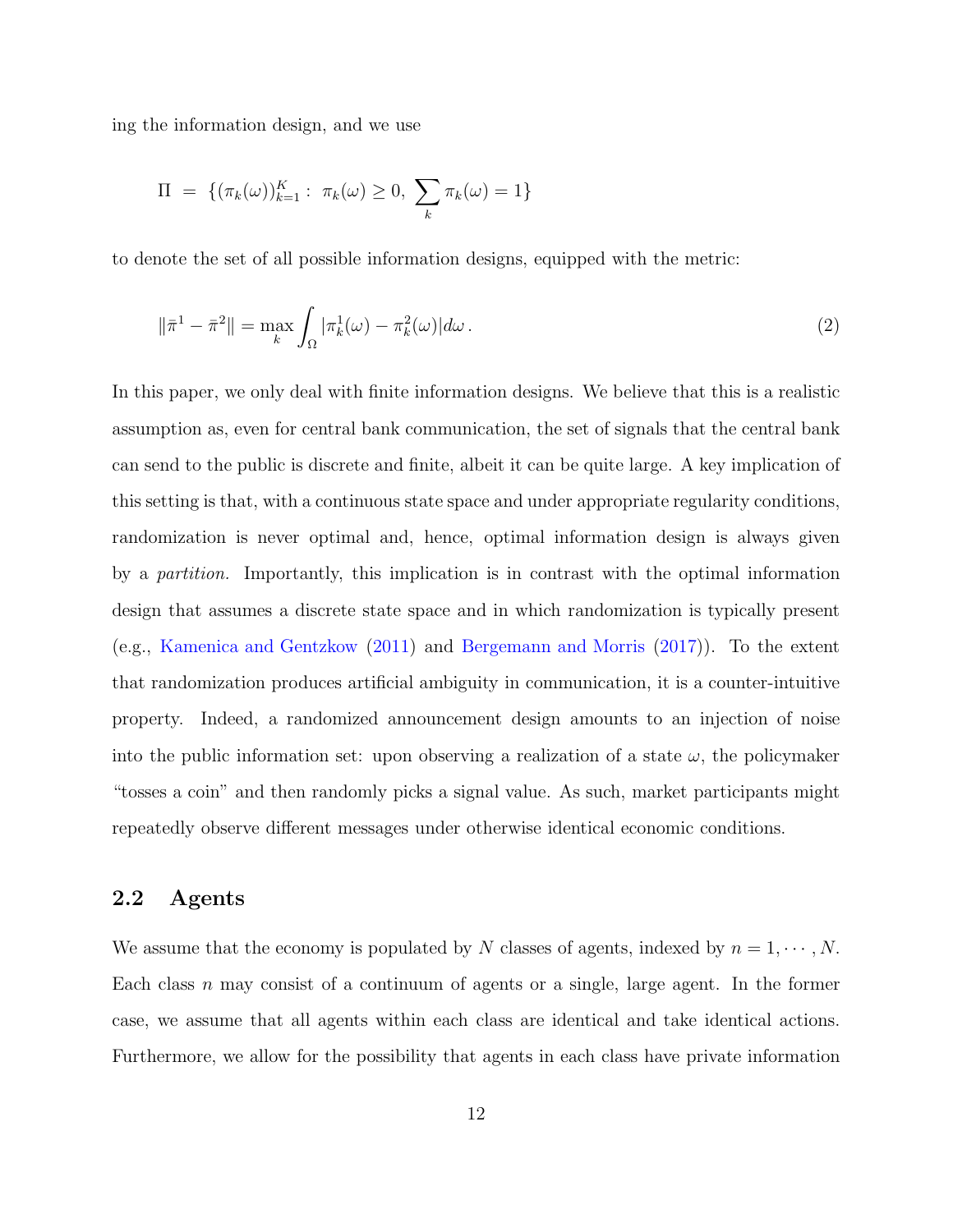or simply differ in their prior beliefs. Namely, each class  $n$  has a class specific prior with a Radon-Nykodym density  $\mu_0^n(\omega)$ ,  $n = 1, \dots, N$  with respect to the central bank prior  $\mu_0(\omega)$ . At time  $t = 0$ , upon observing the public policy signal k, each agent of class n selects an action  $a_n$  from the action space  $\mathcal{R} \subset \mathbb{R}^m$  to maximize the expected utility function

$$
E^{n}[U^{n}(a_n,a,\omega)|k],
$$

where we use  $a = \{a_n\}_{n=1}^N \in \mathbb{R}^{Nm}$  to denote the vector of actions of all agents' classes. Thus, we allow each agent's utility to depend on the actions of other agents in the economy. These actions could for instance represent consumption, investment, production, or price setting choices by market participants, consumers, or firms. Upon observing policymaker's signal k, agents of class n update their prior  $\mu_0^n(\omega)\mu_0(\omega)$  using the Bayes rule to the class-specific posterior distribution

$$
\frac{\pi_k(\omega)\mu_0^n(\omega)\mu_0(\omega)}{\int \pi_k(\omega)\mu_0^n(\omega)\mu_0(\omega)d\omega}.
$$

As a result, their expected utility conditional on observing k is given by

$$
E^{n}[U^{n}(a_{n}, a, \omega)|k] = \frac{\int \pi_{k}(\omega)\mu_{0}^{n}(\omega)\mu_{0}(\omega)U^{n}(a_{n}, a, \omega)d\omega}{\int \pi_{k}(\omega)\mu_{0}^{n}(\omega)\mu_{0}(\omega)d\omega},
$$

and hence, instead of assuming heterogeneous priors, we can redefine  $\tilde{U}^n(a_n, a, \omega) \equiv \mu_0^n(\omega) U^n(a_n, a, \omega)$ and assume, without loss of generality, that all agents have a common prior  $\mu_0(\omega)$ , coinciding with that of the policymaker.

Expected utility depends on agents' own actions as well as on the vector a of actions of other agents and the aggregate state of world  $\omega$ . Thus, an equilibrium  $a(k) = \{a_n(k)\}_{n=1}^N$ is a solution to the fixed point system

<span id="page-12-0"></span>
$$
a_n(k) = \arg \max_{a_n} E[U^n(a_n, a(k), \omega)|k]. \tag{3}
$$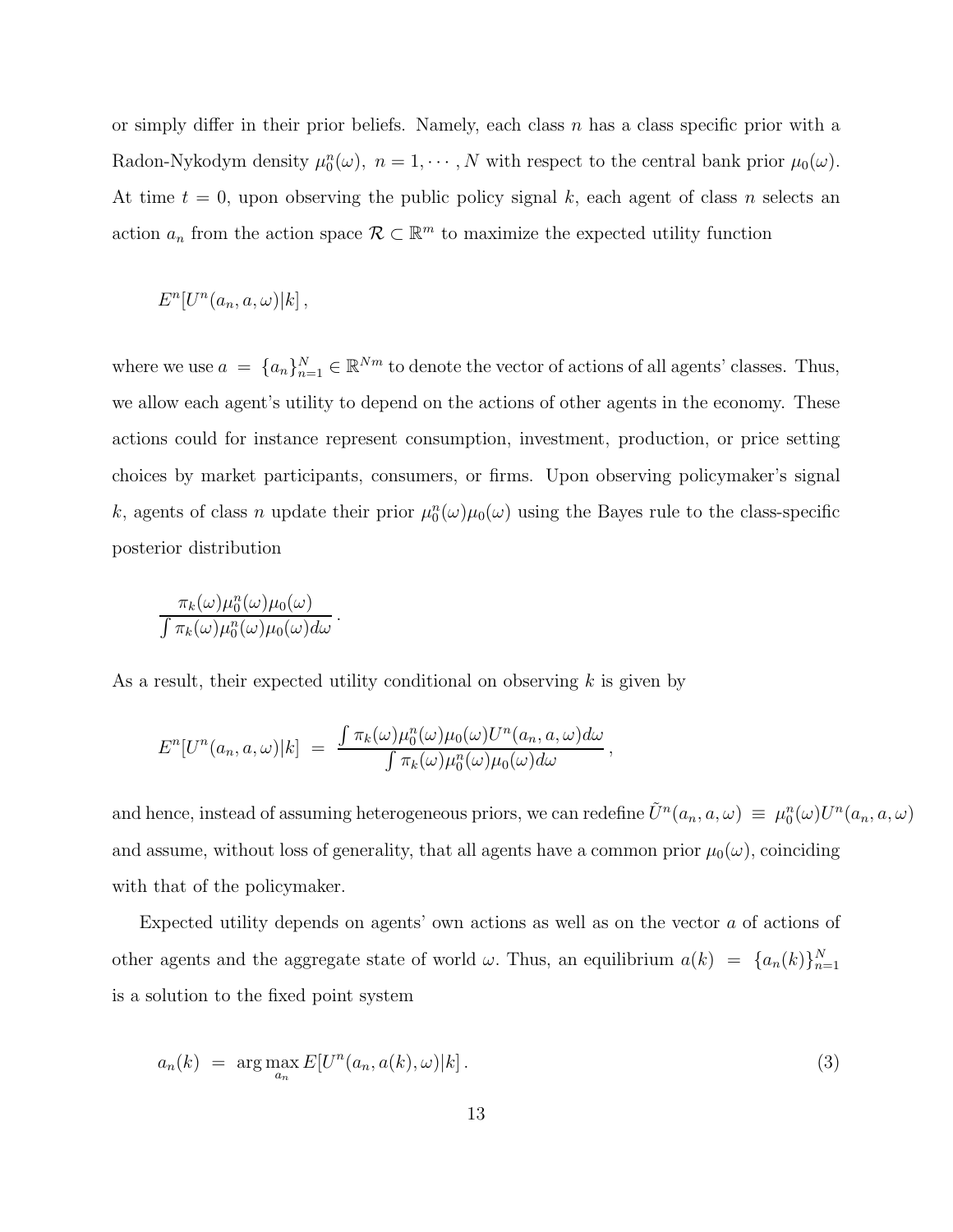Given a bounded open set  $\Omega$ , will will use  $C^2(\overline{\Omega})$  to denote the set of functions that are continuously differentiable in  $\Omega$  and whose first and second derivatives are continuous on the close  $\bar{\Omega}$  of  $\Omega$ . We equip  $C^2(\bar{\Omega})$  with the standard norm  $||f|| = \max_{\bar{\Omega}}(|f(\omega)| + |\nabla f(\omega)| + |\nabla f(\omega)|$  $|\nabla^2 f(\omega)|$ , where  $\nabla$  and  $\nabla^2$  denote the vectors of all first and second order derivatives of f, respectively.

Assumption 1 (Action space) The action space  $\mathcal R$  is an open subset of  $\mathbb R^m$ . The function  $U^n(a_n,a,\omega) \in C^2(\bar{\mathcal{R}} \times \bar{\mathcal{R}}^N \times \bar{\Omega}),$  where we have defined

$$
\bar{\mathcal{R}}^N = \underbrace{\bar{\mathcal{R}} \times \cdots \times \bar{\mathcal{R}}}_{N \text{ times}}.
$$

While the system [\(3\)](#page-12-0) may potentially have multiple solutions, we assume that the policymaker "believes" in a particular equilibrium structure<sup>[10](#page-13-1)</sup>  $a^*$ :  $\Pi \to \mathcal{R}^{Nm}$  that maps any given information design  $\bar{\pi}$  into an equilibrium  $a^*(\bar{\pi}) = (a^*(k, \bar{\pi}))_{k \in \{1, \dots, K\}}$ .

#### Assumption 2 The equilibrium structure  $a^*$  is continuous.

It will be helpful to rewrite the system [\(3\)](#page-12-0) in form of agents' first-order conditions by applying several algebraic transformations. If there exist functions  $G_n: \mathcal{R}^N \times \bar{\Omega} \to \mathbb{R}^m$ ,  $n = 1, \cdots, N$ , such that the set of solutions to

<span id="page-13-2"></span>
$$
E[G_n(a(k),\omega)|k] = 0, n = 1,\cdots,N
$$
\n
$$
(4)
$$

coincides with the set of equilibria, then we refer to such a system as an equivalent system. We often use the notation  $G = (G_n)_{n=1}^N : \mathbb{R}^{Nm} \to \mathbb{R}^{Nm}$ .

<span id="page-13-0"></span> $9\overline{\mathcal{R}}$  denotes the closure of  $\mathcal{R}$ .

<span id="page-13-1"></span><sup>&</sup>lt;sup>10</sup>It is straightforward to extend our analysis to the case when the policymaker believes in multiple equilibria occurring with some probabilities.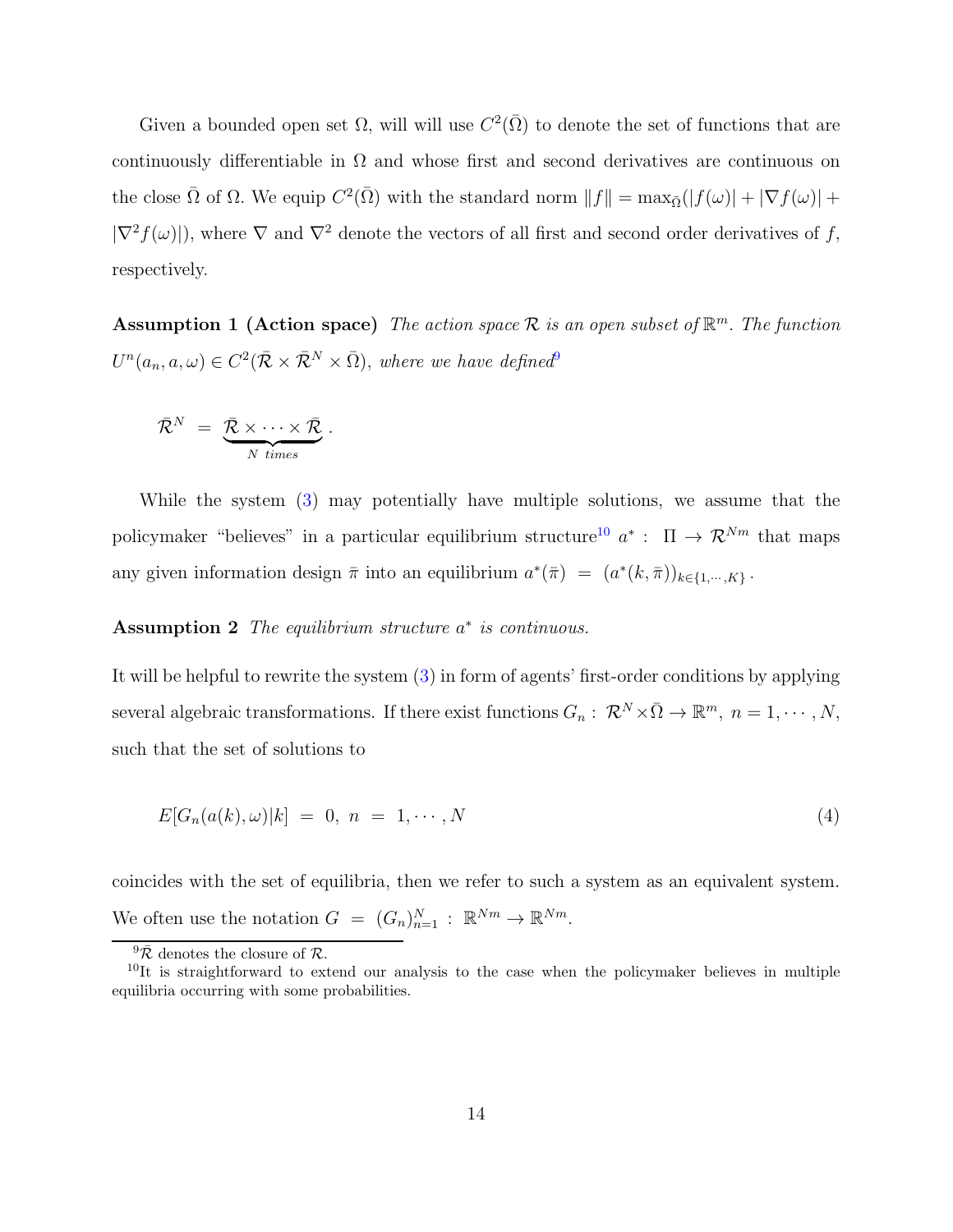#### 2.3 The policymaker's problem

In our perfect, rational model, for any information design  $\{1, \dots, K\}$ , the policymaker exactly knows the vector of actions  $a(k)$  of the public in response to any given signal. Thus, effectively, the policymaker induces an action  $a(k)$  by sending the signal k. In particular, without loss of generality, we may assume that at the optimum we always have  $a(k) \neq a(\tilde{k})$ for any  $k \neq \tilde{k}$ . That is, different signals always induce different actions, as otherwise, out of two signals  $k$  and  $k$  that induce identical actions, one would be redundant. Formally, if  $a(k) = a(\tilde{k})$ , then equation [\(4\)](#page-13-2) implies that  $E[G_n(a(k), \omega)|k] = E[G_n(a(\tilde{k}), \omega)|\tilde{k}]$  and hence

$$
E[G_n(a(k),\omega)]\{k \text{ or } \tilde{k}\}] = P(k)E[G_n(a(k),\omega)|k] + P(\tilde{k})E[G_n(a(\tilde{k}),\omega)|\tilde{k}] = 0,
$$

where we have defined

$$
P(k) = Prob[k] = \int_{\Omega} \pi_k(\omega) \mu_0(\omega) d\omega
$$

to be the unconditional probability of the policymaker sending signal  $k$ . Thus, a modified information structure where k is announced whenever either k or  $\tilde{k}$  were to be announced in the old structure leads to the same equilibrium actions and, hence, also to the same expected social welfare.

<span id="page-14-0"></span>Definition 3 Given an information structure, a regular equilibrium is a solution to an equivalent system [\(4\)](#page-13-2) such that the Jacobian  $\left(E\left[\frac{\partial}{\partial a}\right]\right)$  $\frac{\partial}{\partial a_i} G_n(a(k),\omega)|k\rceil\bigg)^N_n$  $\sum_{n,i=1}^{n}$  is non-degenerate and  $a(k) \neq a(\tilde{k})$  for any  $k \neq \tilde{k}$ .

Given their beliefs in the equilibrium structure  $a^*$ , the policymaker selects an information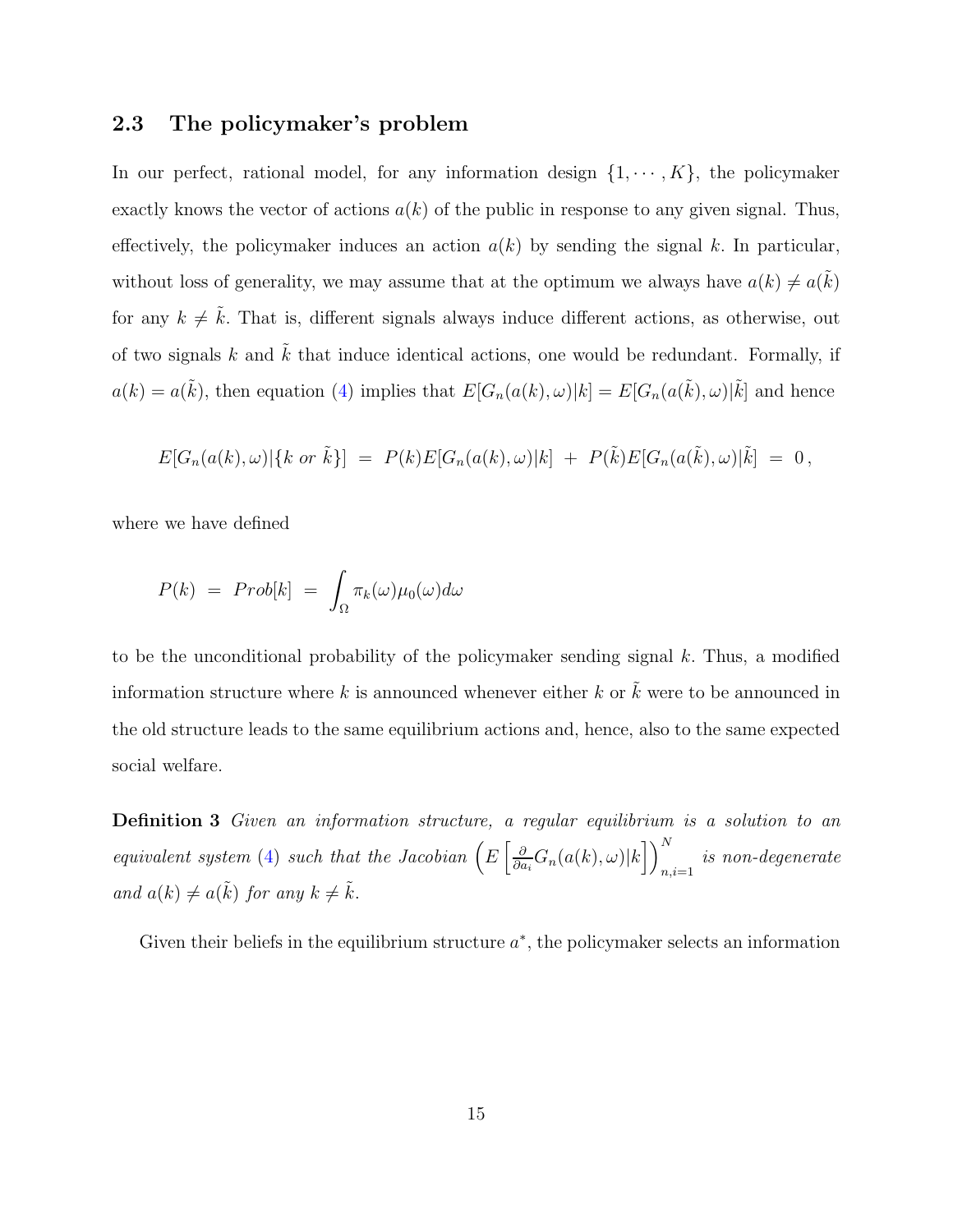design  $\bar{\pi}^* = (\pi_k^*(\omega))$  to maximize the expected public welfare function  $W(\omega, a)$ :

$$
\bar{\pi}^* = \arg \max_{\bar{\pi}} E[W(\omega, a^*(\bar{\pi}))] = \arg \max_{\bar{\pi}} \{E[W(\omega, a)] : a = \text{maximizes agents' utilities}\}
$$

$$
= \max_{\bar{\pi}, a} \{E[W(\omega, a(k))] : E[G(a(k), \omega)|k] = 0 \,\forall k\}.
$$
\n(5)

By direct calculation, we can rewrite expected social welfare function as

<span id="page-15-1"></span><span id="page-15-0"></span>
$$
E[W(\omega, a^*(\bar{\pi}))] = \sum_{k=1}^K \int W(\omega, a^*(k, \bar{\pi})) \pi_k(\omega) \mu_0(\omega) d\omega.
$$
 (6)

We say that  $\bar{\pi}^*$  is regular with respect to an equivalent system [\(4\)](#page-13-2) if the Jacobian of (4) with respect to a is non-degenerate at  $a^*(\bar{\pi}^*)$ . One class of regular equilibria corresponds to the case when the dependence of a on  $\omega$  is explicit, i.e., when  $a(k) = E[g(\omega)|k]$ . Formally, this is equivalent to specifying  $G(a, \omega) = a - g(\omega)$ , so that  $E[G(a(k), \omega)|k] = 0$  is equivalent to  $a(k) = E[g(\omega)|k]$ . The following result is just a restatement of this observation.

<span id="page-15-2"></span>**Lemma 4** Suppose that  $G(a, \omega) = a - g(\omega)$  for some real analytic function  $g(\omega)$ :  $\Omega \rightarrow$  $\mathcal{R}^{Nm}$ . Then, there exists a unique equilibrium and this equilibrium is regular.

To state the main result—the optimal information design—we need the following definition and technical conditions.

**Definition 5** We say that functions  $\{f_1(\omega), \dots, f_{L_1}(\omega)\}\$ ,  $\omega \in \Omega$ , are linearly independent modulo  $\{g_1(\omega), \dots, g_{L_2}(\omega)\}\$  if there exist no real vectors  $h \in \mathbb{R}^{L_1}$ ,  $k \in \mathbb{R}^{L_2}$  with  $||h|| \neq 0$ , such that

$$
\sum_i h_i f_i(\omega) = \sum_j k_j g_j(\omega) \quad \text{for all } \omega \in \omega.
$$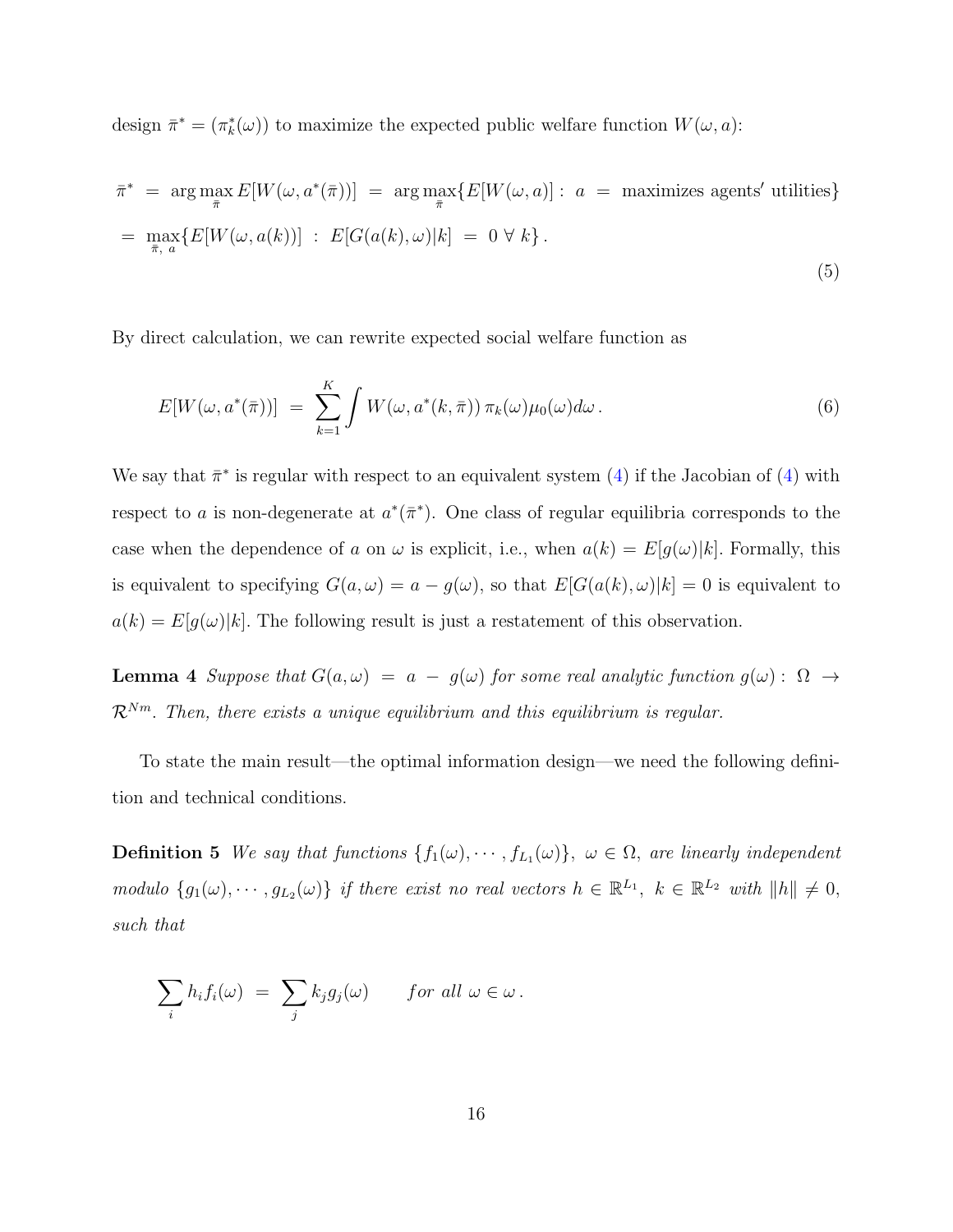In particular, if  $L_1 = 1$ , then  $f_1(\omega)$  is linearly independent modulo  $\{g_1(\omega), \cdots, g_{L_2}(\omega)\}\;$  if  $f_1(\omega)$  cannot be expressed as a linear combination of  $\{g_1(\omega), \cdots, g_{L_2}(\omega)\}.$ 

<span id="page-16-1"></span>We also need the following technical assumption.

**Assumption 3** The welfare function  $W(a,\omega)$  is real analytic<sup>[11](#page-16-0)</sup> in  $\omega \in \Omega$  for any  $a \in \mathbb{R}^{Nm}$ . Furthermore, there exists an equivalent system [\(4\)](#page-13-2), such that  $G_n(a,\omega)$ ,  $n=1,\cdots,N$ , is real analytic in  $\omega$  for all  $a \in \mathcal{R}^N$  and

• For any fixed  $a, \tilde{a} \in \mathcal{R}^N$ ,  $a \neq \tilde{a}$ , the function  $W(\omega, a) - W(\omega, \tilde{a})$  is linearly independent modulo  $\{ \{ G_n(a, \omega) \}_{n=1}^N, \{ G_n(\tilde{a}, \omega) \}_{n=1}^N \}$ ;

Assumption [3](#page-16-1) holds for generic real-analytic functions W and G. The real analyticity conditions are also not restrictive. In fact, almost all utility functions used in economic modelling are real analytic. Real analyticity is known to impose an important regularity structure on equilibria (e.g., [Hugonnier, Malamud and Trubowitz](#page-39-8) [\(2012](#page-39-8))). The key property of real analytic functions that we use in our analysis is stated in the following proposition.

<span id="page-16-2"></span>**Proposition 6** If a real analytic function  $f(\omega)$  is zero on a set of positive Lebesgue measure, then f is identically zero. Hence, if real analytic functions  $\{f_1(\omega), \dots, f_{L_1}(\omega)\}\$  are linearly dependent modulo  $\{g_1(\omega), \dots, g_{L_2}(\omega)\}\$  on some subset  $I \subset \Omega$  of positive Lebesgue measure, then this linear dependence also holds on the whole  $\Omega$  except, possibly, a set of Lebesque measure zero.

<span id="page-16-3"></span>Using Proposition  $6$ , it is possible to prove the main result of this paper:

**Theorem 7 (Optimal information design)** Suppose that the equilibrium  $a^*(\pi^*)$  is regular. Then, there exists an optimal information design  $\bar{\pi}^*$  and it is a partition.

<span id="page-16-0"></span><sup>&</sup>lt;sup>11</sup>A function  $f(\omega)$  is called real analytic in  $\omega$  if it can be represented as a convergent power series in  $\omega$  a small neighbourhood of any point in its domain  $\Omega$ .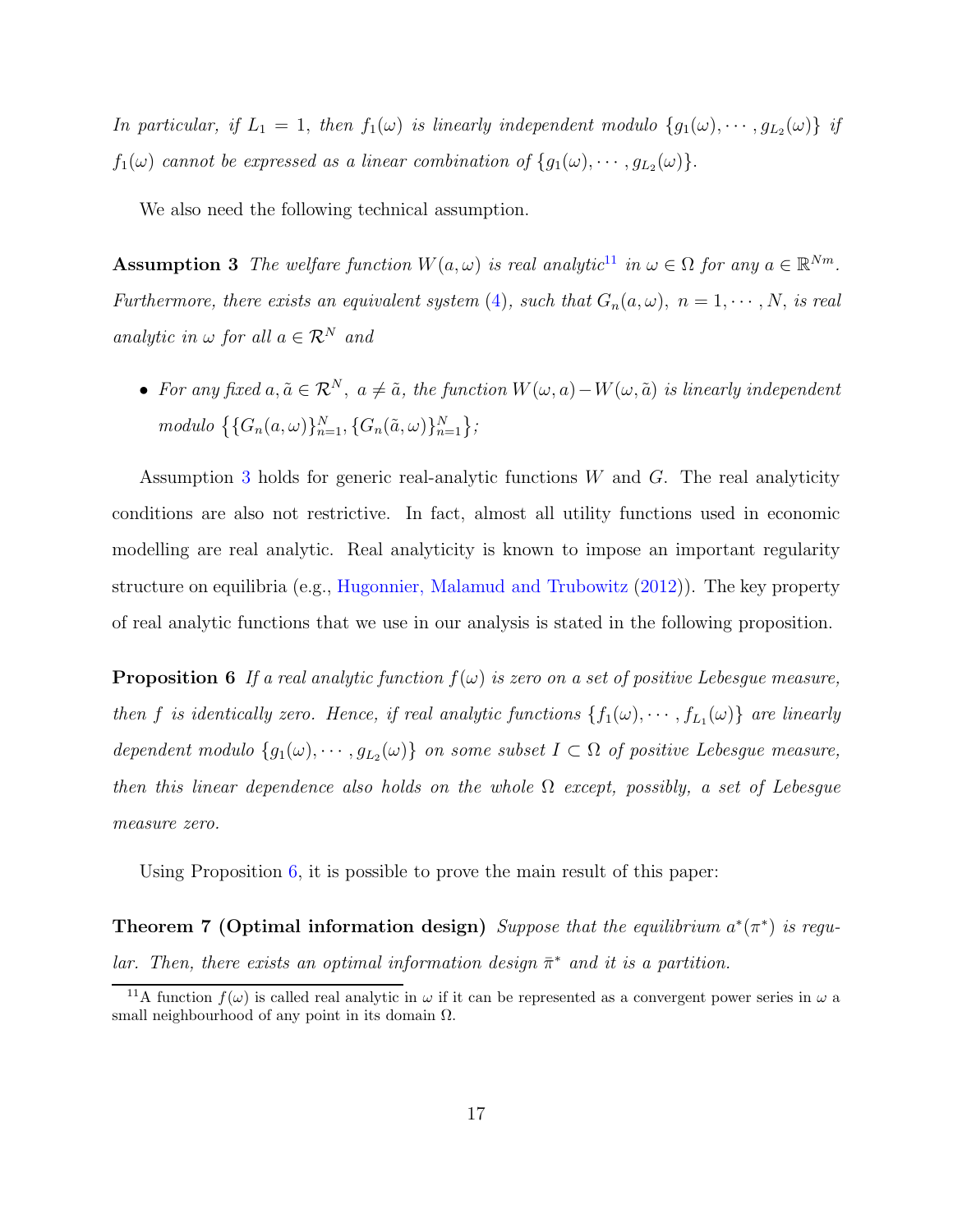The proof of Theorem [7](#page-16-3) is technical and is delegated to the appendix. However, the intuition is as follows. Suppose on the contrary that  $\bar{\pi}$  is not a partition. Then, for some k, we have  $\pi_k(\omega) \in (0,1)$  on some positive measure subset  $I \subset \Omega$ . At the global maximum, under arbitrary small perturbations social welfare should decrease. We show that this can only be true if Assumption [3](#page-16-1) is violated for  $\omega \in I$ . However, since I has a positive Lebesgue measure, Proposition [6](#page-16-2) implies that it has to be violated on the whole of  $\Omega$ .

#### 2.4 Distilling Information into Optimal Clusters

By Theorem [7,](#page-16-3) the optimal way for a policymaker to distill information that they communicate to the public is by partitioning the state space into clusters and then revealing the cluster to which the state belongs. Thus, it is crucial to understand the properties (shapes) of those clusters. The goal of this section is to provide a general characterization of the "optimal clusters."

We use  $DG(a,\omega) \in \mathbb{R}^{(Nm)\times(Nm)}$  to denote the Jacobian of the map G, and, similarly,  $DW(a,\omega) \in \mathbb{R}^{1 \times (Nm)}$  the gradient of the welfare function  $W(a,\omega)$  with respect to a. For any vectors  $x_k \in \mathbb{R}^{Nm}$ ,  $k = 1, \dots, K$  and actions  $\{a(k)\}_{k=1}^K$ , let us define the partition

<span id="page-17-0"></span>
$$
\Omega_k^*(\{x_\ell\}_{\ell=1}^K, \{a_\ell\}_{\ell=1}^K) = \left\{\omega \in \Omega : W(a(k), \omega) - x_k^\top G(a(k), \omega) \right\}
$$
\n
$$
= \max_{1 \leq l \leq K} \left( W(a(l), \omega) - x_l^\top G(a(l), \omega) \right) \right\}
$$
\n
$$
(7)
$$

<span id="page-17-1"></span>Equation  $(7)$  is basically the first-order condition for the optimization problem  $(5)$ , whereby  $x_k$  are the Lagrange multipliers of agents' participation constrains.

**Theorem 8** For any regular equilibrium  $\{a(k)\}_{k=1}^K$  there exists a welfare-equivalent partition that is characterized as follows: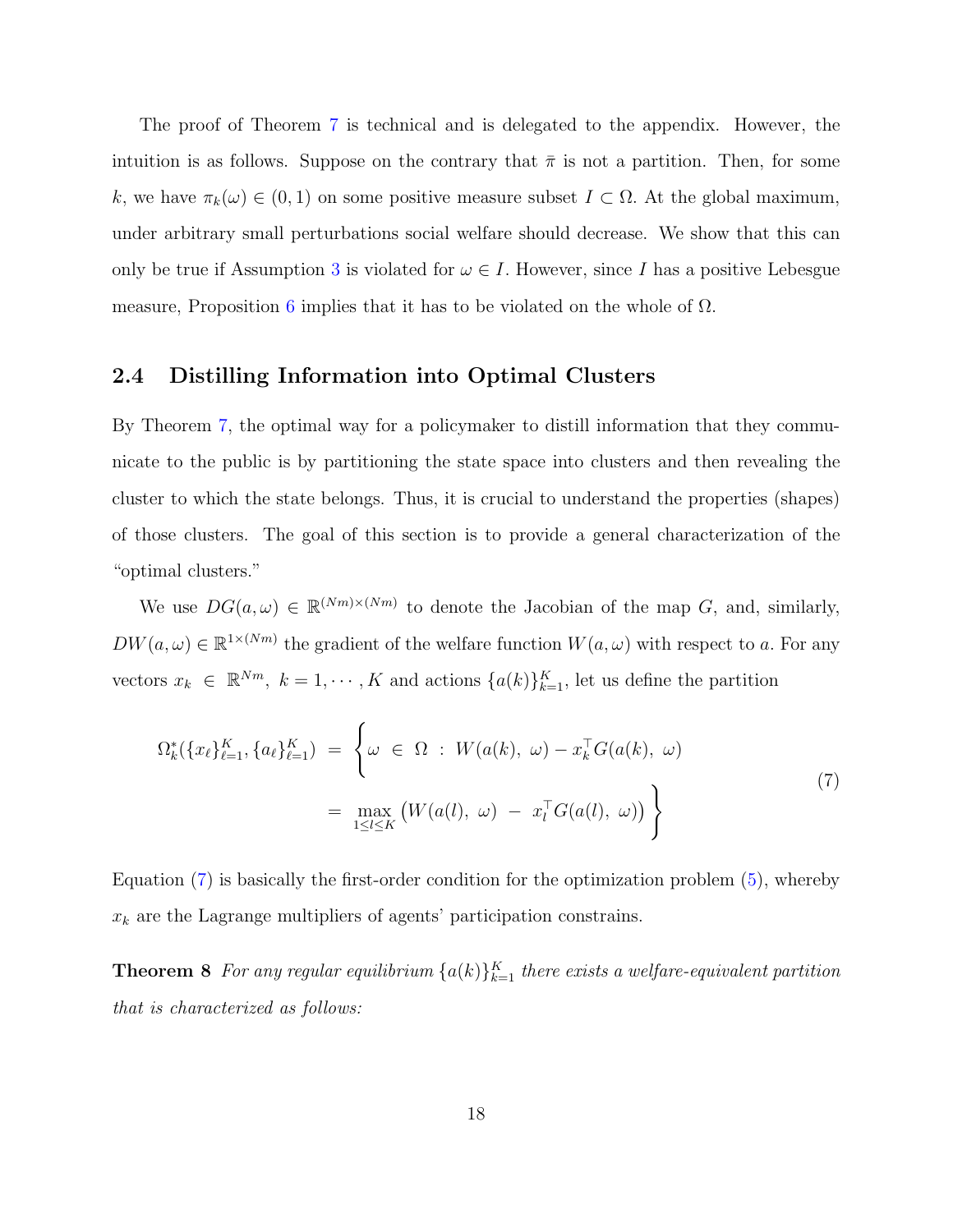• *local optimality holds:* 

$$
\Omega_k = \Omega_k^*(\{x_\ell\}_{\ell=1}^K, \{a_\ell\}_{\ell=1}^K)
$$

with

$$
x_k = \bar{D}W(k)(\bar{D}G(k))^{-1}, k = 1, \cdots, K,
$$

where we have defined

$$
\bar{D}W(k) = \int_{\Omega_k} DW(a(k), \omega) \mu_0(\omega) d\omega ,
$$
  

$$
\bar{D}G(k) = \int_{\Omega_k} DG(a(k), \omega) \mu_0(\omega) d\omega , k = 1, \cdots, K.
$$

• the actions  ${a(k)}_{k=1}^K$  satisfy the fixed point system

<span id="page-18-2"></span><span id="page-18-1"></span>
$$
\int_{\Omega_k} G(a(k), \omega) \mu_0(\omega) d\omega = 0, \ k = 1, \cdots, K.
$$
\n(8)

• the boundaries of  $\Omega_k$  are a subset of the real analytic variety<sup>[12](#page-18-0)</sup>

$$
\bigcup_{k \neq l} \left\{ \omega \in \mathbb{R}^m : W(a(k), \omega) - x_k^{\top} G(a(k), \omega) = W(a(l), \omega) - x_l^{\top} G(a(l), \omega) \right\}.
$$
\n(9)

and hence have a Lebesgue measure of zero.

Equations [\(8\)](#page-18-1) and [\(9\)](#page-18-2) in Theorem [8](#page-17-1) are re-statements of agents' first order conditions

<span id="page-18-0"></span><sup>&</sup>lt;sup>12</sup>A real analytic variety in  $\mathbb{R}^m$  is a subset of  $\mathbb{R}^m$  defined by a set of identities  $f_i(\omega) = 0, i = 1, \dots, I$  where all functions  $f_i$  are real analytic. If at least one of functions  $f_i(\omega)$  is non-zero, then a real analytic variety is always a union of smooth manifolds and hence has a Lebesgue measure of zero. By Assumption [3,](#page-16-1) the variety  $\big\{\omega \in \mathbb{R}^m : W(a(k), \omega) - x_k^{\top} G(a(k), \omega) = W(a(l), \omega) - x_l^{\top} G(a(l), \omega)\big\}$  has Lebesgue measure zero for each  $k \neq l$ .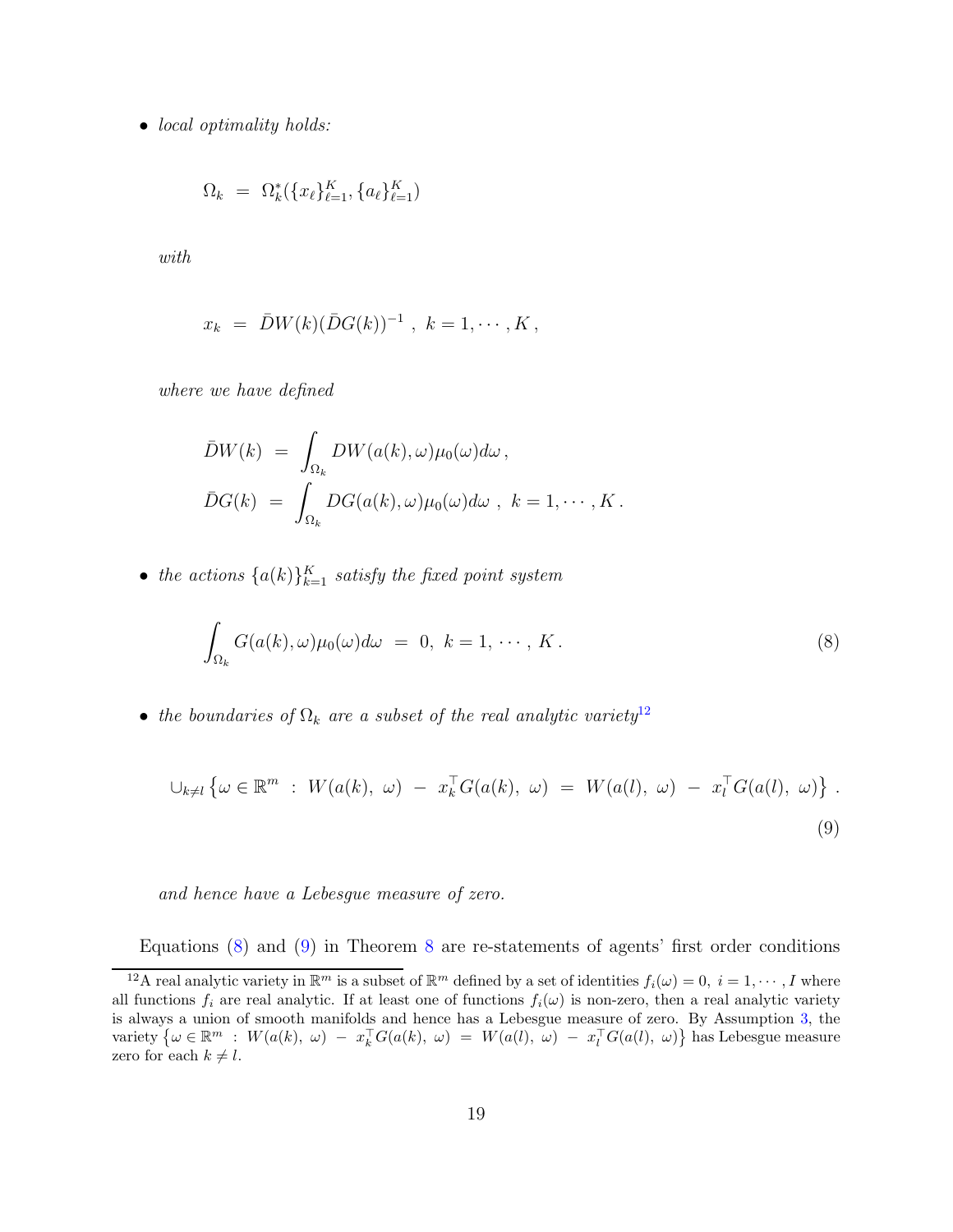[\(4\)](#page-13-2). The key insight of Theorem [8](#page-17-1) comes from the characterization of the boundaries of the different clusters. The policymaker has to solve the problem of maximizing social welfare [\(6\)](#page-15-1) by inducing the desired actions vector  $(a_n)$  for every realization of  $\omega$ . Ideally, the policymaker would like to solve the problem

$$
a^* = \arg\max_a W(\omega, a).
$$

However, the ability of the policymaker to induce desired actions is limited by the participation constraints of the public, that is, the map from the posterior beliefs induced by communication to the actions of the public. Indeed, while the policymaker can induce any Bayes-rational beliefs (i.e., any posteriors consistent with the Bayes rule, see, [Kamenica and Gentzkow](#page-39-0) [\(2011](#page-39-0))), she has no direct control over the actions of the public. The degree to which these constraints are binding is precisely captured by the Lagrange multipliers  $x_k$ , so that the policymaker is maximizing the Lagrangian  $\max_a(W(\omega, a) - x_k^{\top}G(a, \omega))$ . Formula  $(7)$  shows that, inside the cluster number k, the optimal action profile maximizes the respective Lagrangian. The boundaries of the clusters are then determined by the indifference conditions  $(9)$ , ensuring that at the boundary between regions k and l the policymaker is indifferent between the respective action profiles  $a_k$  and  $a_l$ .

Several papers study the one dimensional case (that is, when  $L = 1$  so that  $\omega \in \mathbb{R}^1$ ) and derive conditions under which the optimal signal structure is a monotone partition into intervals. Such a monotonicity result is intuitive as one would expect that optimal information design only pools nearby states. The most general results currently available are due to [Hopenhayn and Saeedi](#page-39-6) [\(2019\)](#page-39-6) and [Dworczak and Martini](#page-38-10) [\(2019](#page-38-10)),<sup>[13](#page-19-0)</sup> but they cover the case when sender's utility (social welfare function in our setting) only depends on  $E[\omega] \in$  $\mathbb{R}^{1,14}$  $\mathbb{R}^{1,14}$  $\mathbb{R}^{1,14}$  Under this assumption, [Dworczak and Martini](#page-38-10) [\(2019](#page-38-10)) derive necessary and sufficient

 $13$ See also [Mensch](#page-40-10)  $(2018)$ .

<span id="page-19-1"></span><span id="page-19-0"></span><sup>&</sup>lt;sup>14</sup>This is equivalent to  $G(a, \omega) = a - g(\omega)$  in our setting, see Lemma [4.](#page-15-2)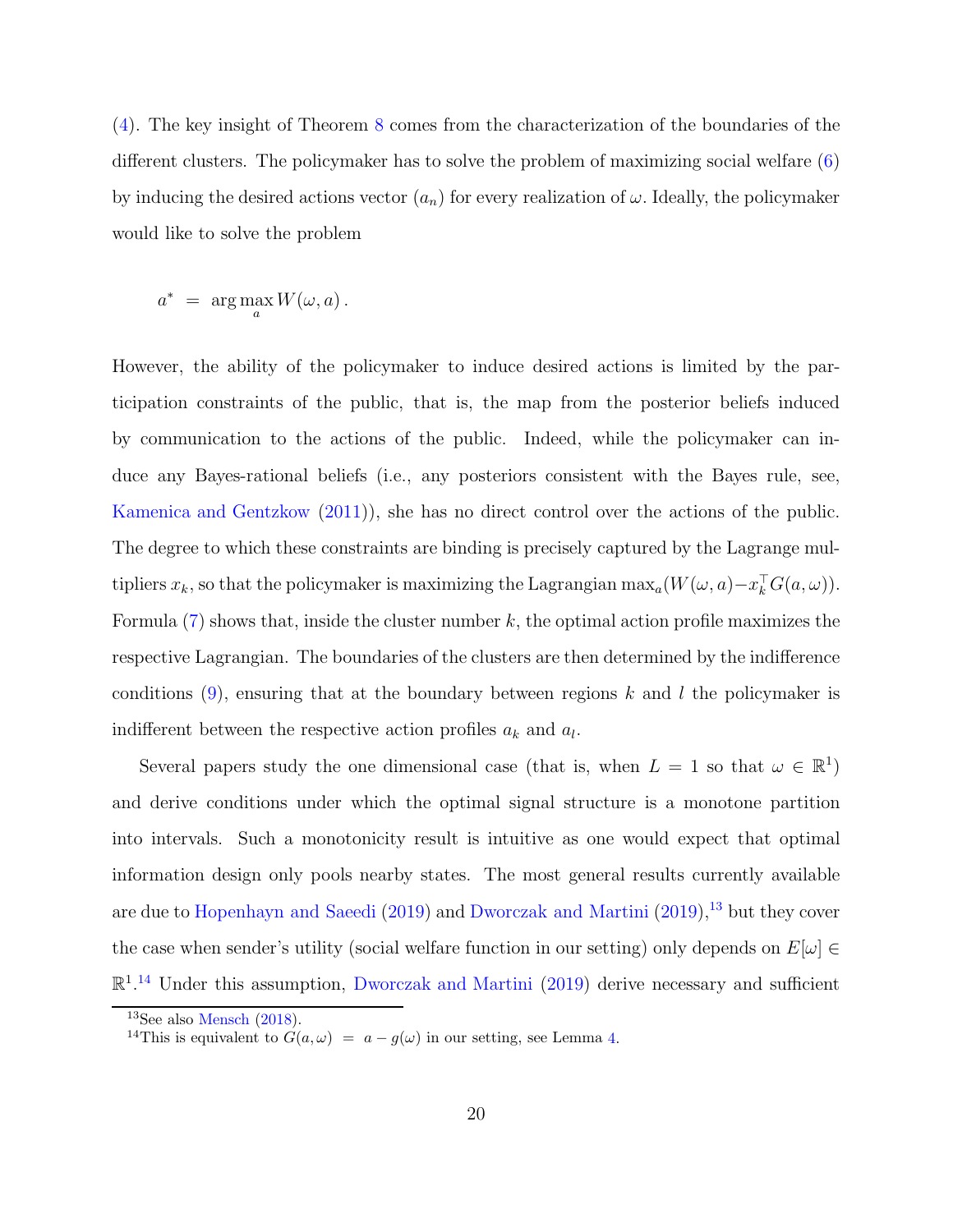conditions guaranteeing that the optimal signal structure is always a monotone partition of the interval  $\Omega$  into a union of disjoint intervals. Theorem [8](#page-17-1) shows that, under mild additional regularity conditions, optimal information design is in fact always a partition.[15](#page-20-0)

#### 2.5 The Information Relevance Matrix

The structure of the optimal partition (Theorem [8\)](#page-17-1) can be complex and non-linear.<sup>[16](#page-20-1)</sup> Therefore, it is useful to think about ways of simplifying. One may ask whether it is possible to "linearize" these partitions, just like one can linearize equilibria in complex, non-linear economic models, assuming the deviations from the steady state are small. As we show below, this is indeed possible.

<span id="page-20-2"></span>Everywhere in the sequel, we make the following assumption.

**Assumption 4** There exists a small parameter  $\varepsilon$  such that the functions defining the equilibrium conditions, G, and the welfare function, W, are given by  $G(a, \varepsilon \omega)$  and  $W(a, \varepsilon \omega)$ .

Parameter  $\varepsilon$  has two interpretations. First, it could mean small deviations from a steady state (as is common in the literature on log-linear approximations). Second,  $\varepsilon$  could be interpreted as capturing the sensitivity of economic quantities to changes in  $\omega$ . In the context of policy communication, one could think about the policymaker trying to stabilize the economy by steering public expectations towards its desired equilibrium.

In the limit when  $\varepsilon = 0$ , equilibrium does not depend on shocks to  $\omega$ . We use  $a^0$  to denote this "steady state" equilibrium. By definition, it is given by the unique solution to the system  $G(a^0,0) = 0$ , and the corresponding social welfare is  $W(a^0,0)$ . We assume that there exists a globally unique solution  $a^0$  to  $G(a^0, 0) = 0$  and  $DG(a^0, 0)$  is non-degenerate.

<span id="page-20-0"></span><sup>15</sup>Of course, as [Dworczak and Martini](#page-38-10) [\(2019](#page-38-10)) explain, even in the one-dimensional case the monotonicity cannot be ensured without additional technical conditions. No such conditions are known in the multi-dimensional case. [Dworczak and Martini](#page-38-10) [\(2019\)](#page-38-10) present an example with four possible actions  $(K = 4)$  and a two-dimensional state space  $(L = 2)$  for which they are able to show that the optimal information design is a partition into four convex polygons.

<span id="page-20-1"></span><sup>&</sup>lt;sup>16</sup>In general, the boundaries of the sets  $\Omega_k$  might be represented by complicated hyper-surfaces, and some of  $\Omega_k$  might even feature multiple disconnected components.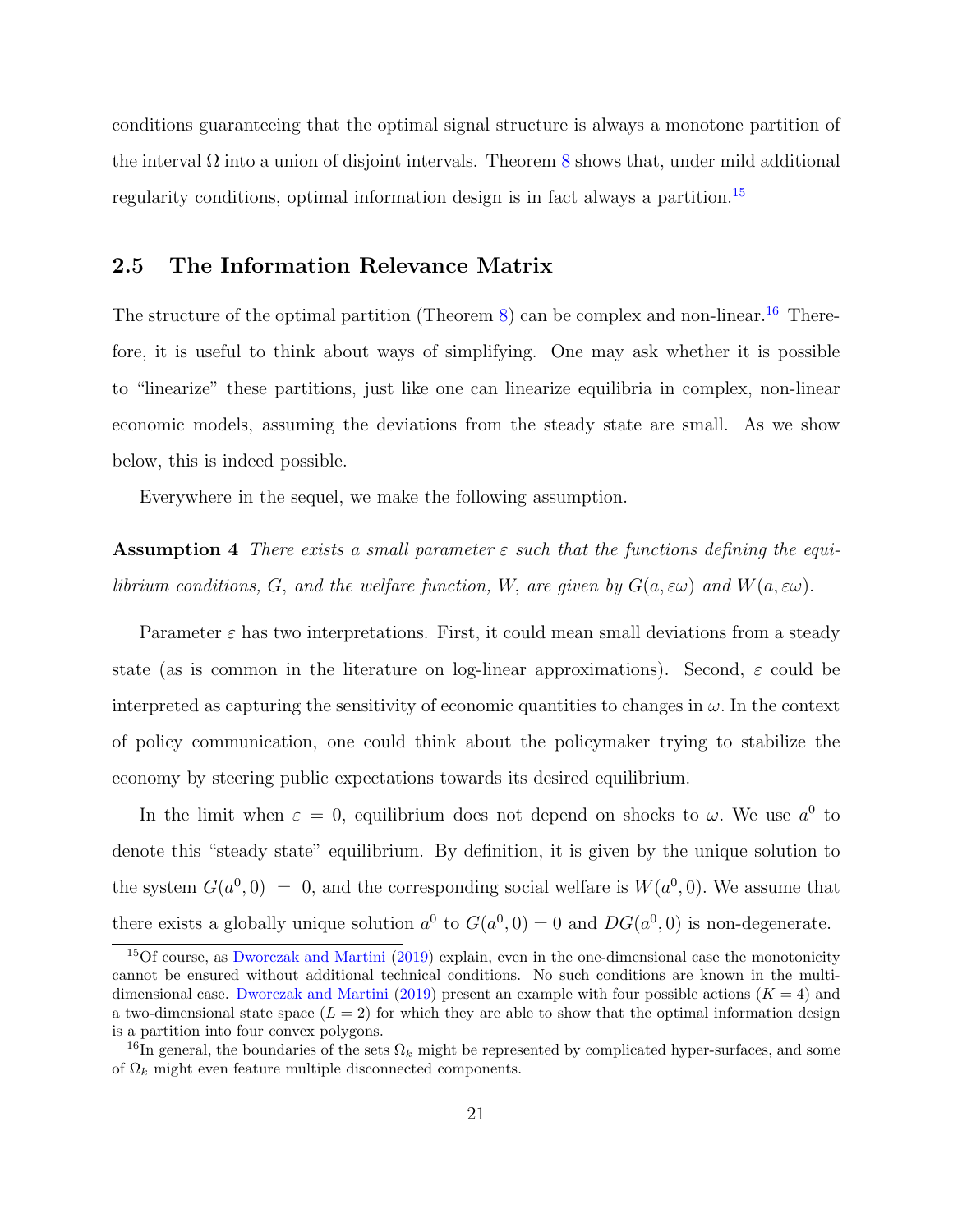The following matrices are important in our characterization of the optimal information design:

- $DG(a^0, 0) \in \mathbb{R}^{(Nm)\times(Nm)}$  is the Jacobian of the map  $G: \mathbb{R}^{Nm} \to \mathbb{R}^{Nm}$  w.r.t. a;
- $G_{\omega}(a^0, 0) = (\partial G_n/\partial \omega_i) \in \mathbb{R}^{(Nm)\times L}$  is the gradient of the map G with respect to  $\omega$ ;
- $DW(a^0, 0) \in \mathbb{R}^{1 \times (Nm)}$  is the gradient of the welfare function with respect to a;
- $DW_\omega(a^0,0) \in \mathbb{R}^{(Nm)\times L}$  is the matrix of second order partial derivatives  $(\partial^2 W/(\partial a_n \partial \omega_i));$
- $D^2W(a^0, 0) \in \mathbb{R}^{(Nm)\times(Nm)}$  is the matrix of second order partial derivatives  $\left(\frac{\partial^2 W}{\partial a_n} a_{m}\right)$ ;
- $\widetilde{D}G_{\omega}(a^0, 0) \in \mathbb{R}^{(Nm)\times L}$  is given by

$$
(\widetilde{D}G_{\omega}(a^0,0))_{i,j} = \sum_{n} (DW(a^0,0)DG(a^0,0)^{-1})_n \frac{\partial^2 G_n(a^0,0)}{\partial a_i \partial \omega_j};
$$

•  $\widetilde{D}^2 G(a^0, 0) \in \mathbb{R}^{(Nm)\times(Nm)}$  is given by

$$
(\widetilde{D}^2 G(a^0,0))_{i,j} = \sum_n (DW(a^0,0)DG(a^0,0)^{-1})_n \frac{\partial^2 G_n(a^0,0)}{\partial a_i \partial a_j}.
$$

When the policy-maker sends signal k, the public realizes that  $\omega \in \Omega_k$ . As a result, the public posterior estimate of the conditional mean of  $\omega$  is then given by

$$
M_1(\Omega_k) \equiv E[\omega | \omega \in \Omega_k] = \frac{\int_{\Omega_k} \omega \mu_0(\omega) d\omega}{P_k} \in \mathbb{R}^m,
$$

where

$$
P_k = \text{Prob}[k] = \int_{\Omega_k} \mu_0(\omega) d\omega.
$$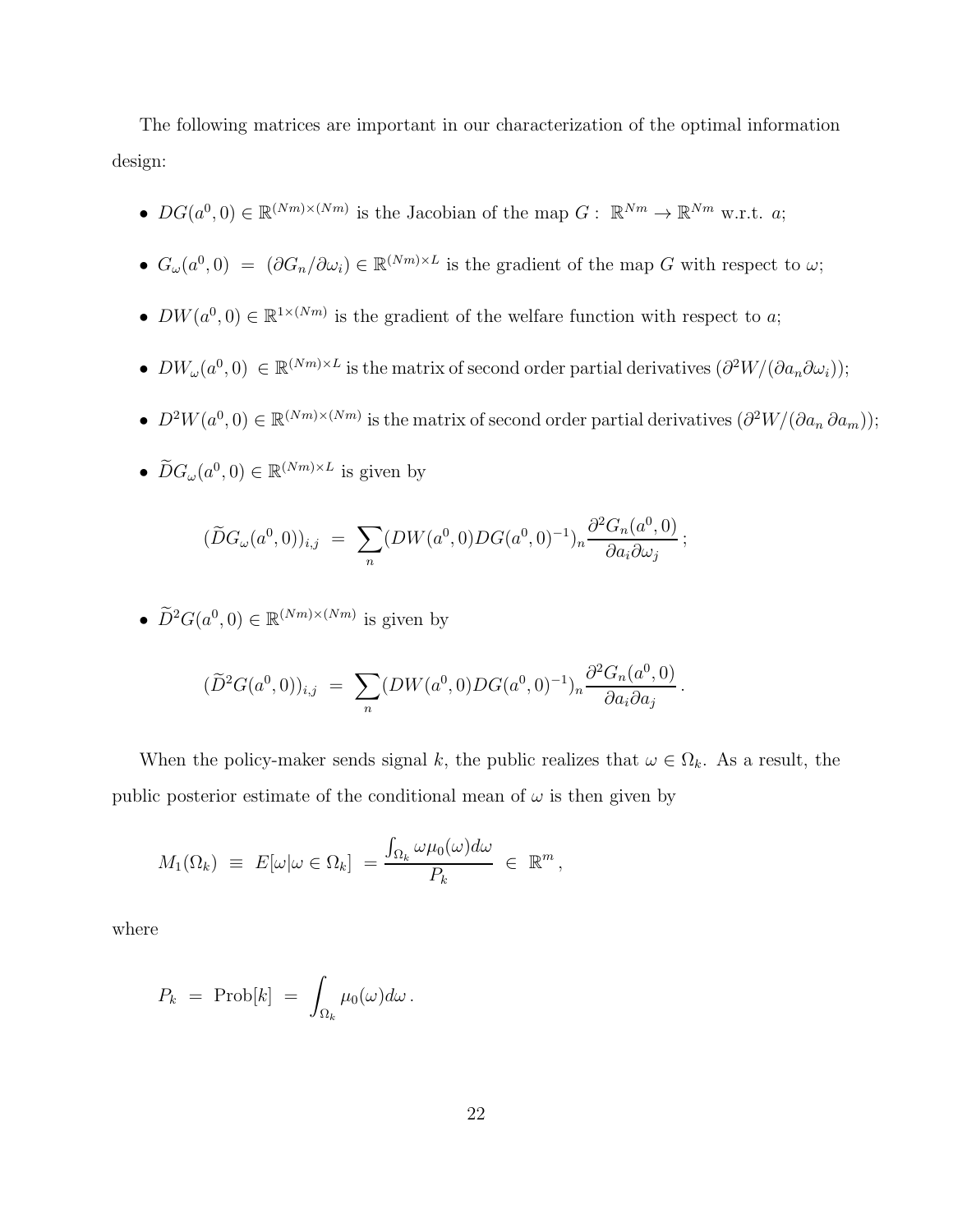In our linearized approximation, the policymaker only cares about the first moments of the random variables in  $\omega$ . When deviations from the steady state are small, it is enough for the policymaker to send signal k that induces the public to update their beliefs about  $E[\omega|k]$ towards the "optimal" level. Higher order moments, such as  $E[\omega^2|k]$  become negligible. As a result, similar to the standard Taylor rule that is derived using a log-linear approximation, policy can be formulated exclusively in terms of the first moments of the random variables in question. However, interestingly enough, the shape of optimal linearized clusters (see Theorem [8\)](#page-17-1) depends on the interactions between different  $\omega_i$ ,  $i = 1, \dots, m$  in a non-trivial way.

Define

<span id="page-22-0"></span>
$$
\mathcal{G} \equiv (DG(a^0, 0))^{-1} G_{\omega}(a^0, 0) \in \mathbb{R}^{(Nm)\times L}.
$$

The following lemma follows by direct calculation.

**Lemma 9** For any sequence  $\varepsilon_{\nu} \to 0$ ,  $\nu \in \mathbb{Z}_+$ , there exists a sub-sequence  $\varepsilon_{\nu_j}$ ,  $j > 0$ , such that the optimal partitions  $\{\Omega_k(\varepsilon)\}_{k=1}^K$  converge to a limiting partition  $\{\Omega_k(0)\}_{k=1}^K$ . In this limit,

$$
a_k(\varepsilon_{\nu_j}) = a_k^0 - \varepsilon_{\nu_j} \mathcal{G} M_1(\Omega_k(0)) + o(\varepsilon_{\nu_j}).
$$

Lemma [9](#page-22-0) provides an intuitive explanation for the role of the matrix  $\mathcal G$ . Namely, in the linear approximation, the public action is given by a linear transformation of  $E[\omega|k]$ , the first moment of  $\omega$  given the policy announcement:  $a_k \approx a_k^0 - \mathcal{G}E[\omega|k]$ . Thus,  $-\mathcal{G}$  captures the sensitivity of actions to beliefs.

<span id="page-22-1"></span>Assumption 5 (The information relevance matrix) We assume that the  $L \times L$  sym-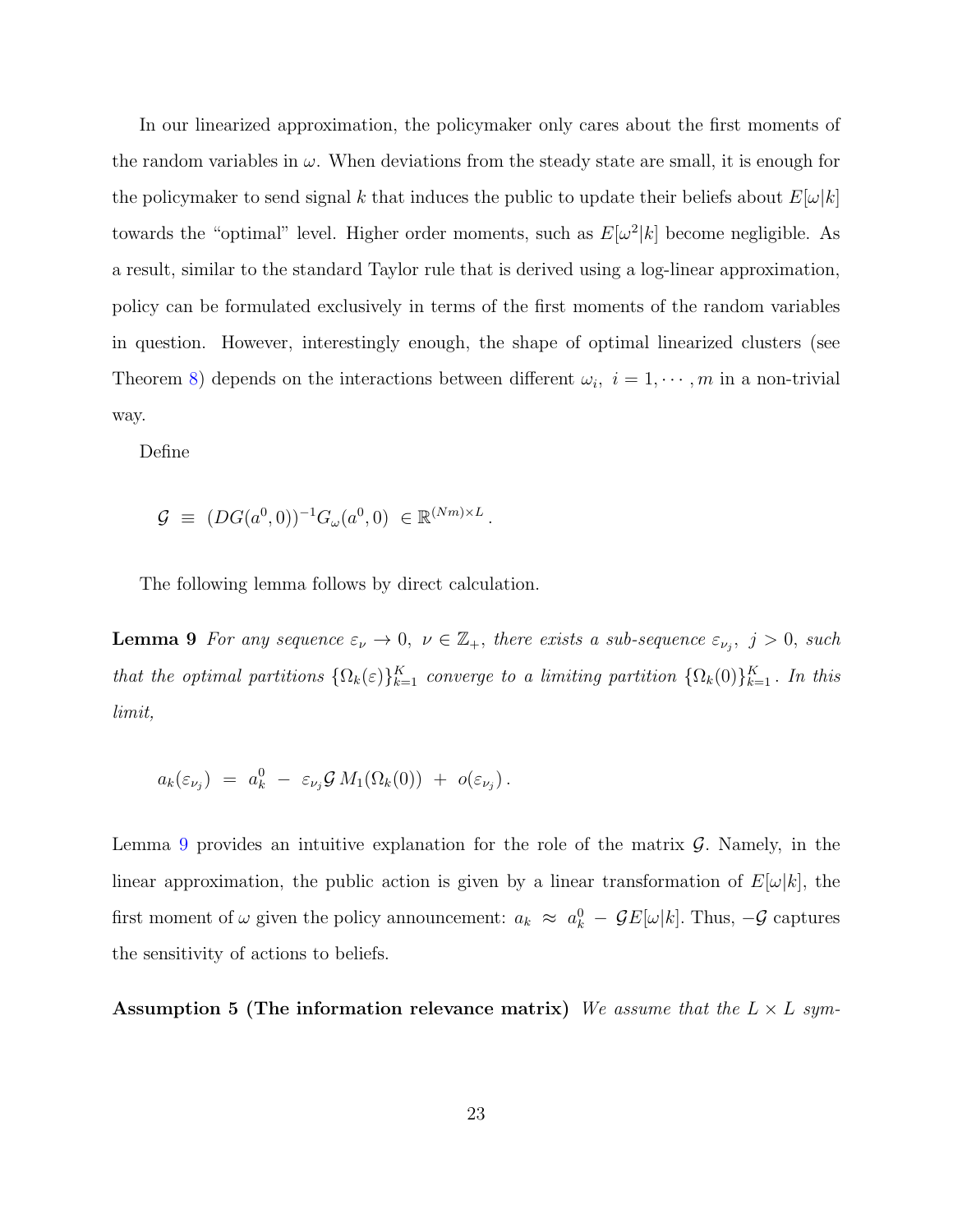metric matrix D given by

$$
\mathcal{D} \equiv \mathcal{G}^{\top} (D^2 W(a^0, 0) - \widetilde{D}^2 G(a^0, 0)) \mathcal{G}
$$
  
+ 
$$
\mathcal{G}^{\top} (\widetilde{D} G_{\omega}(a^0, 0) - DW_{\omega}(a^0, 0)) + (\widetilde{D} G_{\omega}(a^0, 0) - DW_{\omega}(a^0, 0))^{\top} \mathcal{G}.
$$

is non-degenerate. We refer to  $\mathcal D$  as the information relevance matrix.

The information relevance matrix plays a key role in our subsequent analysis. It captures the relevance of different parts of the private information vector,  $\omega$ , for social welfare. The first term,  $\mathcal{G}^{\top} D^2 W(a^0, 0) \mathcal{G}$  is the second order derivative (the Hessian) of social welfare to the action profile a, multiplied by the sensitivity  $-\mathcal{G}$  of actions to beliefs. Thus,  $\mathcal{G}^{\top} D^2 W(a^0, 0) \mathcal{G}$  captures the second order sensitivity of welfare to beliefs. Similarly, the terms  $-\mathcal{G}^\top DW_\omega(a^0,0)$  and  $-DW_\omega(a^0,0)\mathcal{G}$  are the mixed derivatives with respect to  $E[\omega]$  and  $\omega$ , capturing the sensitivity of welfare to simultaneous changes in  $\omega$  and public expectations about  $\omega$ . Finally, each of these terms is "compensated" by the counter-acting term coming from the function G. The latter determines how public posterior expectations affect agents' actual decisions. Section [2.7](#page-29-0) explains that the definiteness of matrix  $\mathcal D$  is closely tied to the amount and type of information being optimally revealed.

<span id="page-23-0"></span>We are now ready to state the main result of this section, showing how the optimal linearized partition can be characterized explicitly in terms of the information relevance matrix D.

**Theorem 10 (Linearized partition)** Under the hypothesis of Theorem [7](#page-16-3) and Assump-tions [4](#page-20-2) and [5,](#page-22-1) let  $\{\Omega_k(\varepsilon)\}_{k=1}^K$  be the corresponding optimal partition. Then, for any sequence  $\varepsilon_k \to 0, \; k > 0, \; \textit{there exists a sub-sequence } \varepsilon_{k_j}, \; j > 0, \; \textit{such that the optimal partition}$  $\{\Omega_k(\varepsilon_{k_j})\}_{k=1}^K$  converges to an almost sure partition  $\{\tilde{\Omega}_k^*\}$  satisfying

$$
\tilde{\Omega}_k^* = \{ \omega \in \Omega : (M_1(k) - M_1(l))^{\top} \mathcal{D} \omega > 0.5(M_1(k)^{\top} \mathcal{D} M_1(k) - M_1(l)^{\top} \mathcal{D} M_1(l)) \ \forall \ k \neq l \},
$$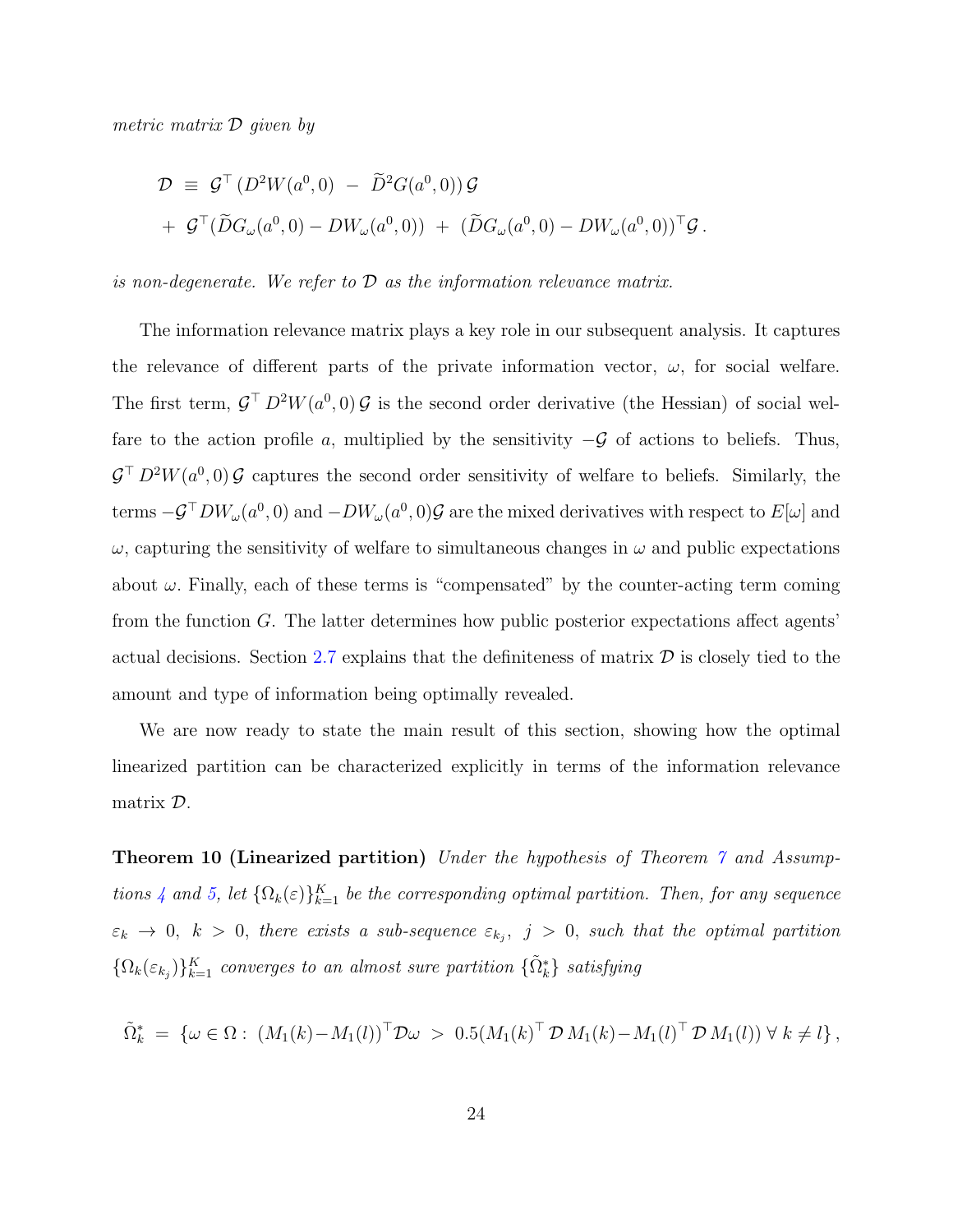where we have defined  $M_1(k) \equiv M_1(\tilde{\Omega}_k^*)$ . In particular, for this limiting partition each set  $\tilde{\Omega}^*_k$  is convex. If the matrix  ${\cal D}$  from Assumption [5](#page-22-1) is negative semi-definite, then all sets  $\Omega^*_k$ are empty except for one: That is, it is optimal to reveal no information.

To understand the result of Theorem [10,](#page-23-0) it is important to remember that we are designing an announcement mechanism under full commitment, that is, the policymaker commits to the announcement policy before  $\omega$  is realized. The following two examples illustrate the mechanism.

Example 1 (Concealing all information) Suppose that the policymaker commits to an announcement policy about the interest rate, so that  $\omega = r$ . For simplicity, assume that public action is proportional to public expectations about  $\omega$ . Mathematically, this equivalent to  $G(a, \omega) = a - \omega$ . This public action in turn affects important aggregate outcome variables (such as the output gap and/or inflation). We assume that the policymaker's welfare function is negative quadratic in the public action:  $W(a,\omega) = -a^2$ , so that the objective of the policymaker is to choose the information design  $\{1, \cdots, K\}$  to maximize

$$
E[W] = -E[E[a|k]^2] = -\sum_k P_k E[\omega|k]^2,
$$

where  $P_k = E^{pm}[k]$  is given by the policymaker's expectations about the probability of signal  $k$ . Suppose first that the beliefs of the policymaker coincide with those of the public. Then, a direct application of Jensen's inequality implies that

<span id="page-24-0"></span>
$$
\sum_{k} P_{k} E[\omega|k]^{2} \geq \left(\sum_{k} P_{k} E[\omega|k]\right)^{2} = E[\omega]^{2}.
$$
\n(10)

That is, it is ex-ante optimal for the policymaker to commit not to reveal any information at all. This result depends crucially on the commitment assumption (much like a commitment to the Odyssean forward guidance). Ex post, the policymaker would find it optimal to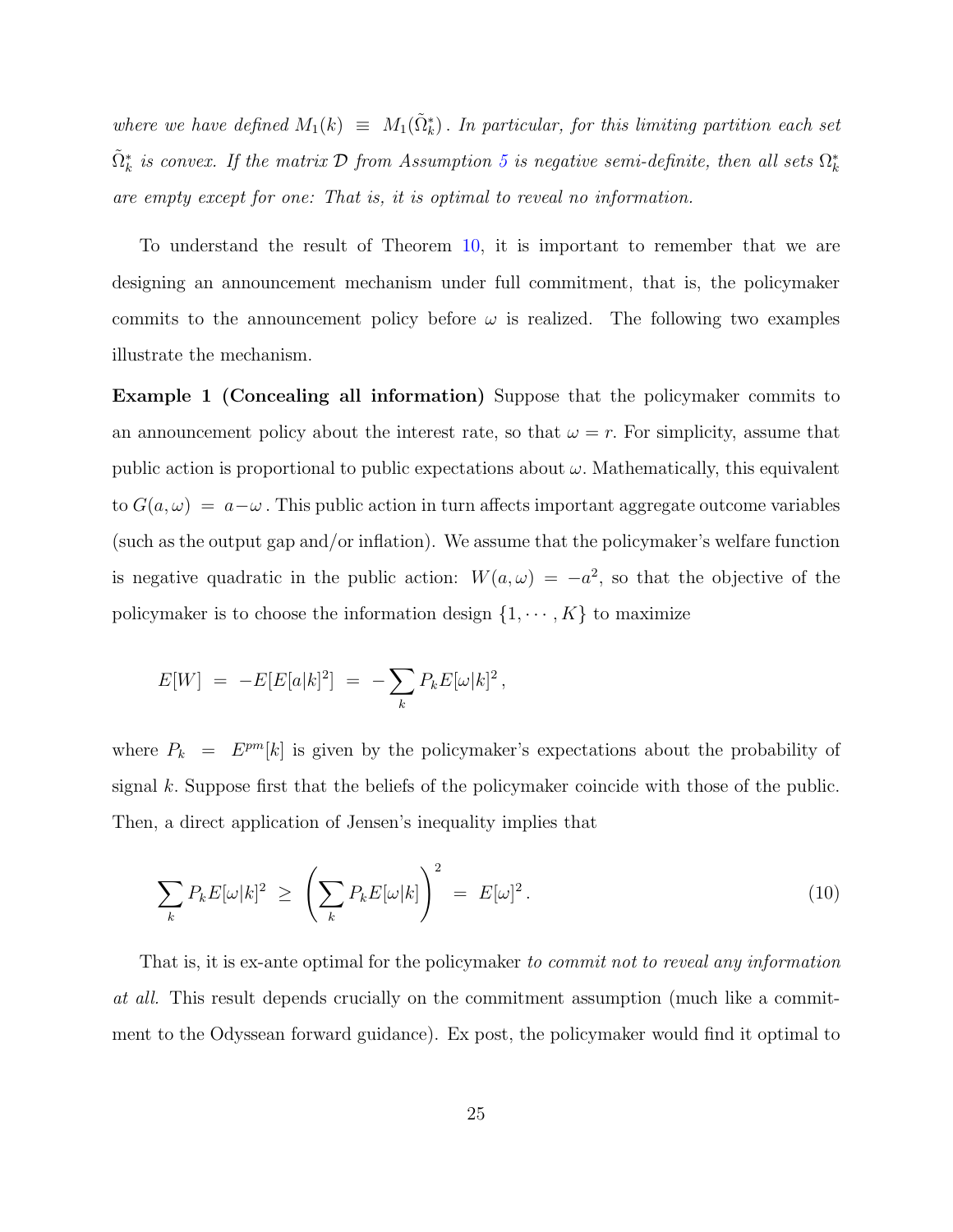reveal good news and conceal bad news, but this would require breaking the commitment. The consequences of breaking commitment could be very severe. Once the public loses the belief in policymakers' commitment power, the economy ends up is a signalling game regime, whereby the public attempts to interpret every unclear communication to understand, what is it that the policymaker is trying to conceal. This makes policymaker's job incredibly difficult because it is impossible to directly influence the way the public interprets communication. This example shows that clear, transparent policy announcement design with full commitment is crucial for the ability the policymaker to communicate with the public in an efficient manner.

Example 2 (Communication with differences in beliefs) The above result is sensitive to the assumption of identical expectations. Indeed, suppose that policymaker over- or under-weights some states so that  $W = w(a)f(\omega)$  for some function  $f > 0$  capturing the weights and some w. Then, by direct calculation,

$$
\mathcal{D} \,\,=\,\,w''(a_0)\,\,+\,\,2w'(a_0)f'(\omega),
$$

with  $a_0$  given by the ex-ante expectations,  $a_0 = E[\omega]$ . In this setting, "bad" states correspond to high (low) values of  $\omega$  if function w is decreasing (increasing) in a. By Theorem [10,](#page-23-0) it may be optimal to reveal some information only if  $D > 0$ . If the policymaker significantly overweights "bad" states (i.e.,  $f'(\omega)$  and  $w'(a_0)$  have the same sign), this pushes  $\mathcal D$  up and the policymaker may find it optimal to reveal some information. By contrast, if the policymaker under-weights bad states relative to the public (for example, because they views those states as being less likely), this pushes  $\mathcal D$  down and may potentially make information revelation sub-optimal. It is interesting to draw some parallels between this example and the behaviour of the Fed during the 2007-2009 financial crisis. Anecdotal evidence suggests that the Fed might have had inside information about the actual state of the financial system, but decided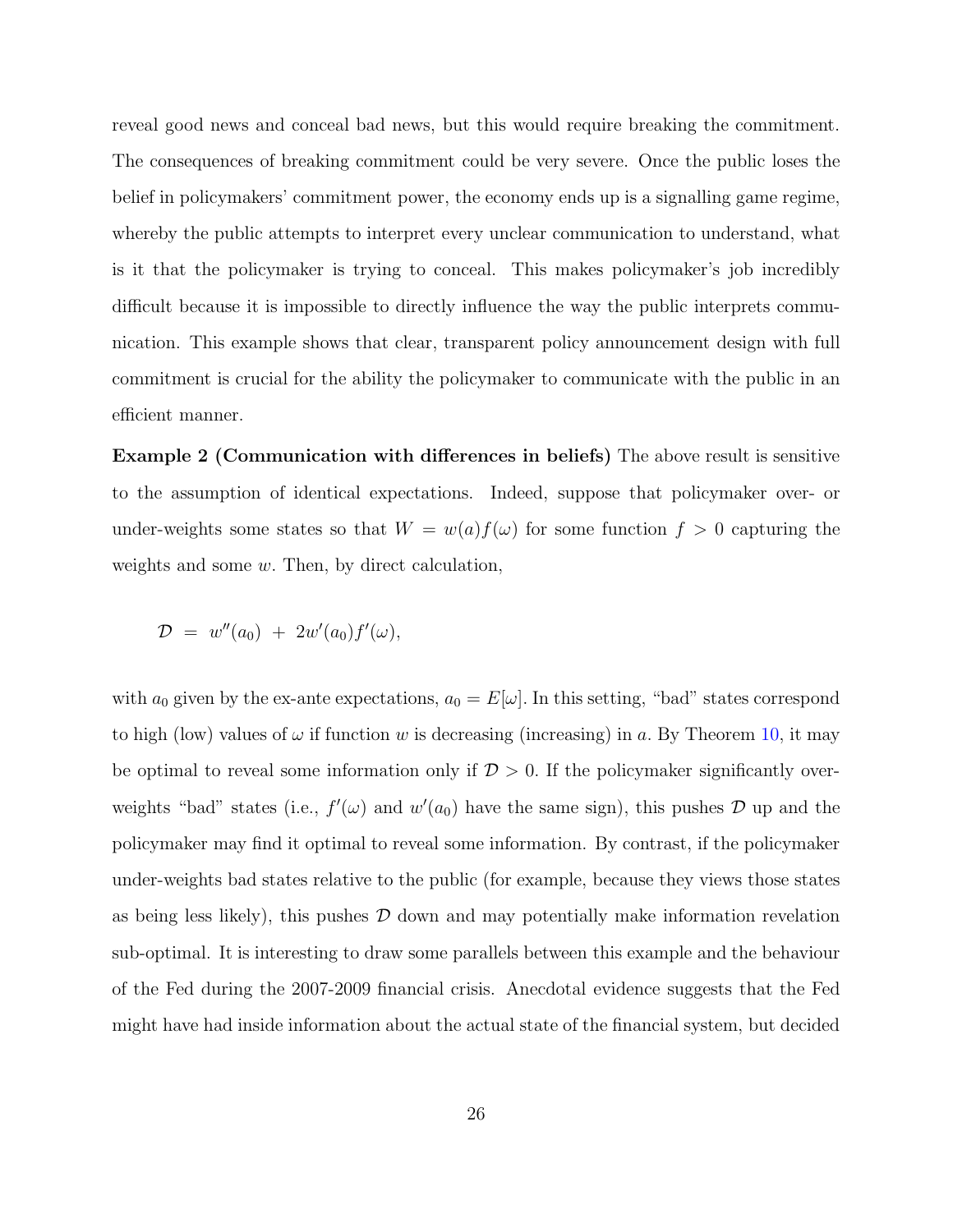not to reveal it.[17](#page-26-0) The above theoretical result suggests that this might have been optimal if the public was in panic and significantly over-estimated the probabilities of "bad" states.

Example 3 (Communicating two-dimensional information) Consider now a twodimensional example, where the public tries to learn about two policy-relevant variables  $\omega_1$ ,  $\omega_2$ . For example,  $\omega_1$  might contain information about policy rate and its future path, while  $\omega_2$  might contain information about the size and composition of the balance sheet. Again, we assume for simplicity that the public action is a linear function of expectations:  $G(a, \omega) = a - (c_1\omega_1 + c_2\omega_2)$ , so that  $a(k) = E[c_1\omega_1 + c_2\omega_2]k$ . The policymaker has  $W =$  $w(a) f(\omega_1, \omega_2)$ . In this case,  $\mathcal{G} = -(c_1, c_2) \in \mathbb{R}^{1 \times 2}$ , whereas

$$
\mathcal{D} = \begin{pmatrix} c_1^2 & c_1c_2 \ c_1c_2 & c_2^2 \end{pmatrix} w''(a_0) + w'(a_0) \begin{pmatrix} 2c_1f_{\omega_1} & c_1f_{\omega_2} + c_2f_{\omega_1} \ c_1f_{\omega_2} + c_2f_{\omega_1} & 2c_2f_{\omega_2} \end{pmatrix}
$$

If w is concave,  $w''(a_0) < 0$  and this discourages information revelation. Yet, if the disagreement between the public and the policymaker is sufficiently large, the policymaker may find it optimal to reveal some information. Here, interesting new effects may occur. If both  $f_{\omega_1}c_1$ and  $f_{\omega_2}c_2$  are sufficiently large and positive, this may make  $\mathcal D$  positive definite just like in the previous example: Over-weighting "bad" states encourages information revelation. However, here, a non-trivial interaction effect may occur. Even if both  $f_{\omega_1}c_1$  and  $f_{\omega_2}c_2$  are negative, a sufficiently large  $|c_1f_{\omega_2} + c_2f_{\omega_1}|$  will make  $D$  have at east one positive eigenvalue, making it optimal to reveal some information. The nature of this information will be different: It will depend on the relative behaviour of  $\omega_1$  and  $\omega_2$ . For example, it might be optimal not to reveal any information about  $\omega_1$ ,  $\omega_2$ , but only about  $\omega_1 - \omega_2$ . We formalize this intuition below in Proposition [15.](#page-32-0)

Theorem [10](#page-23-0) shows that the standard linearization intuition is correct when applied to optimal information design: Non-linear partitions become piecewise-linear in the limit of

<span id="page-26-0"></span><sup>&</sup>lt;sup>17</sup>Note however that one a crisis example might correspond to a large value of  $\varepsilon$  and hence might not satisfy Assumption [5.](#page-22-1)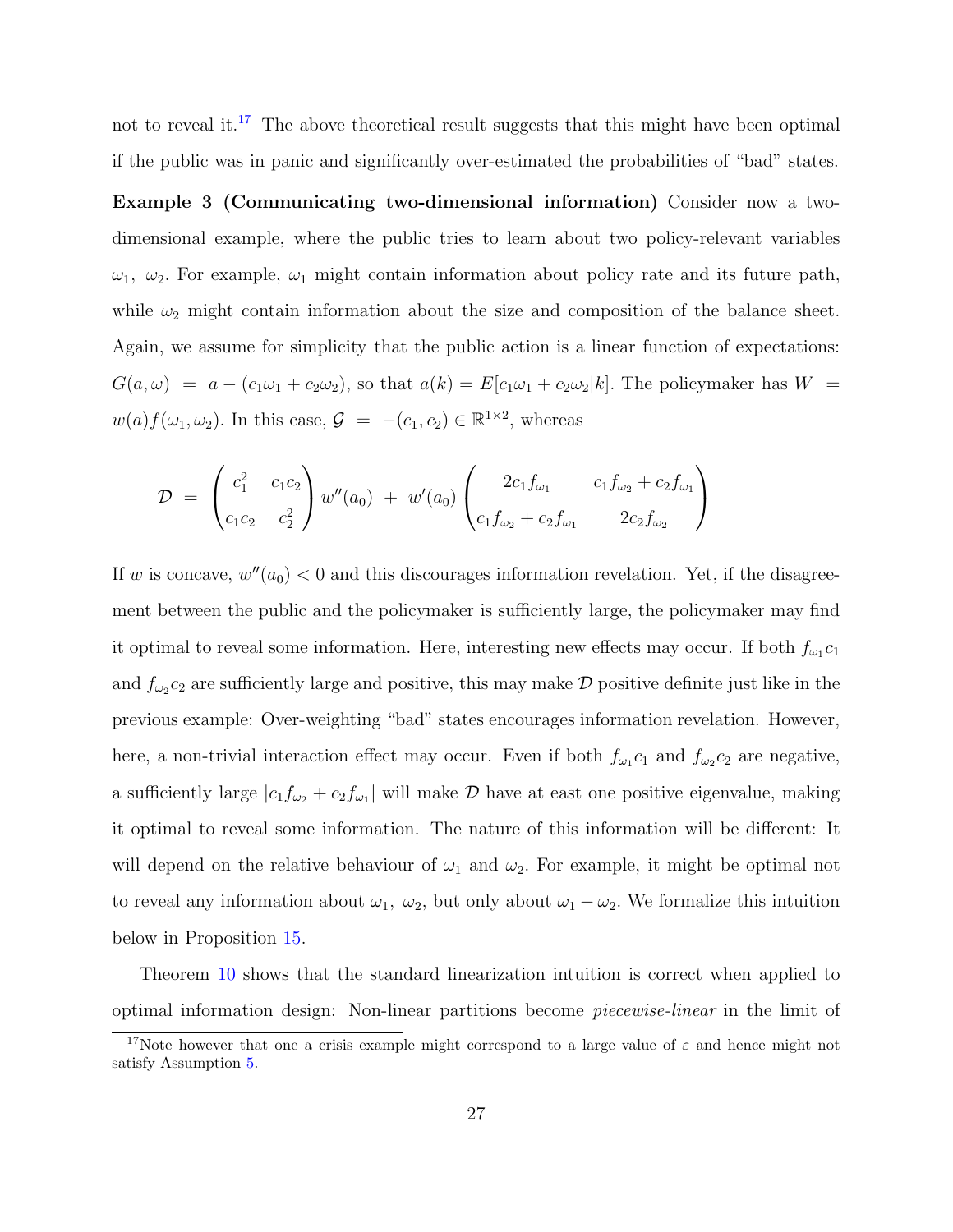small shock size. Boundaries of different regions become unions of hyperplanes, and are thus much easier to understand. Another key result of Theorem [10](#page-23-0) is convexity: Since  $\Omega_k$  is defined by a set of linear inequalities, it is always convex. Thus, optimal partition consists of *convex polytopes* (intervals for  $L = 1$ , convex polygons for  $L = 2$ , and convex polyhedra for  $L = 3$ , etc). While convexity of the sets  $\Omega_k$ ,  $k = \{1, \dots, K\}$ , can by no means be guaranteed in Theorem [8](#page-17-1) when shocks are large, optimal partitions are always convex for small shocks. In particular, since convex sets are always connected, $18$  we obtain the result that optimal partitions always consist of connected subsets when shocks are sufficiently small. Thus, for small shocks, the intuition behind "pooling nearby states" is correct.

#### 2.6 Optimal Information Precision

<span id="page-27-1"></span>Suppose that the state space  $\Omega$  is a subset of  $\mathbb{R}^1$  (that is,  $L = 1$ ). Then, since convex subsets of  $R<sup>1</sup>$  are intervals, we get that each  $\Omega<sub>k</sub>$  is an interval. The following proposition is a direct consequence of Theorem [10.](#page-23-0)

**Proposition 11** Under the hypotheses of Theorem [10,](#page-23-0) let  $L = 1$ . Then:

- if  $\mathcal{D}$  < 0, then, in the limit as  $\varepsilon \to 0$ , the optimal partition converges to no information revelation.
- if  $D > 0$ , then, in the limit as  $\varepsilon \to 0$ , the optimal partition converges to a partition of  $[a, b]$  by

$$
a\leq \frac{x_0+x_1}{2}\leq \cdots \leq \frac{x_{K-1}+x_K}{2} ~\leq~ b
$$

<span id="page-27-0"></span><sup>&</sup>lt;sup>18</sup>Recall that a set is connected if any two points in the set can be linked through a continuous curve belonging to the set.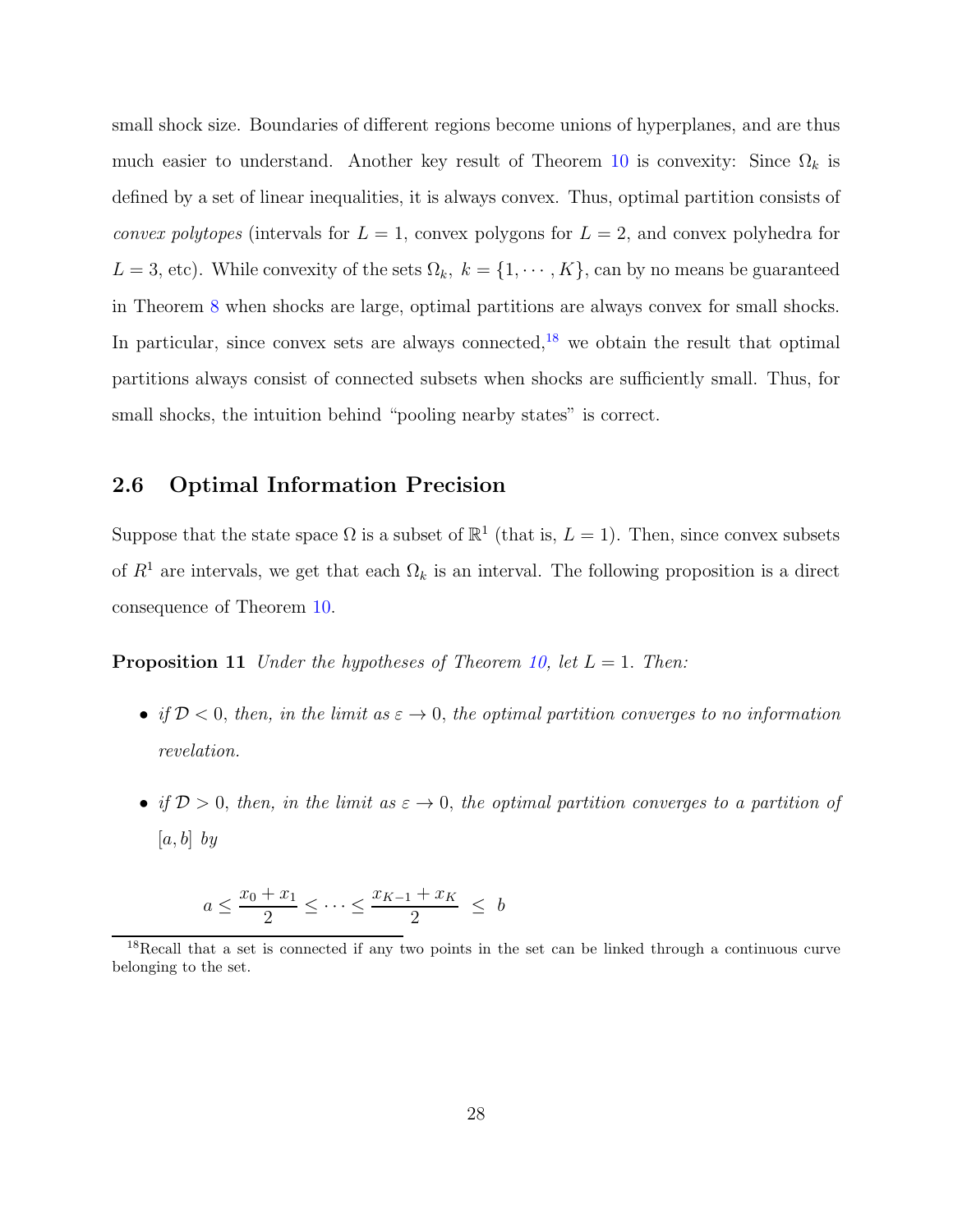where  $x_k$ ,  $k = 0, \dots, K$  satisfy the system of equations

$$
x_0 = \frac{\int_a^{0.5(x_0+x_1)} \omega \mu_0(\omega) d\omega}{\int_a^{0.5(x_0+x_1)} \mu_0(\omega) d\omega}
$$
  
\n
$$
x_k = \frac{\int_{(x_{k-1}+x_k)/2}^{(x_{k+1}+x_{k+1})/2} \omega \mu_0(\omega) d\omega}{\int_{(x_{k-1}+x_k)/2}^{(x_k+x_{k+1})/2} \mu_0(\omega) d\omega}, \quad k = 1, \cdots, K
$$
  
\n
$$
x_{K+1} = \frac{\int_0^b b_{0.5(x_K+x_{K+1})} \omega \mu_0(\omega) d\omega}{\int_0^b b_{0.5(x_K+x_{K+1})} \mu_0(\omega) d\omega}
$$

In general, this system may have multiple solutions, each of these solutions being a candidate optimal partition. As we now show, the nature of these solutions depends crucially on the behaviour of the prior distribution  $\mu_0(\omega)$ . Suppose first that  $\mu_0(\omega)$  is uniform. This corresponds to a 100% diffuse prior with a constant likelihood.

<span id="page-28-0"></span>Corollary 12 (Uniform Distribution) In the case when  $\mu_0(\omega)$  is uniform (fully uniformed, diffused) on  $[a, b]$ , the optimal partition is also uniform:

$$
x_{k+1} - x_k = x_k - x_{k-1} \text{ for all } k = 1, \cdots, K.
$$

By Corollary [12,](#page-28-0) with a uniform prior, optimal information design has a constant precision: for every value of  $\omega$ , the signal revealed by the policymaker always has exactly the same precision. By contrast, when the prior is not uniform, it is natural to expect that the optimal information design features a precision that depends on the behaviour of the public prior,  $\mu_0(\omega)$ . The following proposition explicitly characterizes the link between information precision and the prior distribution.

<span id="page-28-1"></span>**Proposition 13** Suppose that  $\mu_0(\omega) \in C^1[a, b]$  and  $|\mu'_0(\omega)|$  is sufficiently small. Then,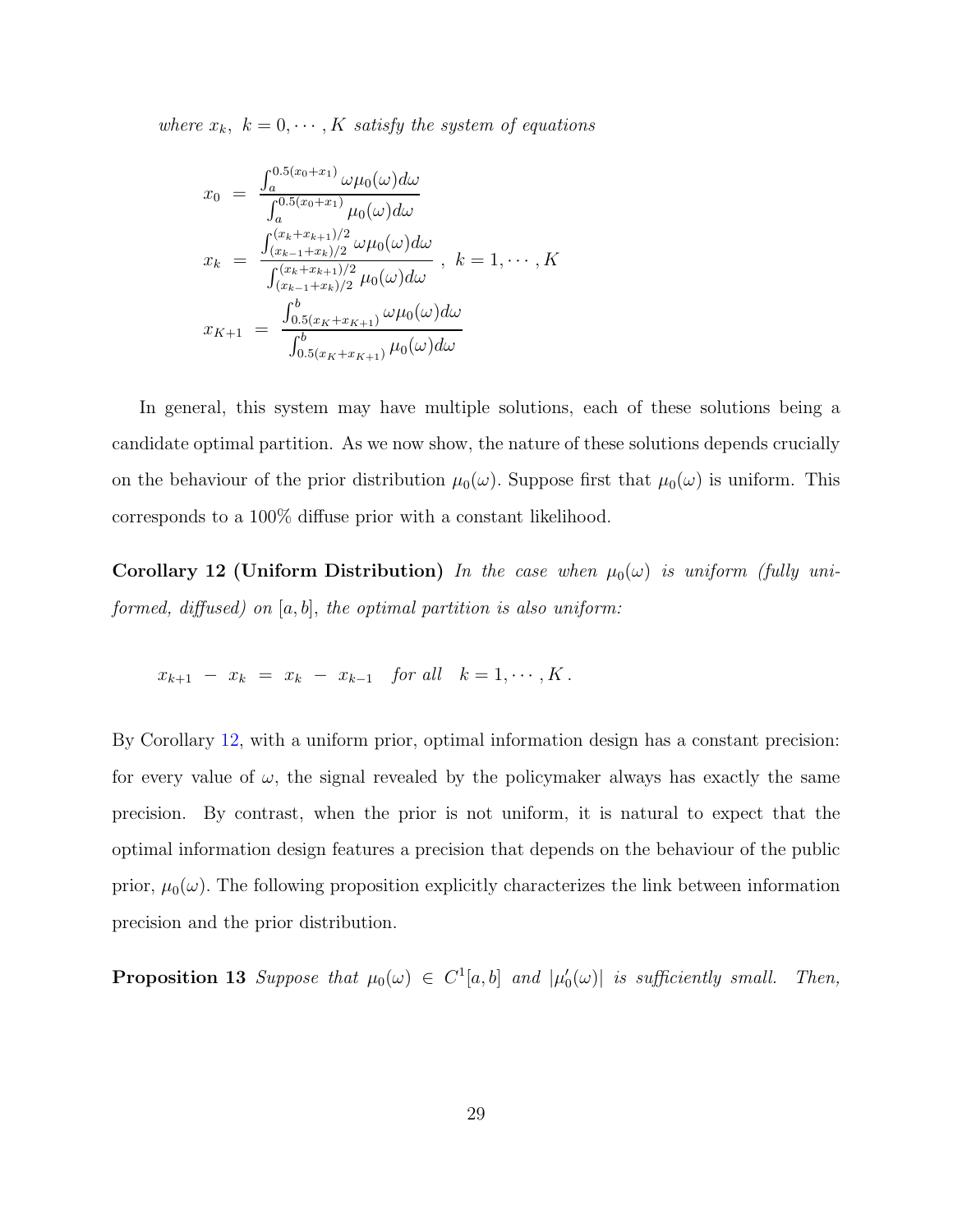optimal information precision<sup>[19](#page-29-1)</sup> is increasing whenever  $\mu_0(\omega)$  is increasing, and decreasing whenever  $\mu_0(\omega)$  is decreasing. Namely,

- $x_{k+1} x_k \leq x_k x_{k-1}$  when  $\mu_0(\omega)$  in increasing on  $\Omega_k \cup \Omega_{k+1}$ ;
- $x_{k+1} x_k \geq x_k x_{k-1}$  when  $\mu_0(\omega)$  in decreasing on  $\Omega_k \cup \Omega_{k+1}$ .

<span id="page-29-2"></span>The following proposition follows from Proposition [13](#page-28-1) and is the main result of this section.

#### Proposition 14 (Confirmations are precise, surprises are vague) Suppose that

 $\mu_0(\omega) \in C^1[a,b]$  and  $|\mu'_0(\omega)|$  is sufficiently small. If  $\mu_0(\omega)$  is unimodal, with a mode at  $\omega_*$ , then precision is increasing on  $[a, \omega_*]$  and then decreasing on  $[\omega_*, b]$ , being highest when  $\omega$  is close to  $\omega_*$ .

Proposition [14](#page-29-2) shows that optimal information precision depends in an intuitive way on the prior distribution of public beliefs. If the actual value of  $\omega$  observed by the policymaker is close to where the public prior beliefs are concentrated (i.e., the mode  $\omega_*$  of  $\mu_0$ ), then it is optimal for the policymarket to provide a more precise signal about where exactly  $\omega$  is. By contrast, when the actual value of  $\omega$  is different from the public expectations, then it is optimal not to surprise the public too much. In this case, the policymaker sends a vague signal of the type: "maybe we are close to the old prior  $\omega_*,$  but one cannot know for sure."

# <span id="page-29-0"></span>2.7 Principal Information Components and "Only Reveal The Essential" Principle

Theorem [10](#page-23-0) shows that the matrix  $\mathcal D$  completely determines the nature of optimal information design. In this subsection, we aim to gain a deeper understanding of the link between

<span id="page-29-1"></span><sup>&</sup>lt;sup>19</sup>Note that we use the term "precision" to denote the length of the interval  $\Omega_k$ . However, since the measures  $\mu_0(\omega)$  are, by assumption, close to uniform (this is what the assumption of a sufficiently small  $|\mu_0'(\omega)|$  guarantees), the length of the interval is roughly proportional to the variance of  $\omega$  conditional on the event that  $\omega$  takes values in that interval.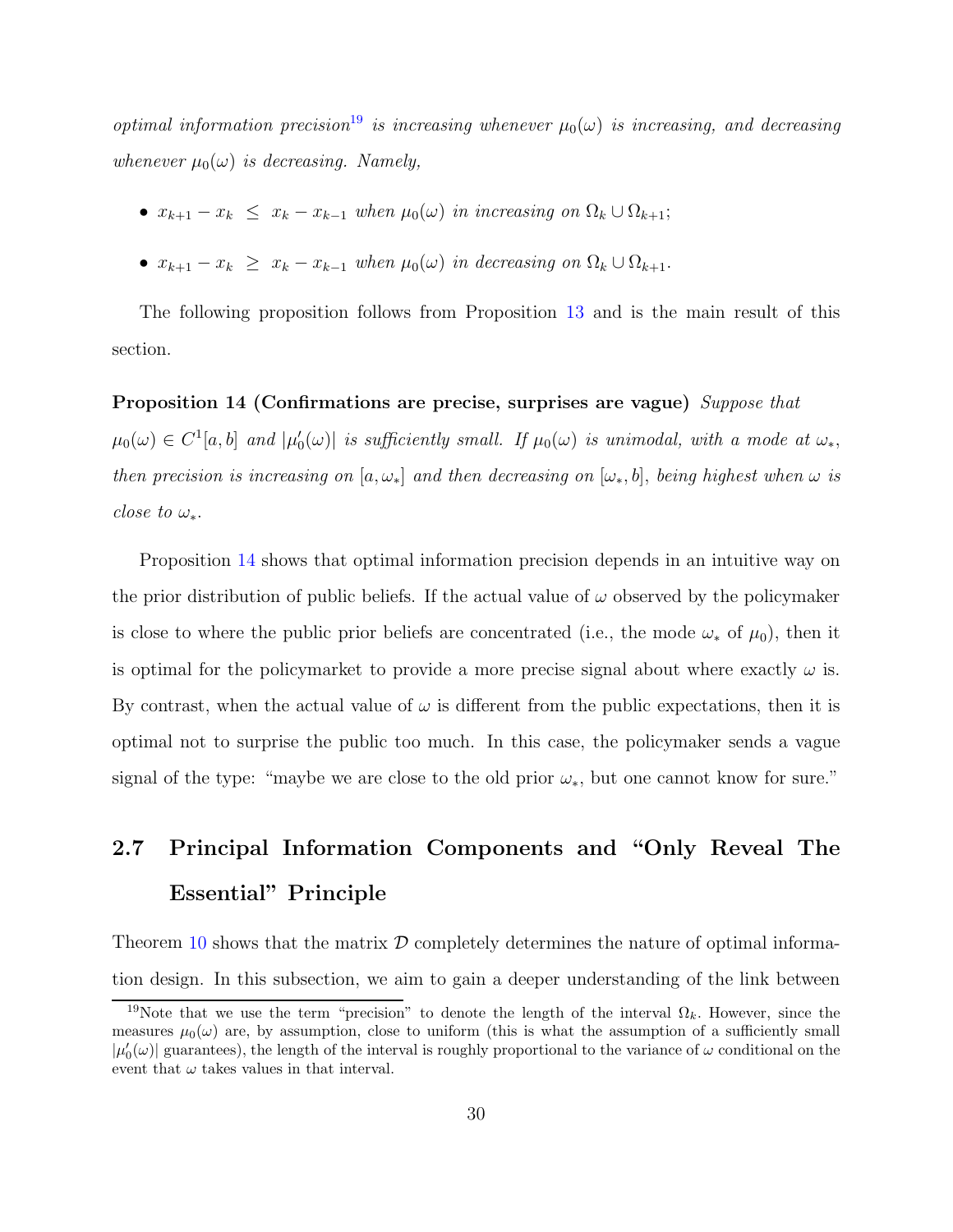the properties of this matrix and the exact nature of "optimal clusters." Since matrix  $\mathcal D$  is symmetric, it can be diagonalized in the basis of eigenvectors:

$$
\mathcal{D} = \mathcal{V} \operatorname{diag}(\Lambda) \mathcal{V}^{\top},
$$

where V is the  $L \times L$  matrix with columns being the eigenvectors of  $\mathcal{D}$ , and with  $\Lambda =$  $(\lambda_1, \dots, \lambda_L)$  being the eigenvalues of  $\mathcal D$  in the decreasing order,

$$
\lambda_1 \geq \cdots \geq \lambda_L.
$$

As we explain above, when  $\mathcal D$  is negative semi-definite (that is, all eigenvalues  $\lambda_i, i = 1, \cdots, L$ are non-positive), it is optimal not to reveal any information. Intuitively, eigenvectors with negative eigenvalues correspond to the directions such that the information about projections on them should not be revealed. By contrast, directions corresponding to large, positive eigenvalues are the most important ones: These are the directions of information that are optimal to be revealed. Thus, in analogy with principal components used in statistics, eigenvectors of the matrix  $\mathcal D$  represent a decomposition of the information space into directions, ordered with respect to their importance in terms of impact on welfare. We call these eigenvectors Principal Information Components (PICs). Since eigenvectors (the columns of  $V$ ) form an L-dimensional orthonormal basis of  $\mathbb{R}^L$ , we can write any state as

$$
\omega = \sum_{i=1}^L (\omega \cdot \mathcal{V}_i) \mathcal{V}_i \,,
$$

where

$$
\omega\cdot\mathcal{V}_i\,\,=\,\,\sum_{j=1}^L\omega_j\mathcal{V}_{j,i}
$$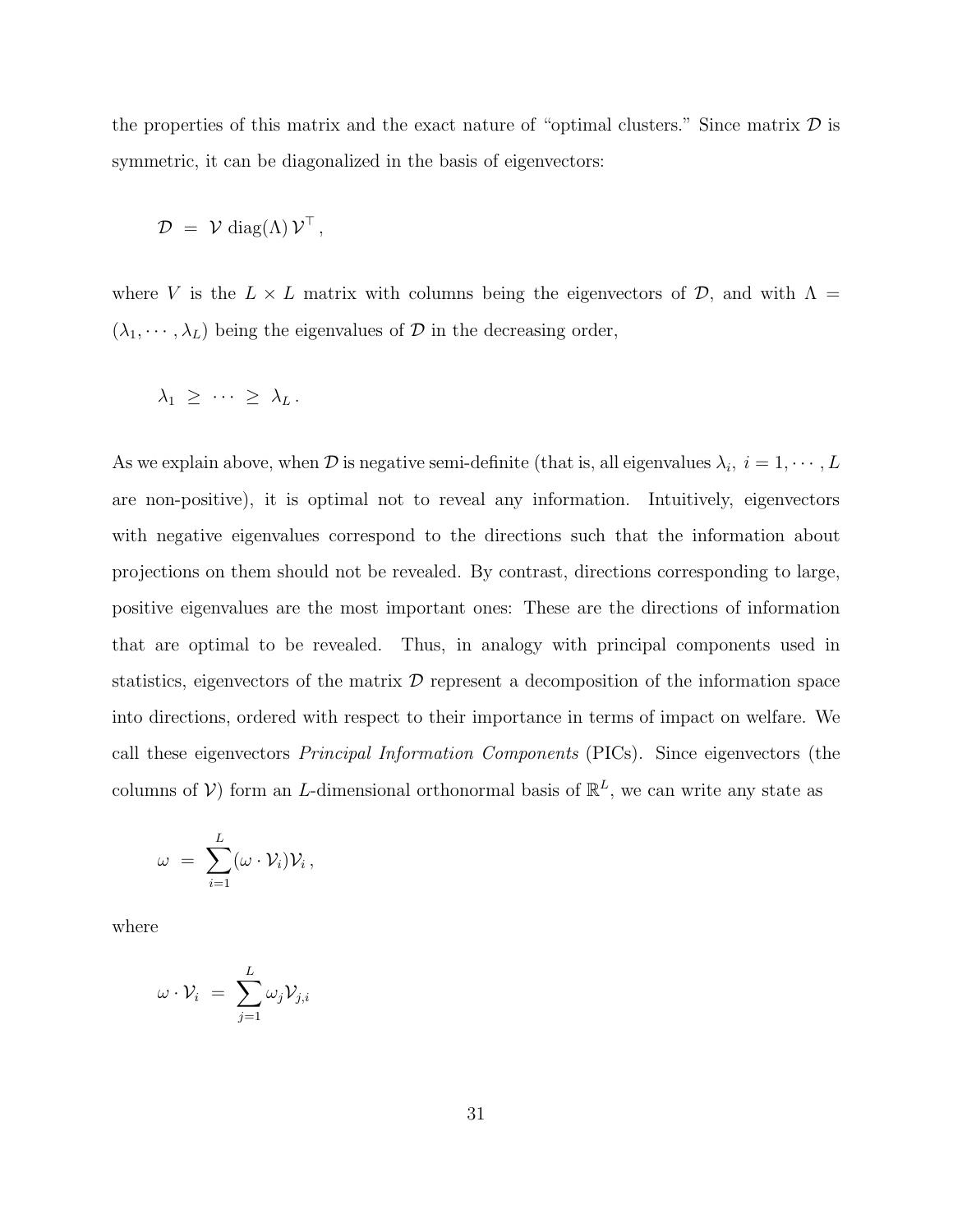is the (linear) component of the state along the  $i$ -th PIC. Thus, revealing information about the L-dimensional vector  $\omega = (\omega_1, \dots, \omega_L)$  is equivalent to revealing information about the projections  $\omega^{\mathcal{V}} = (\omega_i^{\mathcal{V}})_{i=1}^L \equiv (\omega \cdot \mathcal{V}_i)_{i=1}^L$ . Intuitively, one might expect that the optimal precision of information revealed about  $\omega_i^{\mathcal{V}}$  corresponding to large  $\lambda_i$  (high PICs) will be higher, while little (or, equivalently, very imprecise) information will be revealed about lower PICs, with the amount of information going to zero as  $\lambda_i$  converges to zero.

Defining  $x_k^{\mathcal{V}} \equiv \mathcal{V}M_1(k)$ , we can rewrite the system of Theorem [10](#page-23-0) as

<span id="page-31-0"></span>
$$
\Omega_k^{\mathcal{V}} = \{ \omega^{\mathcal{V}} \in \Omega^{\mathcal{V}} : (x_k^{\mathcal{V}} - x_l^{\mathcal{V}})^\top \Lambda \omega^{\mathcal{V}} \ge (x_k^{\mathcal{V}})^\top \Lambda x_k^{\mathcal{V}} - (x_l^{\mathcal{V}})^\top \Lambda x_l^{\mathcal{V}} \forall l \}
$$
\n
$$
x_k^{\mathcal{V}} = \int_{\Omega_k^{\mathcal{V}}} \omega^{\mathcal{V}} \mu^{\mathcal{V}}(\omega^{\mathcal{V}}) d\omega / M^{\mathcal{V}}(\Omega_k^{\mathcal{V}}).
$$
\n(11)

Let us now split the eigenvalues into two groups:  $\Lambda_1 = (\lambda_1, \cdots, \lambda_{i_1})$  and  $\Lambda_2 = (\lambda_{i_1+1}, \cdots, \lambda_L)$ . Let also  $\omega = \begin{pmatrix} \omega_1^{\mathcal{V}} \\ \omega_2^{\mathcal{V}} \end{pmatrix}$ ) and  $x_k = \binom{x_k^1}{x_k^2}$ ) be the respective splits of the  $\omega^{\mathcal{V}}$  and  $x_k^{\mathcal{V}}$  variables. Then, we have

<span id="page-31-1"></span>
$$
\Omega_k^{\mathcal{V}} = \left\{ \omega^{\mathcal{V}} \in \Omega^{\mathcal{V}} : \sum_{i=1}^2 (x_k^i - x_l^i)^{\top} \Lambda_i \omega_i^{\mathcal{V}} \ge \sum_{i=1}^2 ((x_k^i)^{\top} \Lambda_i x_k^i - (x_l^i)^{\top} \Lambda_i x_l^i) \ \forall l \right\},\tag{12}
$$

Suppose that  $\omega_1$  contains no information about the expectation of  $\omega_2$ , so that  $E[\omega_2|\omega_1]$  =  $E[\omega_2]$  is independent of  $\omega_1$ . Then, while there might be multiple solutions to the system [\(11\)](#page-31-0), there exists a solution that reveals no information about  $\omega_2$ : Indeed, such a solution has  $x_k^2 = E[\omega_2]$  independent of k; in this case, by [\(12\)](#page-31-1), the system [\(11\)](#page-31-0) takes the form

<span id="page-31-2"></span>
$$
\Omega_k^{\mathcal{V}} = \left\{ \omega^{\mathcal{V}} \in \Omega^{\mathcal{V}} : (x_k^1 - x_l^1)^\top \Lambda_1 \omega_1^{\mathcal{V}} \ge ((x_k^1)^\top \Lambda_1 x_k^1 - (x_l^1)^\top \Lambda_1 x_l^1) \ \forall l \right\}
$$
\n
$$
x_k^1 = \int_{\Omega_k^{\mathcal{V}}} \omega_1^{\mathcal{V}} \mu^{\mathcal{V}}(\omega^{\mathcal{V}}) d\omega / M^{\mathcal{V}}(\Omega_k^{\mathcal{V}}), \tag{13}
$$

where  $M^{\mathcal{V}}$  is the "rotated" probability measure,  $M^{\mathcal{V}}(A) = M(\mathcal{V}^{-1}A)$ . As the following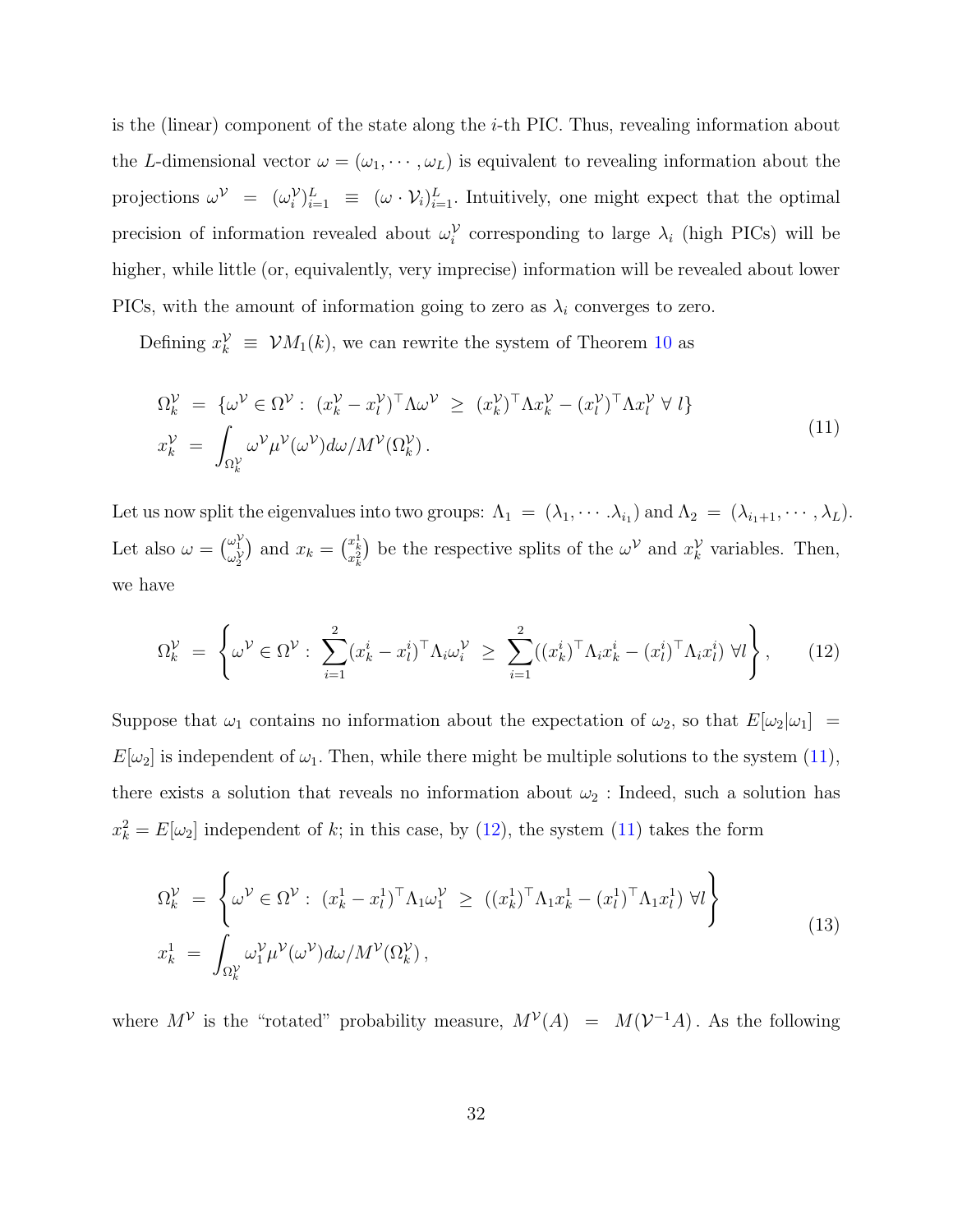<span id="page-32-0"></span>proposition shows, the partition [\(13\)](#page-31-2) is indeed optimal if the relevance of information in  $\omega_2^{\mathcal{V}}$ is sufficiently small.

Proposition 15 ("Only reveal the essential" principle) Under the hypotheses of The-orem [10,](#page-23-0) suppose that  $\omega_1^{\mathcal{V}}$  contains no information about the expectation of  $\omega_2^{\mathcal{V}}$  and vice-versa, that is,

<span id="page-32-1"></span>
$$
E[\omega_2^{\mathcal{V}}|\omega_1^{\mathcal{V}}] = E[\omega_2^{\mathcal{V}}], E[\omega_1^{\mathcal{V}}|\omega_2^{\mathcal{V}}] = E[\omega_1^{\mathcal{V}}]. \tag{14}
$$

Then, for a generic  $\mu_0(\omega) \in {\mu_0 \in C(\bar{\Omega}) : (14) holds}$  $\mu_0(\omega) \in {\mu_0 \in C(\bar{\Omega}) : (14) holds}$  $\mu_0(\omega) \in {\mu_0 \in C(\bar{\Omega}) : (14) holds}$ , the gain from revealing information about  $\omega_2^{\mathcal{V}}$  is bounded from above by a constant times  $\max(\Lambda_2)$ . In particular, these gains vanish when  $\min(\Lambda_1)/|\max(\Lambda_2)|$  is sufficiently small. In this case, the best partition solving [\(13\)](#page-31-2) is approximately optimal.

It is important to note that the result of Proposition [15](#page-32-0) depends in a non-trivial way on the joint distribution of  $\omega_1^{\mathcal{V}}$  and  $\omega_2^{\mathcal{V}}$  (e.g., when inflation and output are correlated): Even if revealing information about  $\omega_2^{\mathcal{V}}$  is suboptimal in isolation, the policymaker may still decide to reveal some information if it reveals important information about  $\omega_1^{\mathcal{V}}$ .

The result of Proposition [15](#page-32-0) implies an "Only Reveal The Essential" Principle in the optimal information design, whereby the relevance of information is determined by the size of the respective eigenvalues.

As an illustration of the underlying mechanisms, let us rotate coordinates to the PIC basis and assume for simplicity that  $G(a, \omega) = a - \omega$ . Then,

<span id="page-32-3"></span>
$$
E[W] \approx \sum_{k} P_k \sum_{i} \lambda_i E[\omega_i | k]^2 = \sum_{i} \lambda_i \sum_{k} P_k E[\omega_i | k]^2, \tag{15}
$$

<span id="page-32-2"></span>and the Jensen inequality argument of [\(10\)](#page-24-0) suggests that it is only optimal to reveal information about those  $\omega_i$  with  $\lambda_i > 0$ . The following proposition formalizes this intuition.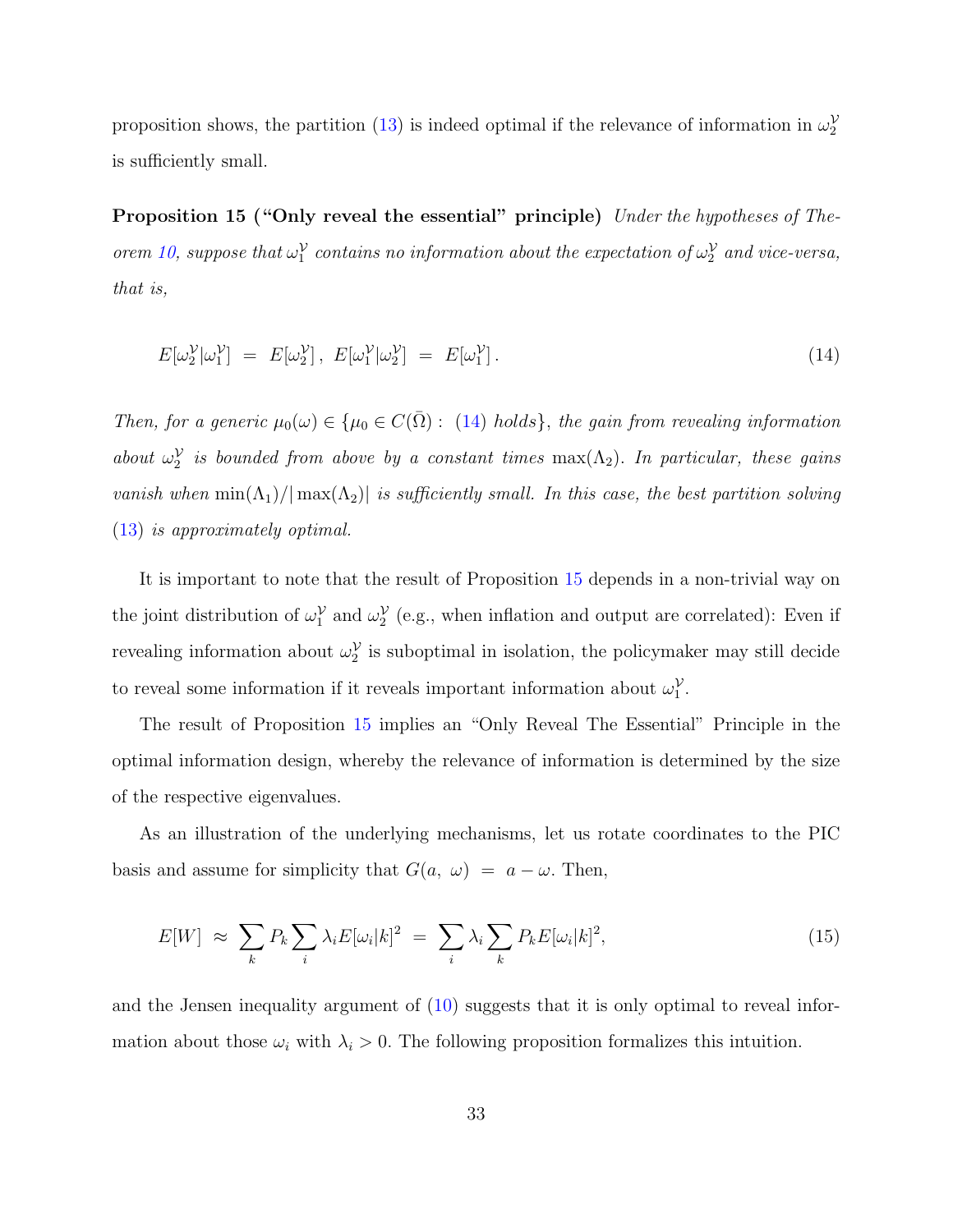**Proposition 16** Suppose that  $E[\omega_2^{\mathcal{V}}|\omega_1^{\mathcal{V}}] = E[\omega_2^{\mathcal{V}}]$  and  $E[\omega_1^{\mathcal{V}}|\omega_2^{\mathcal{V}}] = E[\omega_1^{\mathcal{V}}]$ , so that  $\omega_1^{\mathcal{V}}$  and  $\omega_2^{\mathcal{V}}$  are mean independent. If  $\max\Lambda_2 < 0$ , then it is optimal not to reveal any information about  $\omega_2^{\mathcal{V}}$ .

### 3 Discussion

In a recent article, [Cecchetti and Schoenholtz](#page-38-11) [\(2019](#page-38-11)) call for improvement of the Fed's communication strategies by ways of "... simplifying public statements, clarifying how policy will react to changing conditions, and highlighting uncertainty and risks." Our model describes from a normative standpoint how central banks should communicate under commitment. It is therefore informative to examine some of the actual communication choices of the Fed through the lens of this theory.

The implication of our setting that randomization is suboptimal provides a formal backing of the view expressed by many current and former policymakers. Indeed, [Cecchetti and Schoenholtz](#page-38-11) [\(2019\)](#page-38-11) write:

(...) in conducting policy, there is one uncertainty that policymakers can and should reduce: the uncertainty they themselves create. Everyone agrees that monetary policymakers should do their best to minimize the noise that their actions add to the environment. When policy is transparent and effective, people in the economy and financial markets respond to the data, not to the policymakers.

Historically, however, the Fed's communication has not followed this prescription. The discretionary communication style of Chair Greenspan [\(Blinder and Reis](#page-37-8), [2005\)](#page-37-8) can be viewed as deliberately injecting noise into Fed statements, with Greenspan publicly admitting that "Since I've become a central banker, I've learned to mumble with great coherence... If I seem unduly clear to you, you must have misunderstood what I said." While in recent years the Fed has increased emphasis on clarity and consistency of communication, one could argue that randomization (albeit, most likely, unintentional) continues to characterize some of its choices. A case in point is the decision to hold a press conference after every other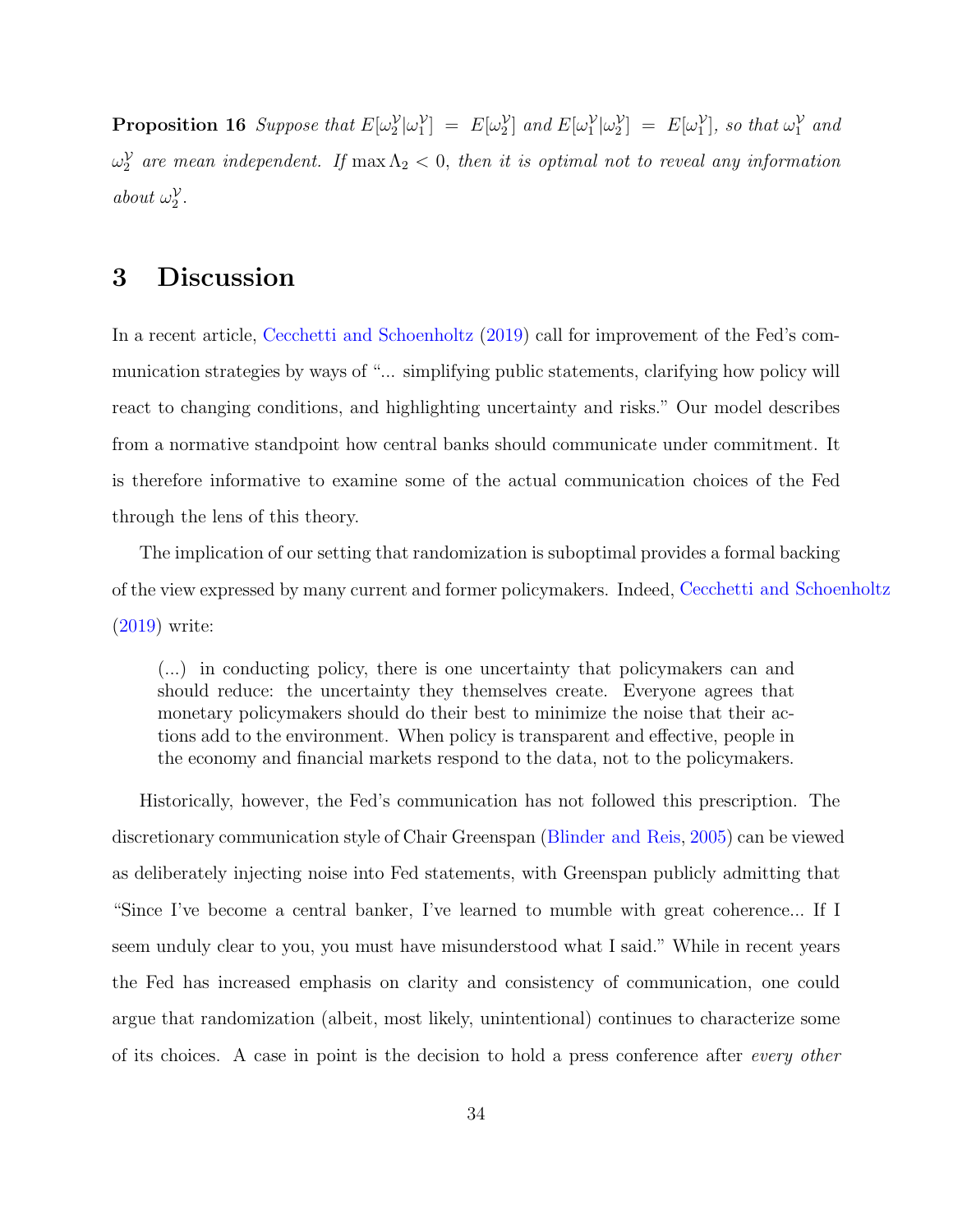FOMC meeting, thus potentially inducing changes in communication that are independent of macroeconomic conditions.[20](#page-34-0) Such a design has been criticized by the Fed watchers, as documented in the recent Brookings survey by [Olson and Wessel](#page-40-11) [\(2016\)](#page-40-11), with the former president of the Minneapolis Fed, Narayana Kocherlakota, calling the Fed to hold a press conference after every FOMC meeting [\(Kocherlakota,](#page-39-9) [2016\)](#page-39-9)—a change that the Fed ultimately implemented in June 2019.

The implication of Theorem [7,](#page-16-3) that policymakers communicate a partition of the state space, has analogy in the practice of central bank communication. For example, FOMC members' projections of the future path of the policy rate are communicated in form of ranges as opposed to point estimates. Similarly, projections for key macroeconomic variables such as output and inflation are published with confidence intervals. Our theoretical result that "confirmations are precise, surprises are vague" implies that the amount of uncertainty conveyed by the Fed, intuitively described by the "size" of the partition, should be related to the differences in the beliefs between the Fed and the public. From a perspective of communication efficacy, it may therefore be beneficial for the Fed to disclose the amount of uncertainty that they face as an integral part of the statement about the policy decision itself. In its current practice, however, the Fed releases uncertainty indicators to its quarterly forecasts as part of the FOMC minutes about three weeks following the policy decision announcements.

The convexity property of the optimal partition established in Theorem [10](#page-23-0) has implications for whether it is advisable for the Fed to rely on the so-called "dot plots"—one of the more controversial devices used in recent years. Effectively, the dot plots serve to communicate a 19-dimensional state vector  $\omega$  to describe individual forecasts for the federal funds rate target by the FOMC members and regional Fed presidents. In doing so, the Fed partitions the real line into intervals with a step of 25 basis points, and then, for each interval

<span id="page-34-0"></span><sup>&</sup>lt;sup>20</sup>Between 2011 and 2018, the Fed held a press conference after every other meeting. It is well-known that the meetings followed by the press conference were characterized by a disproportionate response in financial markets [\(Boguth et al.](#page-37-9), [2018](#page-37-9)).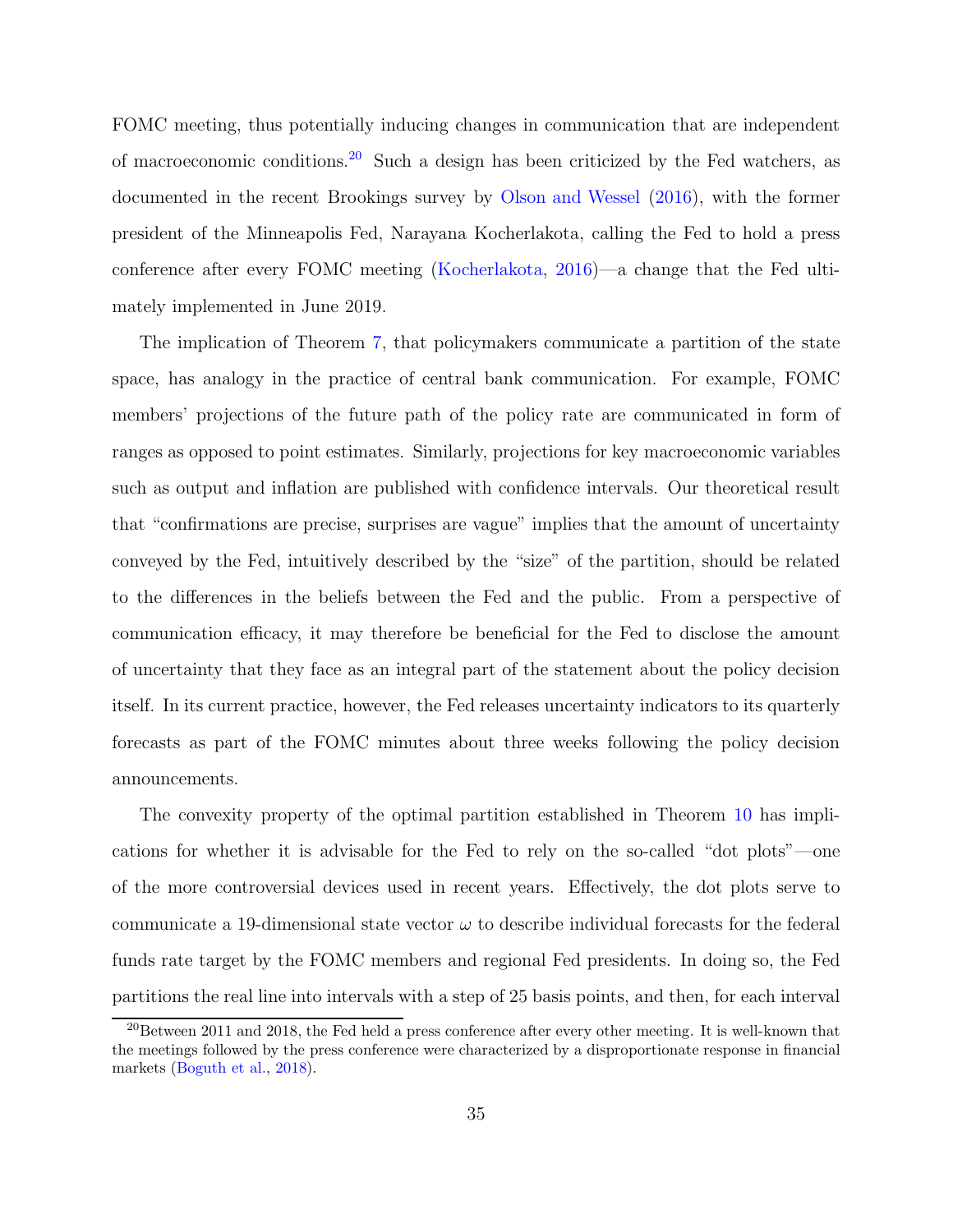and forecast horizon, communicates the number of FOMC members whose forecast belongs to a given interval, but without revealing the members' identities. Such a design leads to a partition into bins that are not convex. Hence, under the linear approximation, our result implies that the dot plots are a suboptimal form of communication. It could be improved, for instance, by revealing to the public an interval to which an average of individual forecasts belongs.

Finally, by characterizing the properties of the information relevance matrix and deriving the "only reveal the essential" principle, we formalize the notion that cacophony in communication can be counterproductive, especially when it disseminates information with little effect for welfare. As argued by [Kliesen et al.](#page-39-10) [\(2019\)](#page-39-10), the Fed's communication has become more complex on multiple dimensions, such as the length and linguistic sophistication of the FOMC statements, frequency of speeches by the Fed officials, and usage of different media (e.g., interviews with the press). Part of this development is justified by the transparency goals, the attainment of the Fed's mandate, and the inherent uncertainty that the Fed faces. However, our results suggest that "the more is better" does not necessarily apply in the context of optimal communication. Instead, "less can be more," in the sense that the Fed could benefit from a targeted choice of topics to emphasize.

### 4 Conclusion

Central banks around the world use a variety of strategies to communicate to financial markets information about the state of the economy and monetary policy. The observed heterogeneity of approaches raises the question which communication strategies are appropriate and which should be discarded. Building on the Bayesian persuasion literature, in this paper, we study the optimal design of communication by a policymaker under commitment. We extend the literature by introducing features necessary to capture the practical challenges faced by central banks. Most importantly, we allow the information set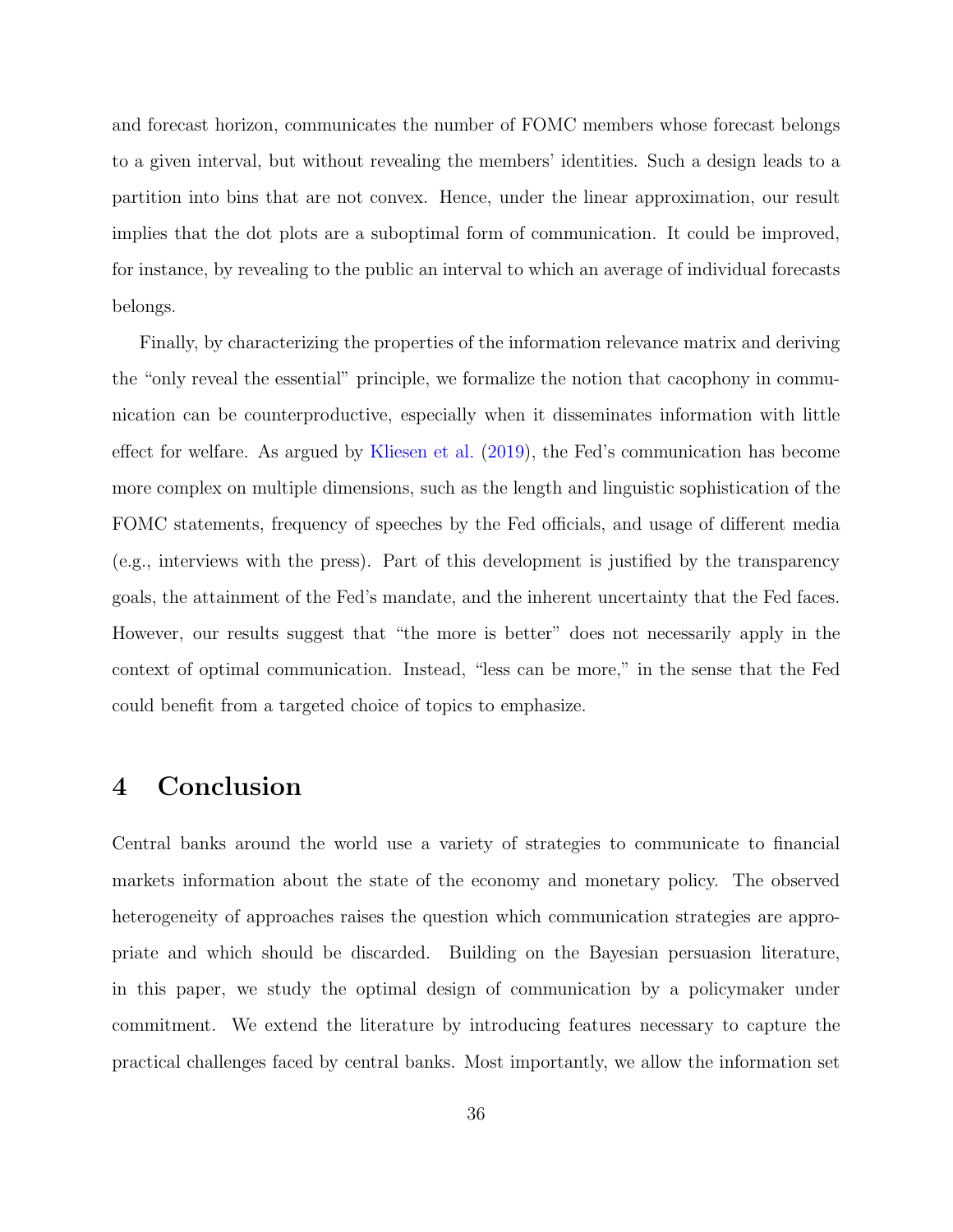of the policymaker to be multidimensional, reflecting the fact that central banks process vast amounts of information which they need to condense into a concise message to be shared with the public. We show that optimal communication is given by a partition of the state space, whereby the policymakers reveals to the public the "cluster" to which the state belongs. This result provides a micro-foundation for the preference for rules versus discretion, with the key implication that randomization in central bank communication—whereby the policymaker injects noise into the public information set—is never optimal. Optimal communication is more precise when the beliefs of the central bank align with those of the public and is vague in case of divergence. To characterize the properties of the optimal communication in the multidimensional case, we introduce a novel object, the information relevance matrix, along with the principal information components (PICs) associated with it. We use the PICs to describe the information vectors that the central bank should focus on to maximize welfare and which they should discard.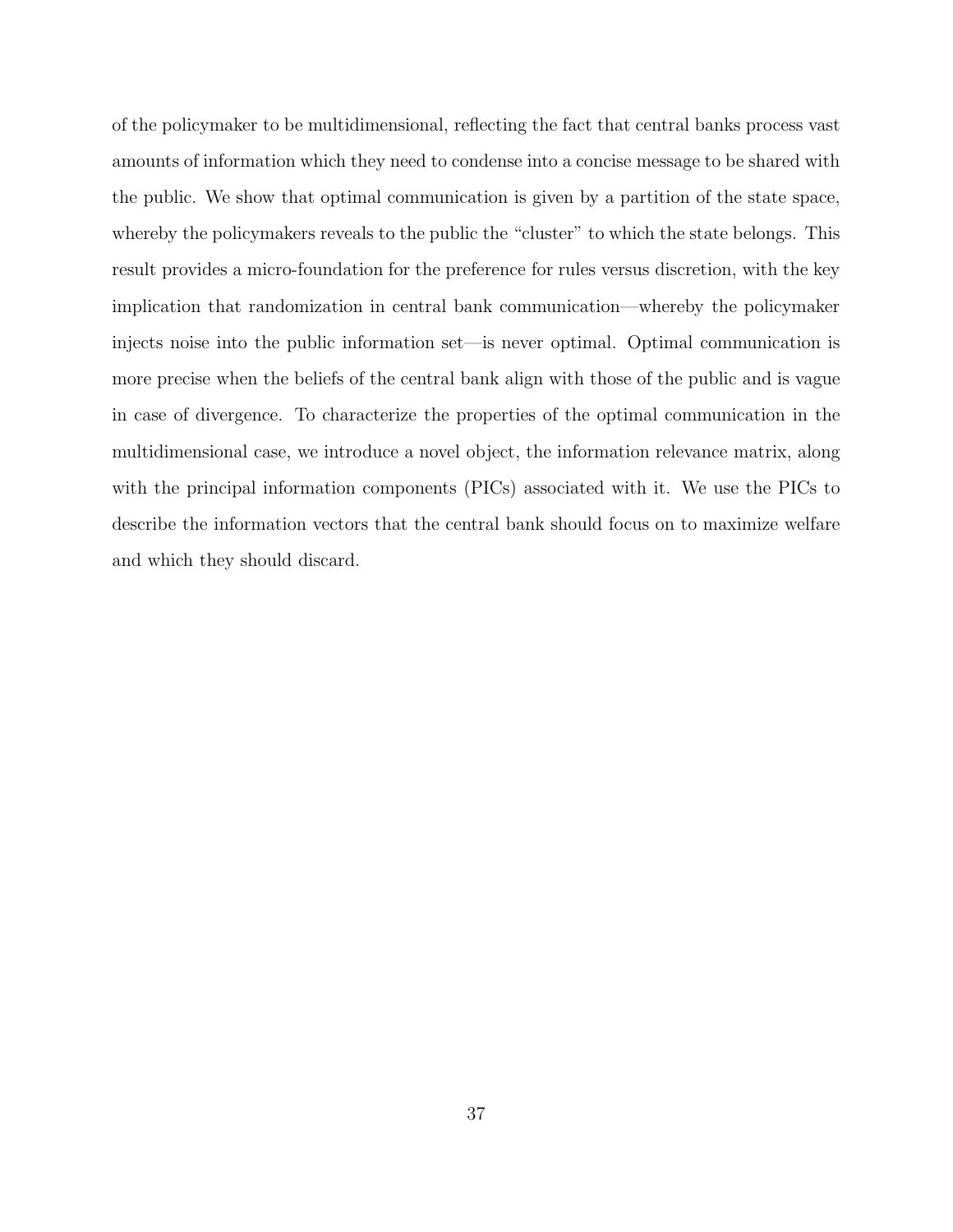### References

- <span id="page-37-2"></span>Ai, Hengjie and Ravi Bansal, "Risk Preferences and the Macroeconomic Announcement Premium," Econometrica, 2018.
- <span id="page-37-7"></span>Amador, Manuel and Pierre-Olivier Weill, "Learning from Private and Public Observations of Others' Actions," Journal of Economic Theory, 2012, 147, 910–940.
- <span id="page-37-4"></span>Aumann, Robert J and Michael Maschler, Repeated games with incomplete information, MIT Press, 1995.
- <span id="page-37-0"></span>Bergemann, Dirk and Stephen Morris, "Information Design: A Unified Perspective," Technical Report, Yale University 2017.
- <span id="page-37-8"></span>Blinder, Alan and Ricardo Reis, "Understanding the Greenspan standard," in "Federal Reserve Bank of Kansas Jackson Hole Symposium on the Global Dimensions of Unconventional Monetary Policy, Jackson Hole, August" 2005, pp. 11–96.
- <span id="page-37-1"></span>Blinder, Alan S, Michael Ehrmann, Marcel Fratzscher, Jakob De Haan, and David-Jan Jansen, "Central bank communication and monetary policy: A survey of theory and evidence," *Journal of Economic Literature*, 2008,  $\mu$  (4), 910–45.
- <span id="page-37-9"></span>Boguth, Oliver, Vincent Grégoire, and Charles Martineau, "Shaping expectations and coordinating attention: The unintended consequences of FOMC press conferences," Journal of Financial and Quantitative Analysis, 2018, pp. 1–27.
- <span id="page-37-6"></span>Bond, Philip and Itay Goldstein, "Government Intervention and Information Aggregation by Prices," Journal of Finance, 2015, 70, 2777–2812.
- <span id="page-37-5"></span>Calzolari, Giacomo and Alessandro Pavan, "On the optimality of privacy in sequential contracting," Journal of Economic Theory, 2006, 130 (1).
- <span id="page-37-3"></span>Campbell, Jeffrey, Charles Evans, Jonas Fisher, and Alejandro Justiano, "Macroeconomic Effects of FOMC Forward Guidance," Brookings Papers on Economic Activity, 2012.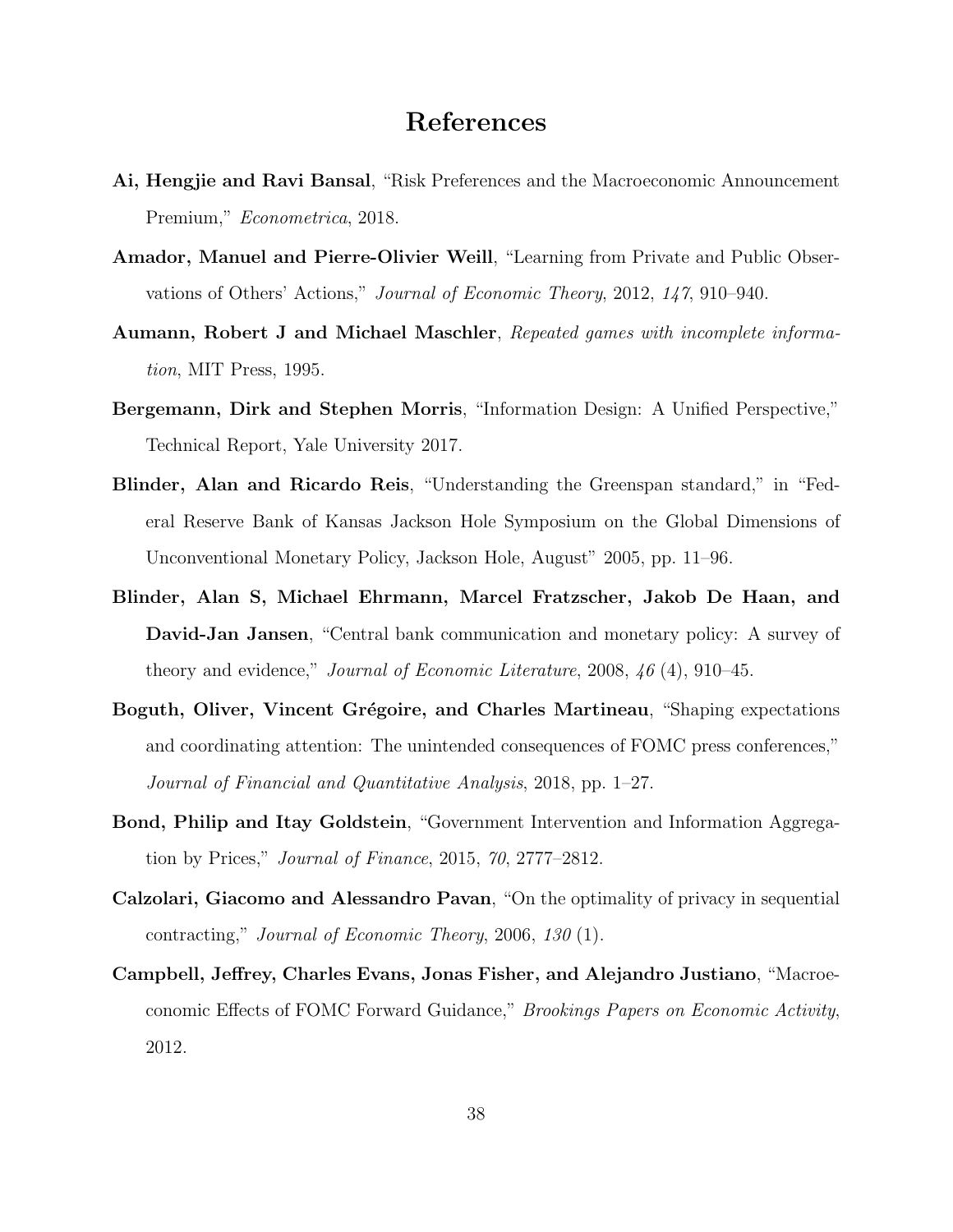- <span id="page-38-11"></span>Cecchetti, Stephen G. and Kermit L. Schoenholtz, "Improving U.S. Monetary Policy Communications," Technical Report, NYU Stern 2019. Working paper.
- <span id="page-38-1"></span>Cieslak, Anna, Adair Morse, and Annette Vissing-Jorgensen, "Stock Returns over the FOMC Cycle," Journal of Finance, 2019, 74, 2201–2248.
- <span id="page-38-2"></span>and Andreas Schrimpf, "Non-Monetary News in Central Bank Communication," Journal of International Economics, 2019.
- <span id="page-38-7"></span>Coeuré, Benoit, "Central Bank Communication in a Low Interest Rate Environment," speech at Bruegel event, Brussels, 31 March 2017, 2017.
- <span id="page-38-4"></span>Coibion, Olivier, Yuriy Gorodnichenko, and Saten Kumar, "How Do Firms Form Their Expectations? New Survey Evidence," American Economic Review, 2018, 108, 2671–2713.
- <span id="page-38-5"></span>D'Acunto, Francesco, Daniel Hoang, and Michael Weber, "Managing Households' Expectations with Simple Economic Policies," Working paper, 2019.
- <span id="page-38-6"></span>., ......, Maritta Paloviita, and Michael Weber, "Cognitive Abilities and Inflation Expectations," American Economic Review: Papers and Proceedings, 2019.
- <span id="page-38-10"></span>Dworczak, Piotr and Giorgio Martini, "The Simple Economics of Optimal Persuasion," Journal of Polytical Economy, 2019.
- <span id="page-38-0"></span>Faust, Jon, Eric T Swanson, and Jonathan H Wright, "Do Federal Reserve policy surprises reveal superior information about the economy?," Contributions in Macroeconomics, 2004, 4 (1).
- <span id="page-38-3"></span>Gertler, Mark and Peter Karadi, "Monetary Policy Surprises, Credit Costs, and Economic Activity," American Economic Journal: Macroeconomics, 2015, 7, 44–76.
- <span id="page-38-9"></span>Goldstein, Itay and Liyan Yang, "Information Disclosure in Financial Markets," Annual Review of Financial Economics, 2017, 9, 101–125.
- <span id="page-38-8"></span>Goodhart, Charles A. E., "Problems of Monetary Management: The U.K. Experience," Papers in Monetary Economics. Reserve Bank of Australia, 1975.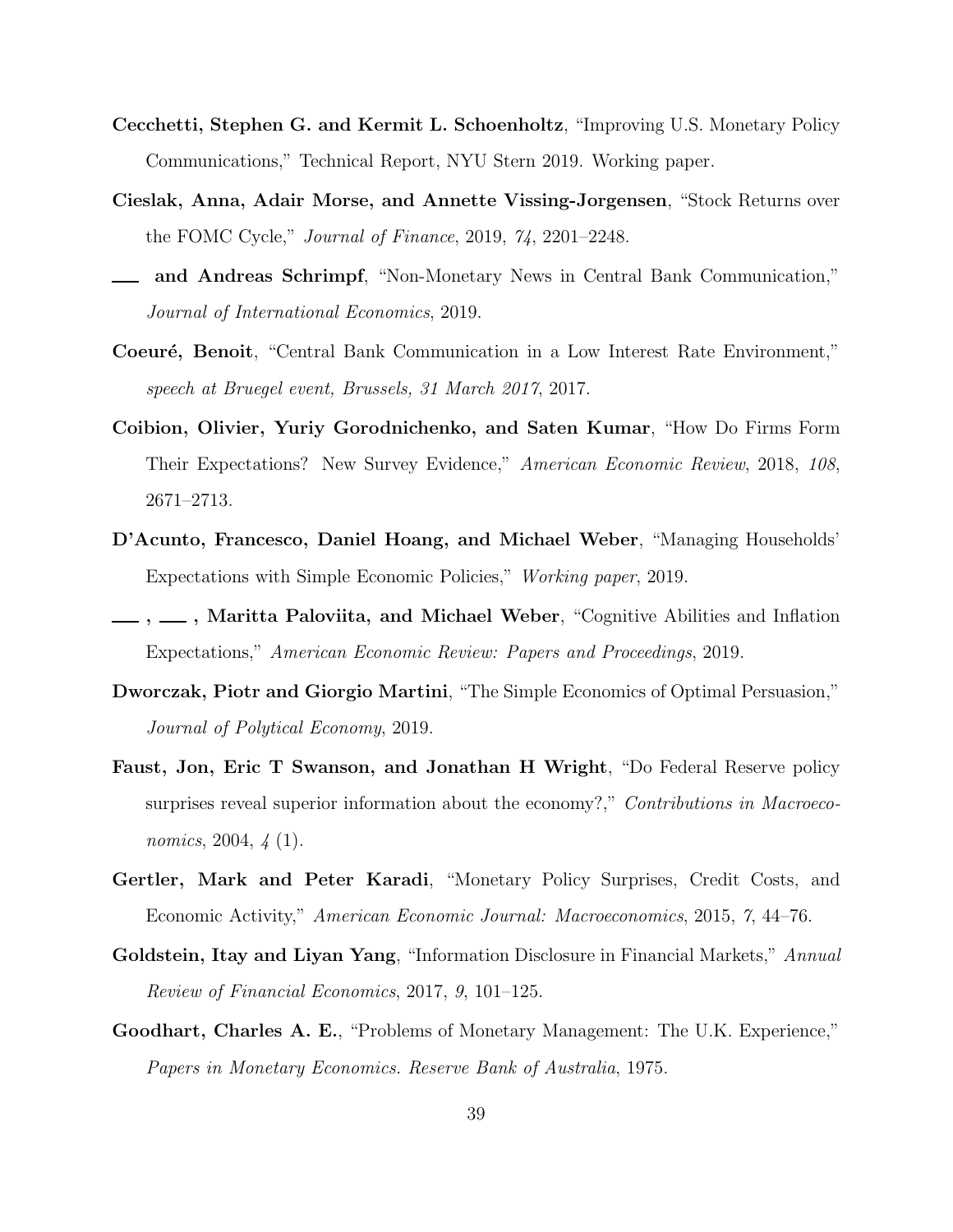- <span id="page-39-4"></span>Haldane, Andrew, "A little more conversation. A little less action," speech at the Federal Reserve Bank of San Francisco Macroeconomics and Monetary Policy Conference, 31 March 2017, 2017.
- <span id="page-39-2"></span>Hanson, Samuel G and Jeremy C Stein, "Monetary policy and long-term real rates," Journal of Financial Economics, 2015, 115 (3), 429–448.
- <span id="page-39-6"></span>Hopenhayn, Hugo and Maryam Saeedi, "Optimal Ratings and Market Outcomes," Technical Report, UCLA 2019.
- <span id="page-39-8"></span>Hugonnier, Julien, Semyon Malamud, and Eugene Trubowitz, "Endogenous Completeness of Diffusion Driven Equilibrium Markets," Econometrica, 2012, (80), 1249– 1270.
- <span id="page-39-7"></span>Jeffery, Morris Stephen Amato and Hyun Song Shin, "Communication and Monetary Policy," Oxford Review of Economic Policy, 2002, 18, 495–503.
- <span id="page-39-0"></span>Kamenica, Emir and Matthew Gentzkow, "Bayesian Persuasion," American Economic Review, 2011, 101, 2590–2615.
- <span id="page-39-10"></span>Kliesen, Kevin L., Brian Levine, and Christopher J. Waller, "Gauging Market Response to Monetary Policy Communication," Federal Reserve Bank of St. Louis Review, 2019.
- <span id="page-39-9"></span>Kocherlakota, Narayana, "Bring the Fed's Dead Meetings to Life: Markets dismiss nonpress-conference meetings. The Fed should bow to reality.," Bloomberg Opinion, October 12, 2016, 2016.
- <span id="page-39-5"></span>Kolotilin, Anton, "Optimal information disclosure: a linear programming approach," Theoretical Economics, 2018, 13 (2), 607–636.
- <span id="page-39-3"></span>Kroencke, Tim, Mike Schmeling, and Andreas Schrimpf, "The FOMC risk shift," Technical Report, BIS 2019.
- <span id="page-39-1"></span>Kuttner, Kenneth N., "Monetary Policy Surprises and Interest Rates: Evidence from the Fed Funds Futures Market," Journal of Monetary Economics, 2001, 47, 523–544.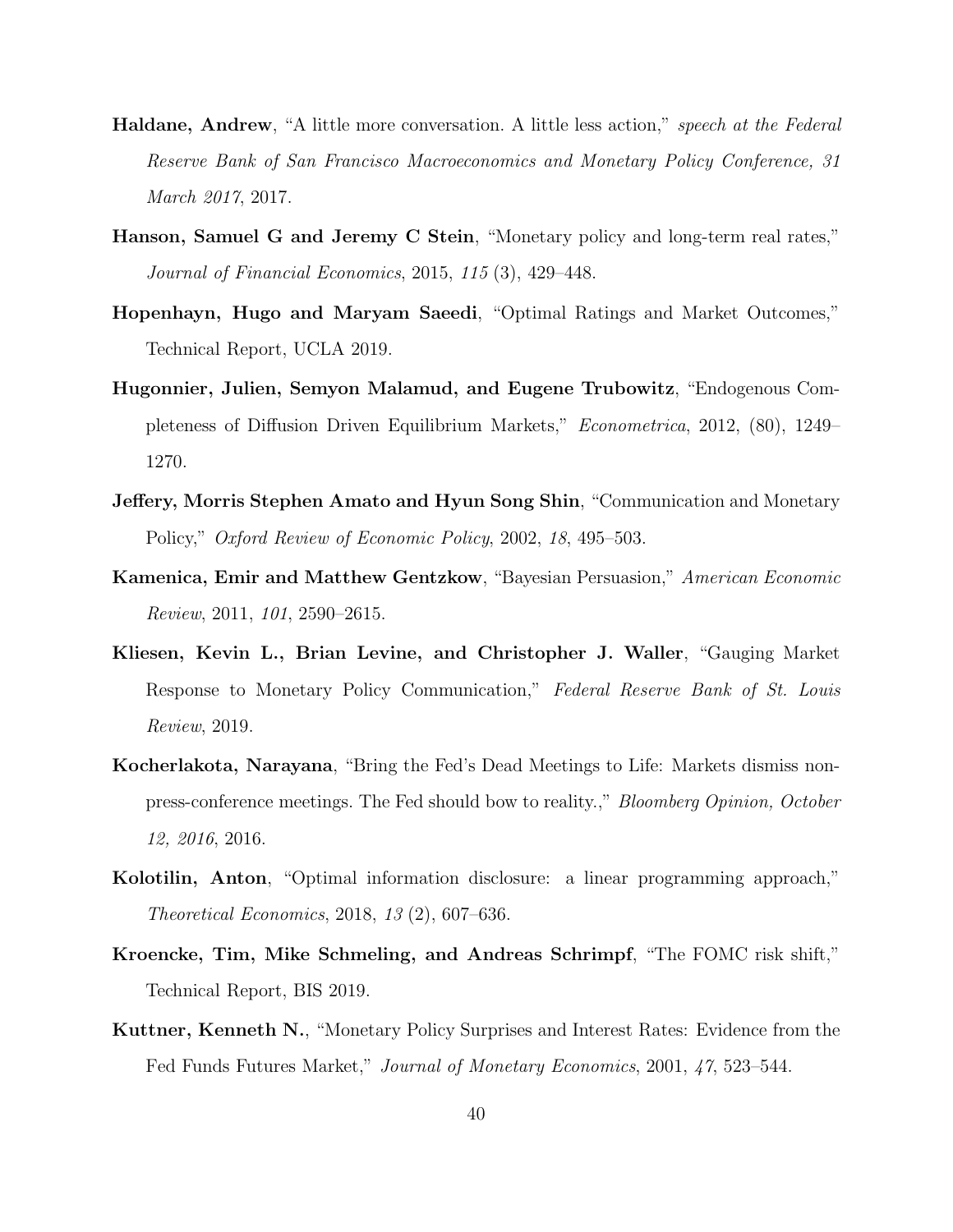<span id="page-40-10"></span><span id="page-40-5"></span>Mensch, Jeffrey, "Monotone Persuasion," Manuscript, 2018.

- Morris, Stephen and Hyun Song Shin, "The Social Value of Public Information," American Economic Review, 2002, 92, 1521–1534.
- <span id="page-40-9"></span>and  $\Box$ , "Central Bank Transparency and the Signal Value of Prices," *Brookings* Papers on Economic Activity, 2005, 2, 1–66.
- <span id="page-40-1"></span>and <sub>1</sub>, "Central Bank Forward Guidance and the Signal Value of Market Prices," BIS Working Papers, 2018, 692.
- <span id="page-40-11"></span>Olson, Peter and David Wessel, "Federal Reserve Communications: Survey Results," Technical Report, Hutchins Center on Fiscal & Monetary Policy, Brookings Institution 2016.
- <span id="page-40-6"></span>Ostrovsky, Michael and Michael Schwarz, "Information disclosure and unraveling in matching markets," American Economic Journal: Microeconomics, 2010, 2 (2).
- <span id="page-40-2"></span>Rayo, Luis and Ilya Segal, "Optimal Information Disclosure," Journal of Political Economy, 2010, 118, 949–987.
- <span id="page-40-4"></span>Romer, Christina D. and David H. Romer, "Federal Reserve Information and the Behavior of Interest Rates," American Economic Review, 2000, 90, 430–457.
- <span id="page-40-7"></span>Samuelson, Paul, panel remarks, Federal Reserve Bank of Boston conference, Conference Series, 1994, 38.
- <span id="page-40-0"></span>Shin, Hyun Song, "Can Central Banks Talk Too Much?," speech at the ECB conference on Policy Effectiveness, Accountability and Reputation, 2017.
- <span id="page-40-3"></span>Stein, Jeremy and Adi Sunderam, "The Fed, the Bond Market, and Gradualism in Monetary Policy," *Journal of Finance*, 2018, 73, 1015–1060.
- <span id="page-40-8"></span>Svensson, Lars and Michael Woodford, "Indicator Variables for Optimal Policy under Asymmetric Information," Journal of Economic Dynamics and Control, 2004, 28, 661– 690.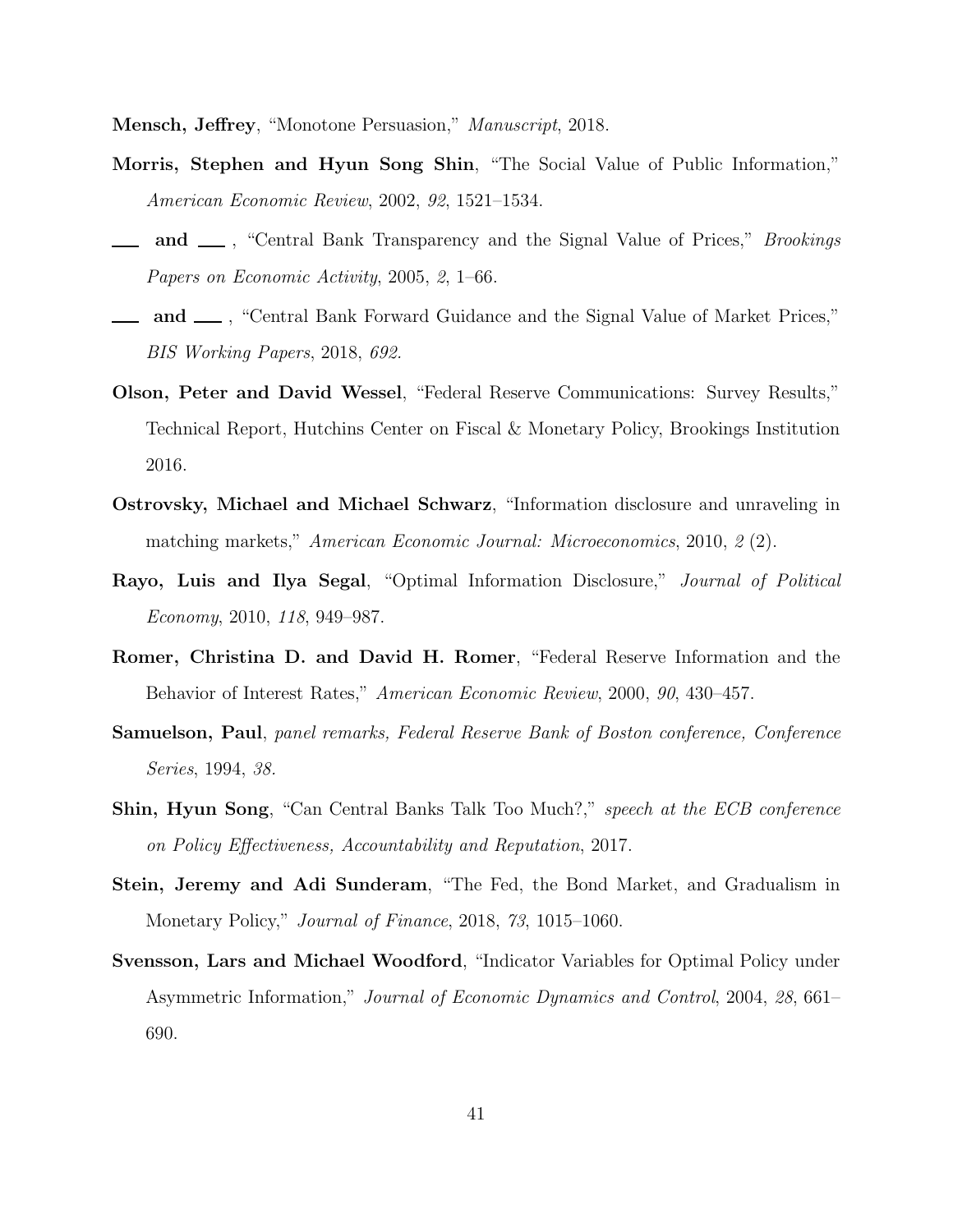<span id="page-41-0"></span>Woodford, Michael, "Nonstandard Indicators for Monetary Policy: Can Their Usefulness Be Judged from Forecasting Regressions?," Monetary Policy, edited by N. G. Mankiw. Chicago: Univ. of Chicago Press for NBER, 1994.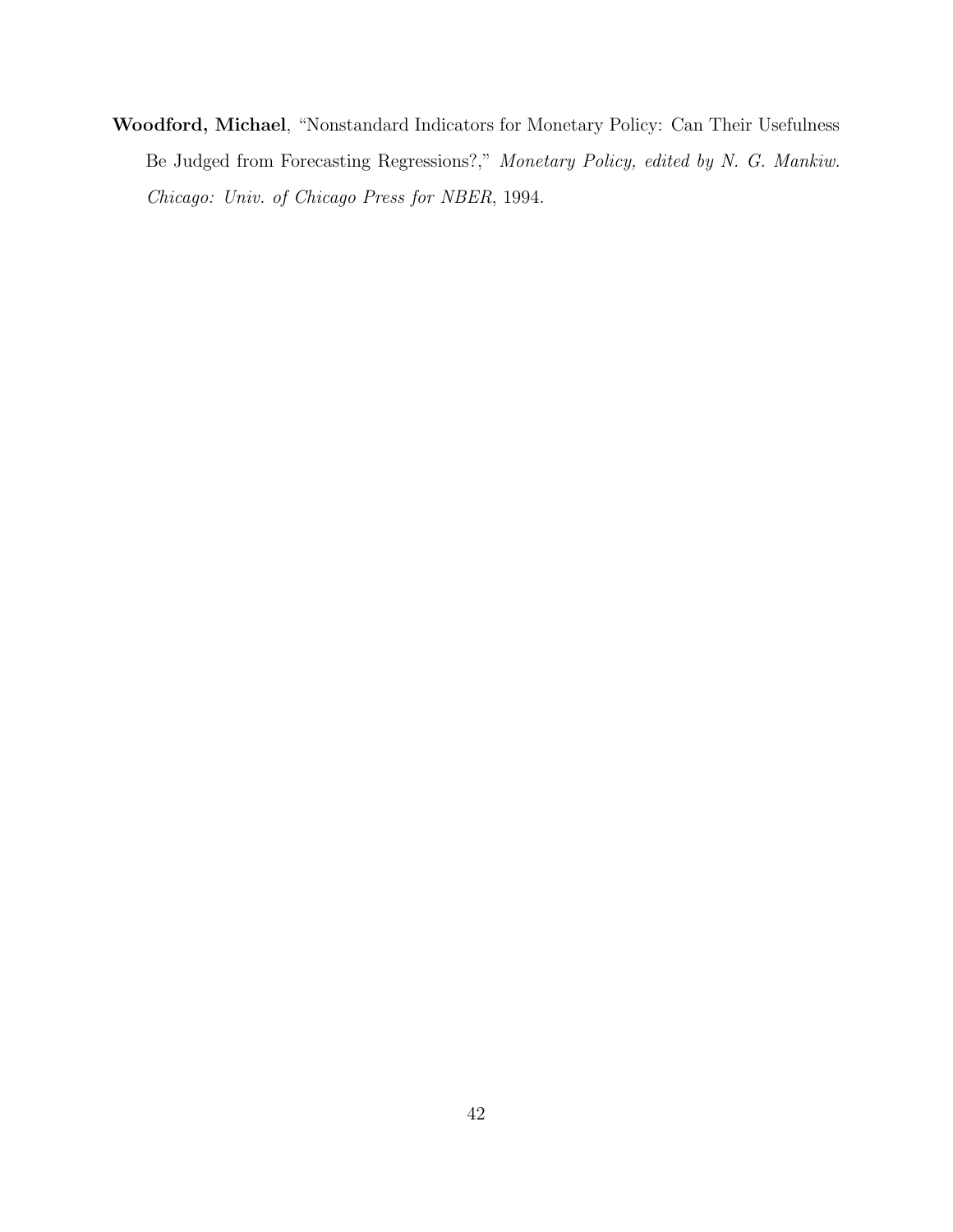### A Proof of Theorem [7](#page-16-3)

<span id="page-42-0"></span>We start the proof with a simple technical compactness result.

Lemma 17 The set of information designs is compact in the topology induced by the metric [\(2\)](#page-11-0), and so is the set of partition in the corresponding induced metric.

**Proof.** Denote by  $\overline{\Omega}^K$  the set of K copies of  $\overline{\Omega}$ . Clearly, any signal structure  $\pi$  corresponds to a unique probability measure  $m^{\pi}$  on  $\overline{\Omega}^{K}$  : for any set  $A = (A_1, \dots, A_K) \subset \overline{\Omega}^{K}$  (with  $A_k \subset \overline{\Omega}$ , we can define

$$
m^{\pi}(A) = \sum_{k} \int_{A_k} \pi_k(\omega) d\omega.
$$

Since  $\bar{\Omega}$  is compact, Prokhorov's theorem implies that the set of probability measures on  $\bar{\Omega}^K$ is compact in the topology of weak convergence. Since  $\pi_k(\omega) \in (0,1)$ , it is straightforward to show that weak convergence also implies convergence in the metric [\(2\)](#page-11-0). Furthermore, if an information design is a partition, so that  $\pi_k \in \{0, 1\}$  Lebesgue-almost surely, then in the limit it also has to converge to a partition. Q.E.D.

The equilibrium conditions can be rewritten as

$$
E_{\mu_s}[G(a(s),\omega)|s] = 0.
$$

Here,

$$
\mu_s(\omega) = \frac{\pi(s|\omega)\mu_0(\omega)}{\int \pi(s|\omega)\mu_0(\omega)d\omega}
$$

and hence

$$
E_{\mu_k}[G(a(s),\omega)] = \frac{\int \pi(k|\omega)\mu_0(\omega)G(a(k), \omega)d\omega}{\int \pi(k|\omega)\mu_0(\omega)d\omega}.
$$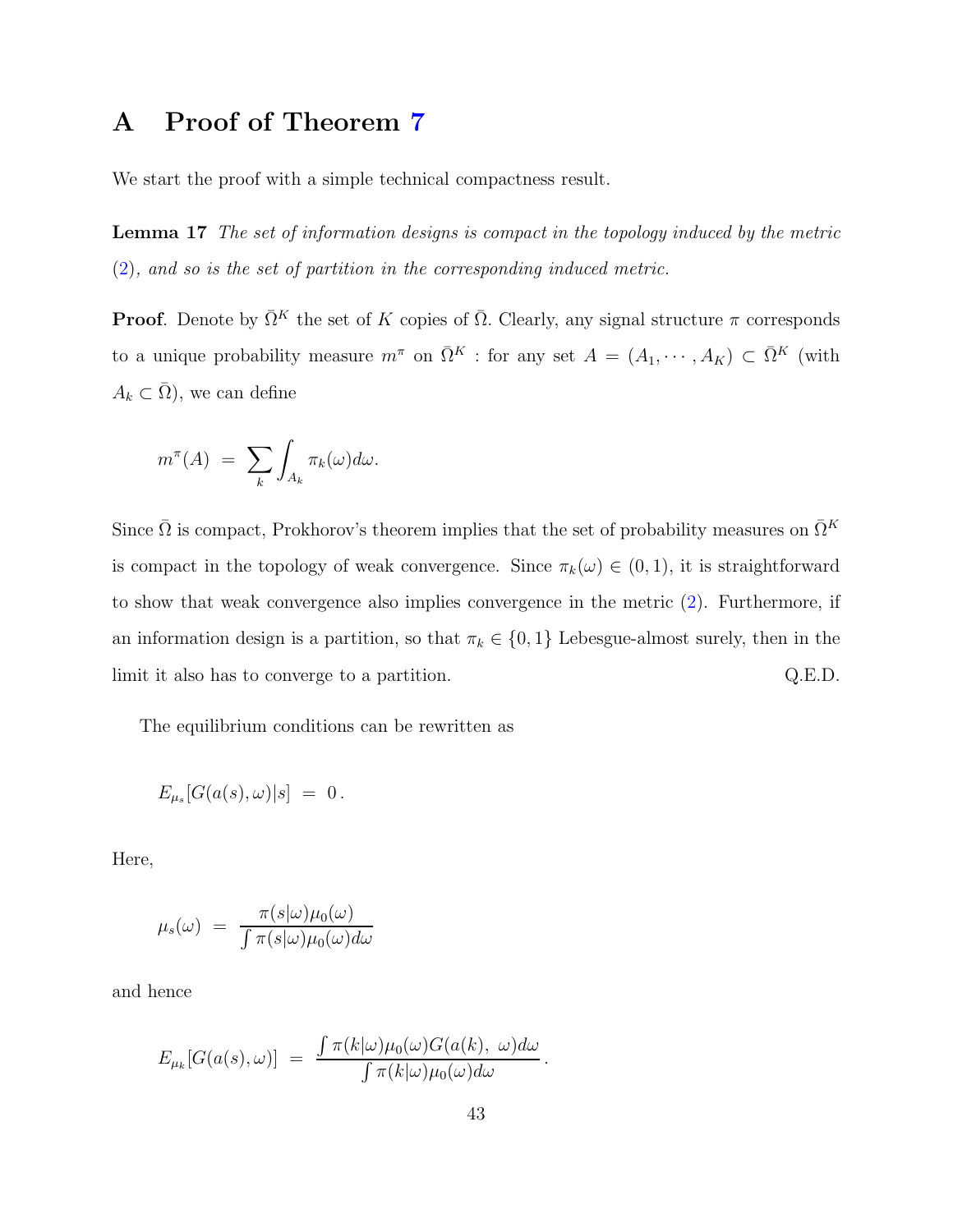By assumption, equilibrium a depends continuously on  $\{\pi_k\}$ . Since the map

$$
(\{\pi_k\}, \{a_k\}) \rightarrow \left\{ \int \pi_k(\omega) \mu_0(\omega) G(a(k, \varepsilon), \omega) d\omega \right\}
$$

is real analytic, and has a non-degenerate Jacobian with respect to  $a$ , the assumed continuity of a and the implicit function theorem implies that a is in fact real analytic in  $\{\pi_k\}$ . To compute the Frechet differentials of  $a(s)$ , we take a small perturbation  $\eta(\omega)$  of  $\pi_k(\omega)$ . By the regularity assumption and the Implicit Function Theorem,

$$
a(k,\varepsilon) = a(k) + \varepsilon a^{(1)}(k) + 0.5\varepsilon^2 a^{(2)}(k) + o(\varepsilon^2)
$$

for some  $a^{(1)}(k)$ ,  $a^{(2)}(k)$ . Let us rewrite

$$
0 = \int (\pi_k(\omega) + \varepsilon \eta(\omega)) \mu_0(\omega) G(a(k, \varepsilon), \omega) d\omega
$$
  
\n
$$
= \int (\pi_k(\omega) + \varepsilon \eta(\omega)) \mu_0(\omega) G(a(k) + \varepsilon a^{(1)}(k) + 0.5\varepsilon^2 a^{(2)}(k), \omega) d\omega
$$
  
\n
$$
\approx \left( \int \pi_k(\omega) \mu_0(\omega) \left( G(a(k), \omega) + G_a(\varepsilon a^{(1)}(k) + 0.5\varepsilon^2 a^{(2)}(k)) \right) \right. \\
\left. + 0.5 G_{aa}(\varepsilon a^{(1)}(k), \varepsilon a^{(1)}(k)) \right) d\omega
$$
  
\n
$$
+ \varepsilon \int \eta(\omega) \mu_0(\omega) \left( G(a(k)) + G_a \varepsilon a^{(1)}(k) \right) d\omega \right)
$$
  
\n
$$
= \left( \varepsilon \left( \int \pi_k(\omega) \mu_0(\omega) G_a a^{(1)}(k) d\omega + \int \eta(\omega) \mu_0(\omega) G(a(k)) d\omega \right) \right.
$$
  
\n
$$
+ 0.5\varepsilon^2 \left( \int \pi_k(\omega) \mu_0(\omega) [G_a a^{(2)}(k) + G_{aa}(a(k), \omega) (a^{(1)}(k), a^{(1)}(k))] d\omega
$$
  
\n
$$
+ 2 \int \eta(\omega) \mu_0(\omega) G_a(a(k), \omega) a^{(1)}(k) d\omega \right) \right)
$$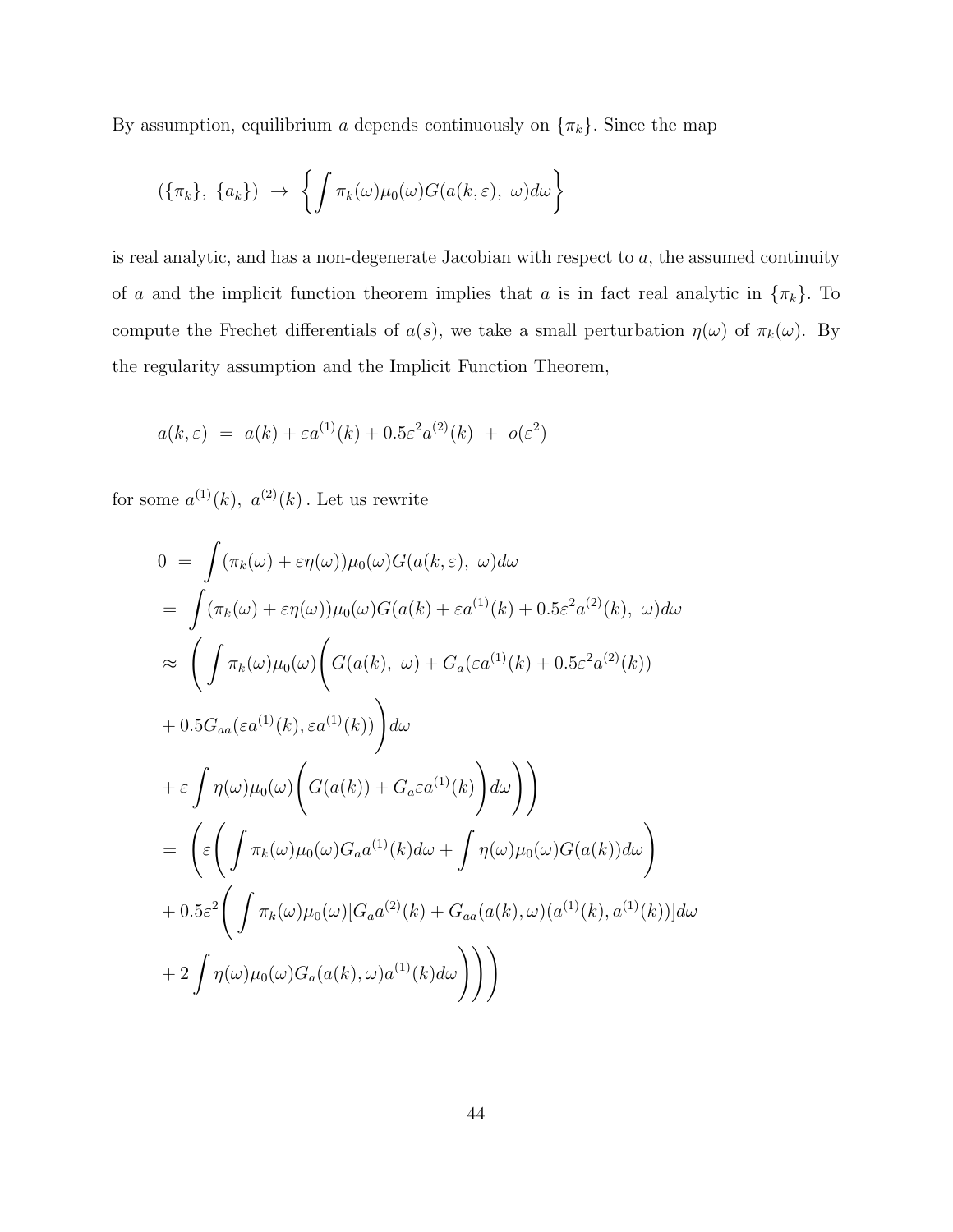As a result, we get

$$
a^{(1)}(k) \,\,=\,\, -\bar{G}_a(k)^{-1} \,\int \eta(\omega) \mu_0(\omega) G(a(k),\omega) d\omega, \,\, \bar{G}_a(k) \,\,=\,\, \int \pi_k(\omega) \mu_0(\omega) G_a d\omega \,,
$$

while

$$
a^{(2)}(k) = -\bar{G}_a(k)^{-1} \left( \int \pi_k(\omega) \mu_0(\omega) G_{aa}(a(k), \omega) (a^{(1)}(k), a^{(1)}(k)) d\omega + 2 \int \eta(\omega) \mu_0(\omega) G_a(a(k), \omega) a^{(1)}(k) d\omega \right).
$$

Consider the social welfare function

$$
\bar{W}(\pi) = E[W(\omega, a(s))] = \sum_{k} \int_{\Omega} W(\omega, a(k)) \pi_{k}(\omega) \mu_{0}(\omega) d\omega.
$$

Suppose that the optimal information structure is not a partition. Then, there exists a subset  $I \subset \Omega$  of positive  $\mu_0$ -measure and an index k such that  $\pi_k(\omega) \in (0,1)$  for  $\mu_0$ -almost all  $\omega \in I$ . Since  $\sum_i \pi_i(\omega) = 1$  and  $\pi_i(\omega) \in [0, 1]$ , there must be an index  $k_1 \neq k$  and a subset  $I_1 \subset I$  such that  $\pi_{k_1}(\omega) \in (0,1)$  for  $\mu_0$ -almost all  $\omega \in I_1$ . Consider a small perturbation  ${\lbrace \tilde{\pi}(\varepsilon) \rbrace_i}$  of the information design, keeping  $\pi_i$ ,  $i \neq k, k_1$  fixed and changing  $\pi_k(\omega) \to \pi_k(\omega) +$  $\varepsilon\eta(\omega), \pi_{k_1}(\omega) \to \pi_{k_1}(\omega) - \varepsilon(\omega)$  where  $\eta(\omega)$  in an arbitrary bounded function with  $\eta(\omega) = 0$ for all  $\omega \notin I_1$ . Define  $\eta_k(\omega) = \eta(\omega)$ ,  $\eta_{k_1}(\omega) = -\eta(\omega)$ , and  $\eta_i(\omega) = 0$  for all  $i \neq k, k_1$ . A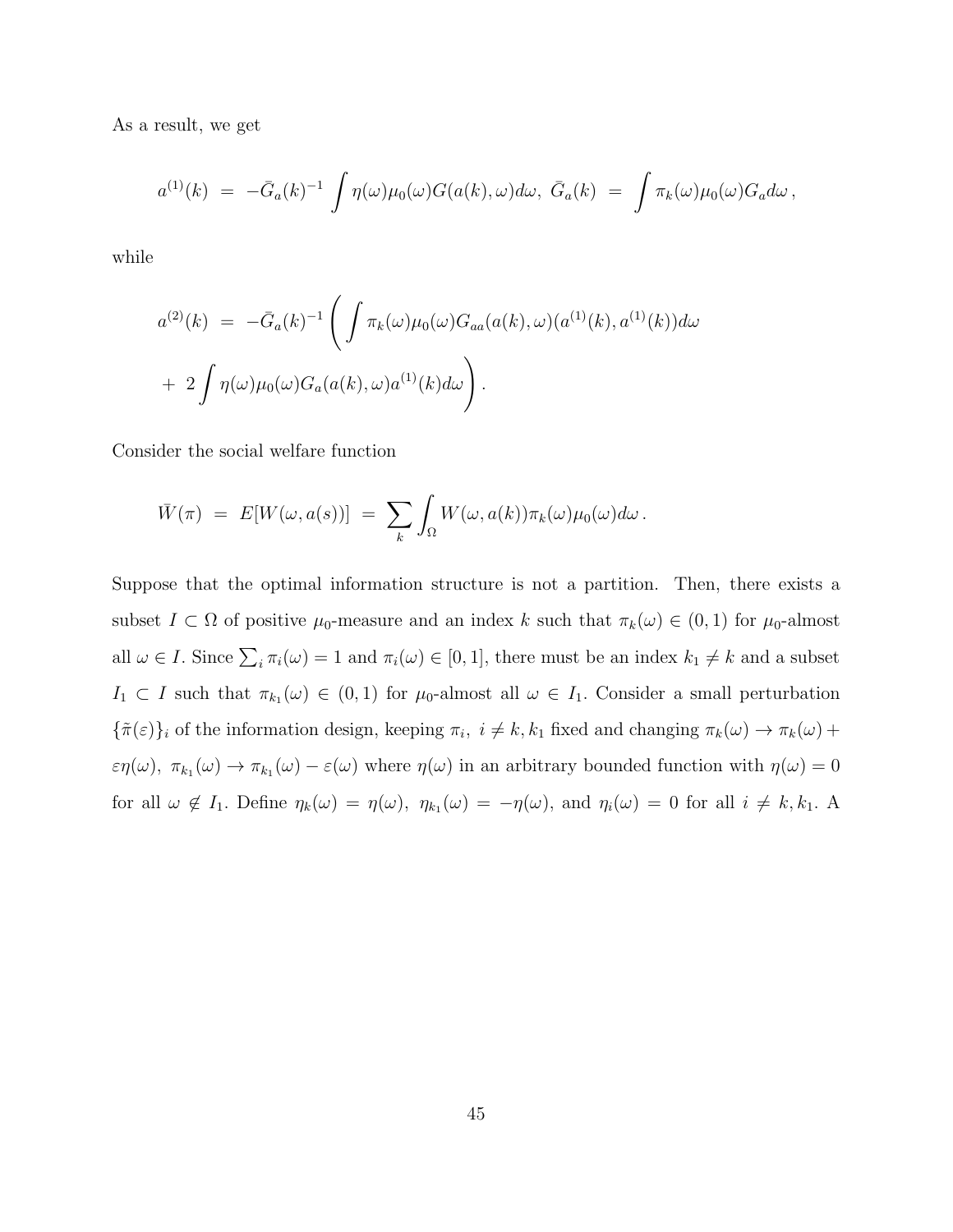second-order Taylor expansion in  $\varepsilon$  gives

$$
\sum_{i} \int_{\Omega} W(\omega, a(i, \varepsilon)) (\pi_i(\omega) + \varepsilon \eta_i(\omega)) \mu_0(\omega) d\omega
$$
\n
$$
\approx \int_{\Omega} \left( W(\omega, a(i)) + W_a(\omega, a(i)) (\varepsilon a^{(1)}(i) + 0.5\varepsilon^2 a^{(2)}(i)) + 0.5W_{aa}(\omega, a(i)) \varepsilon^2 (a^{(1)}(i), a^{(1)}(i)) \right) (\pi_i(\omega) + \varepsilon \eta_i(\omega)) \mu_0(\omega) d\omega
$$
\n
$$
= \bar{W}(\pi) + \varepsilon \sum_{i} \left( \int_{\Omega} (W(\omega, a(i)) \eta_i(\omega) + W_a(\omega, a(i)) a^{(1)}(i) \pi_i(\omega)) \mu_0(\omega) d\omega \right)
$$
\n
$$
+ 0.5\varepsilon^2 \sum_{i} \int_{\Omega} \left( W_{aa}(\omega, a(i)) (a^{(1)}(i), a^{(1)}(i)) \pi_i(\omega) + W_a(\omega, a(i)) a^{(2)}(i) \pi_i(\omega) + W_a(\omega, a(i)) a^{(1)}(i) \eta_i(\omega) \right) \mu_0(\omega) d\omega
$$
\n(16)

Since, by assumption,  $\{\pi_i\}$  is an optimal information design, it has to be that the first order term in [\(18\)](#page-45-0) is zero, while the second-order term is always non-positive. We can rewrite the first order term as

$$
\sum_{i} \left( \int_{\Omega} (W(\omega, a(i)) \eta_i(\omega) + W_a(\omega, a(i)) a^{(1)}(i) \pi_i(\omega)) \mu_0(\omega) d\omega \right)
$$
  
= 
$$
\sum_{i} \int_{\Omega} \left( W(\omega, a(i)) - \left( \int W_a(\omega_1, a(i)) \pi_i(\omega_1) \mu_0(\omega_1) d\omega_1 \right) \bar{G}_a(i)^{-1} G(a(i), \omega) \right) \eta_i(\omega) \mu_0(\omega) d\omega
$$
 (17)

and hence it is zero for all considered perturbations if and only if

<span id="page-45-0"></span>
$$
W(\omega, a(k)) - \left( \int W_a(\omega_1, a(k)) \pi_k(\omega_1) \mu_0(\omega_1) d\omega_1 \right) \bar{G}_a(k)^{-1} G(a(k), \omega)
$$
  
=  $W(\omega, a(k_1)) - \left( \int W_a(\omega_1, a(k_1)) \pi_{k_1}(\omega_1) \mu_0(\omega_1) d\omega_1 \right) \bar{G}_a(k_1)^{-1} G(a(k_1), \omega)$  (18)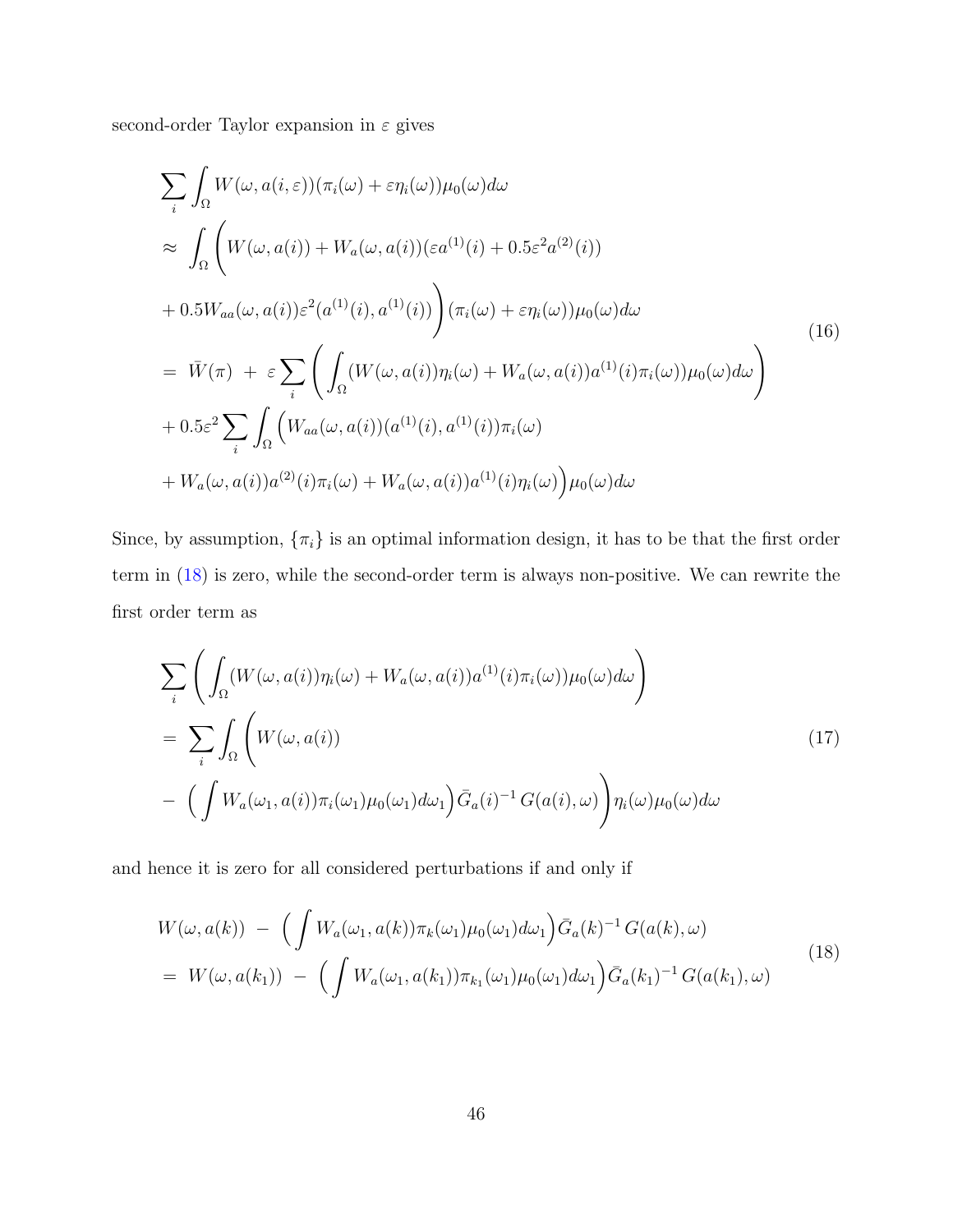Lebesgue-almost surely for  $\omega \in I_1$ . By Proposition [6,](#page-16-2) [\(18\)](#page-45-0) also holds for all  $\omega \in \Omega$ . Hence, by Assumption [3,](#page-16-1)  $a(k) = a(k_1)$ , which contradicts Definition [3](#page-14-0) of a regular equilibrium.

**Proof of Theorem [8](#page-17-1).** Suppose a partition  $\omega = \bigcup_k \Omega_k$  is optimal:

$$
\int_{\Omega_k} G(a(k), \ \omega) \mu_0(\omega) d\omega = 0
$$

defines  $(a_n(k))$ . Consider a small perturbation, whereby we move a small mass on a set  $\mathcal{I} \subset \Omega_k$  to  $\Omega_l$ . Then, the marginal change in  $a_n(k)$  can be determined from

$$
0 = \int_{\Omega_k} G(a(k), \omega) \mu_0(\omega) d\omega - \int_{\Omega_k \backslash \mathcal{I}} G(a(k, \mathcal{I}), \omega) \mu_0(\omega) d\omega
$$
  
 
$$
\approx - \int_{\Omega_k} DG(a(k), \omega) \Delta a(k) \mu_0(\omega) d\omega + \int_{\mathcal{I}} G(a(k), \omega) \mu_0(\omega) d\omega,
$$

implying that the first order change in  $a$  is given by

$$
\Delta a(k) = (\bar{D}G(k))^{-1} \int_{\mathcal{I}} G(a(k), \ \omega) \mu_0(\omega) d\omega
$$

Thus, the change in welfare is $^{21}$  $^{21}$  $^{21}$ 

$$
\Delta W = \int_{\Omega_k} W(a(k), \omega) \mu_0(\omega) d\omega - \int_{\Omega_k \setminus \mathcal{I}} W(a(k, \mathcal{I}), \omega) \mu_0(\omega) d\omega \n+ \int_{\Omega_l} W(a(l), \omega) \mu_0(\omega) d\omega - \int_{\Omega_l \cup \mathcal{I}} W(a(l, \mathcal{I}), \omega) \mu_0(\omega) d\omega \n\approx - \int_{\Omega_k} DW(a(k), \omega) \Delta a(k) \mu_0(\omega) d\omega + \int_{\mathcal{I}} W(a(k), \omega) \mu_0(\omega) d\omega \n- \int_{\Omega_l} DW(a(l), \omega) \Delta a(l) \mu_0(\omega) d\omega - \int_{\mathcal{I}} W(a(l), \omega) \mu_0(\omega) d\omega \n= -\bar{D}W(k) (\bar{D}G(k))^{-1} \int_{\mathcal{I}} G(a(k), \omega) \mu_0(\omega) d\omega + \int_{\mathcal{I}} W(a(k), \omega) \mu_0(\omega) d\omega \n+ \bar{D}W(l) (\bar{D}G(l))^{-1} \int_{\mathcal{I}} G(a(l), \omega) \mu_0(\omega) d\omega - \int_{\mathcal{I}} W(a(l), \omega) \mu_0(\omega) d\omega
$$

<span id="page-46-0"></span><sup>21</sup>Note that  $DW$  is a horizontal (row) vector.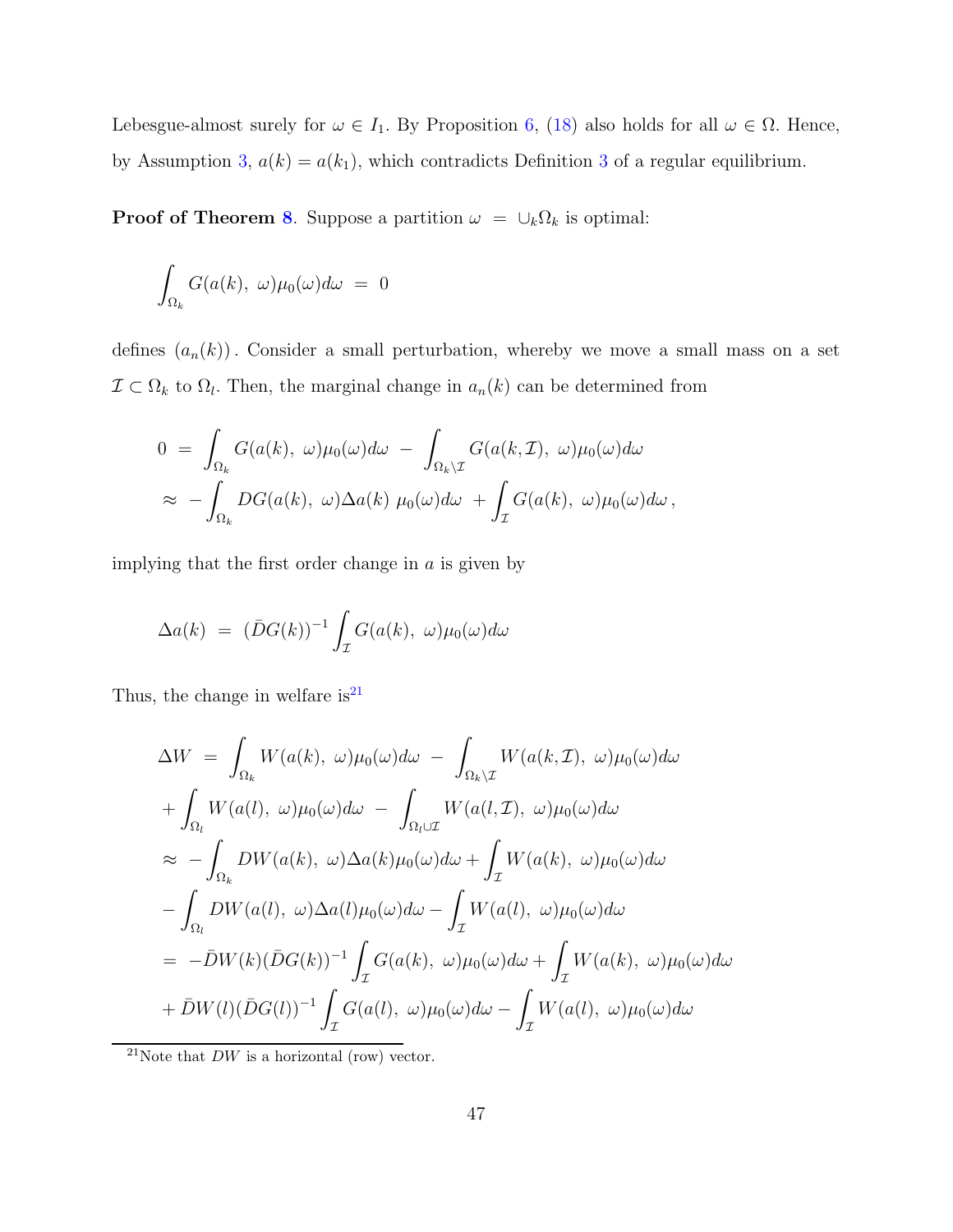This expression has to be non-negative for any  $\mathcal I$  of positive Lebesgue measure. Thus,

$$
- \bar{D}W(k)(\bar{D}G(k))^{-1}G(a(k), \omega) + W(a(k), \omega) + \bar{D}W(l)(\bar{D}G(l))^{-1}G(a(l), \omega) - W(a(l), \omega) \ge 0
$$

for Lebesgue almost any  $\omega \in \Omega_k$ . Q.E.D.

**Proof of Lemma [9](#page-22-0).** By Lemma [17,](#page-42-0) the set of partitions is compacts and hence we can find a subsequence  $\{\Omega_k(\varepsilon_j)\}\)$  converging to some partition  $\{\Omega_k(0)\}\$ . We have

$$
0 = \int_{\Omega_k(\varepsilon)} G(a(k,\varepsilon),\varepsilon\omega)\mu_0(\omega)d\omega = \int_{\tilde{\Omega}_k(\varepsilon)} G(a(k,\varepsilon),\omega)\mu_0(\omega)d\omega
$$

Now,

$$
0 = \int_{\Omega_k(\varepsilon)} G(a(k,\varepsilon),\varepsilon\omega)\mu_0(\omega)d\omega
$$
  
=  $G(a(k,\varepsilon),0)M(\Omega_k(\varepsilon)) + \varepsilon G_\omega(a(k,\varepsilon),0)M_1(\Omega_k(\varepsilon)) + O(\varepsilon^2).$  (19)

Let us show that  $a(k, \varepsilon) - a(k, 0) = O(\varepsilon)$ . Suppose the contrary. Then there exists a sequence  $\varepsilon_m \to 0$  such that  $||a(k, \varepsilon) - a(k, 0)||\varepsilon^{-1} \to \infty$ . We have

$$
G(a(k,\varepsilon),0) - G(a(k,0),0) = \int_0^1 DG(a(k,0) + t(a(k,\varepsilon) - a(k,0)))(a(k,\varepsilon) - a(k,0))dt
$$
  
 
$$
\geq c||a(k,\varepsilon) - a(k,0)||
$$

for some  $c > 0$  due to the continuity and non-degeneracy of  $DG(0) = DG(a(k, 0))$ . Dividing [\(20\)](#page-48-0) by  $\varepsilon$ , we get a contradiction.

Define

$$
a^{(1)}(k) \ \equiv \ -DG(0)^{-1}G_{\omega}(a(k),0)M_1(\Omega_k(0)) \ = \ -\mathcal{G}M_1(\Omega_k(0))\,.
$$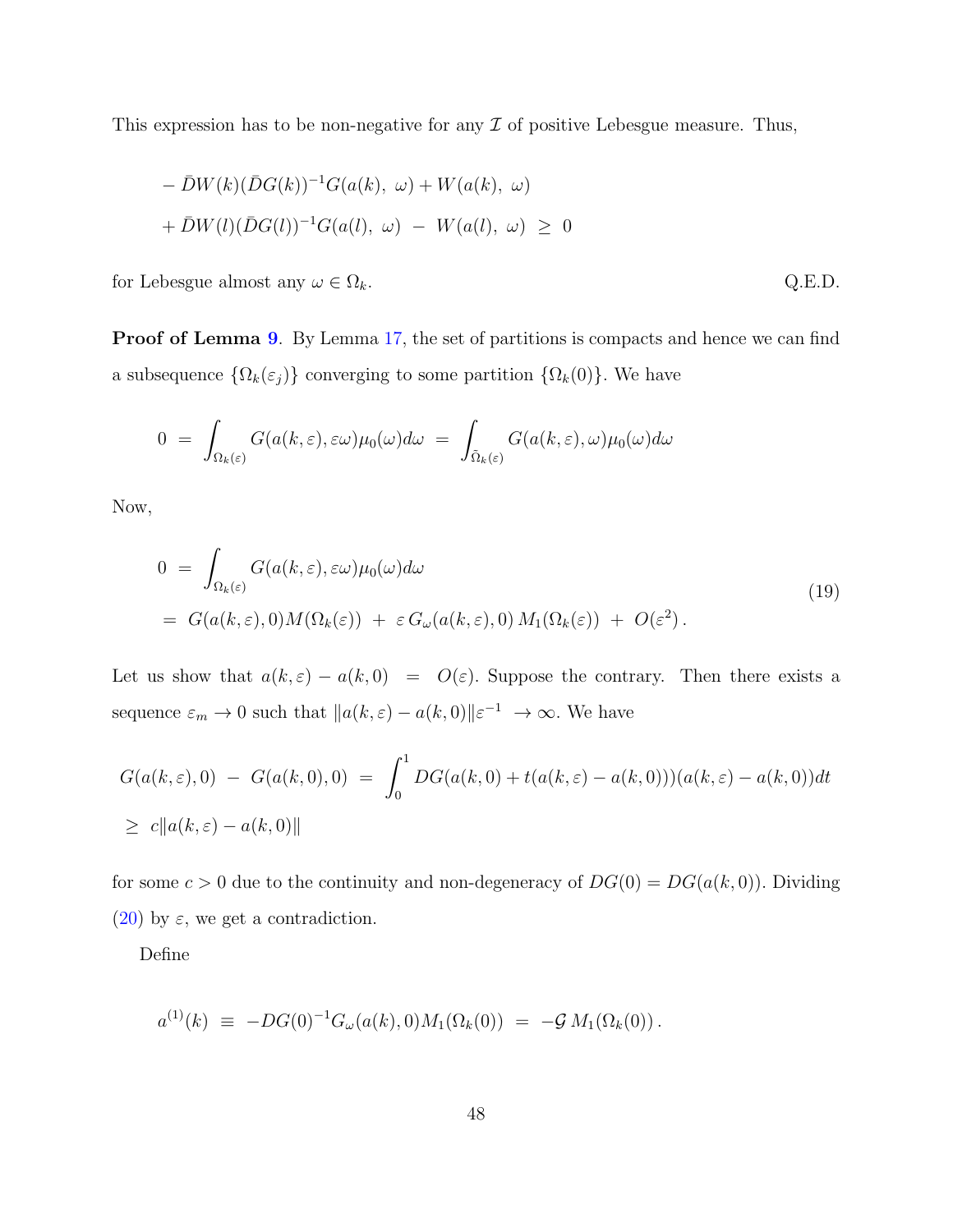Let us now show that  $a(k, \varepsilon) - a(k, 0) = \varepsilon a^{(1)}(k) + o(\varepsilon)$ . Suppose the contrary. Then,  $\|\varepsilon^{-1}(a(k,\varepsilon)-a(k,0)) - a^{(1)}(k)\| > c$  for some  $c > 0$  along a sequence of  $\varepsilon \to 0$ . By [\(20\)](#page-48-0),

<span id="page-48-0"></span>
$$
0 = \int_{\Omega_k(\varepsilon)} G(a(k,\varepsilon),\varepsilon\omega)\mu_0(\omega)d\omega
$$
  
=  $G(a(k,\varepsilon),0)M(\Omega_k(\varepsilon)) + \varepsilon G_\omega(a(k,\varepsilon),0) M_1(\Omega_k(\varepsilon)) + O(\varepsilon^2)$   
=  $\varepsilon DG(0)\varepsilon^{-1}(a(k,\varepsilon) - a(k,0))M(\Omega_k(\varepsilon)) + \varepsilon G_\omega(a(k),0) M_1(\Omega_k(\varepsilon)) + O(\varepsilon^2),$  (20)

and we get a contradiction taking the limit as  $\varepsilon \to 0$ . Q.E.D.

Proof of Theorem [10](#page-23-0). Consider the real analytic hyper-surface

$$
\Psi_{k,l}(\varepsilon) = \{ \omega \in \Omega : -\bar{D}W(k,\varepsilon)(\bar{D}G(k,\varepsilon))^{-1}G(a(k,\varepsilon),\varepsilon\omega) + W(a(k,\varepsilon),\varepsilon\omega) + \bar{D}W(l,\varepsilon)(\bar{D}G(l,\varepsilon))^{-1}G(a(l,\varepsilon),\varepsilon\omega) - W(a(l,\varepsilon),\varepsilon\omega) = 0 \}.
$$

We have

$$
\bar{D}W(k,\varepsilon) = \int_{\Omega_k(\varepsilon)} DW(a(k,\varepsilon),\varepsilon\omega)\mu_0(\omega)d\omega
$$
  
= 
$$
\int_{\Omega_k(\varepsilon)} (DW(0) + \varepsilon\omega^\top DW_\omega(0)^\top + \varepsilon a^{(1)}(k)^\top D^2W(0) + o(\varepsilon))\mu_0(\omega)d\omega
$$
  
= 
$$
(DW(0) + \varepsilon(a^{(1)}(k))^\top D^2W(0) + \varepsilon M_1(\Omega_k(0))^\top (DW_\omega(0)^\top)M(\Omega_k(\varepsilon)) + o(\varepsilon) \in \mathbb{R}^{1 \times (Nm)}.
$$

At the same time, an analogous calculation implies that

$$
\bar{D}G(k,\varepsilon) = (DG(0) + \varepsilon(a^{(1)}(k))^{\top}D^{2}G(0) + \varepsilon DG_{\omega}(0)M_{1}(\Omega_{k}(0)))M(\Omega_{k}(\varepsilon)) + o(\varepsilon)
$$

Here,  $DG(0) = (\partial G_i/\partial a_j)_{i,j=1}^A$  and hence

$$
(DG_{\omega}(0)M_1(\Omega_k(0)))_{i,j} = \sum_k \frac{\partial^2 G_i}{\partial a_j \partial \omega_k} M_{1,k},
$$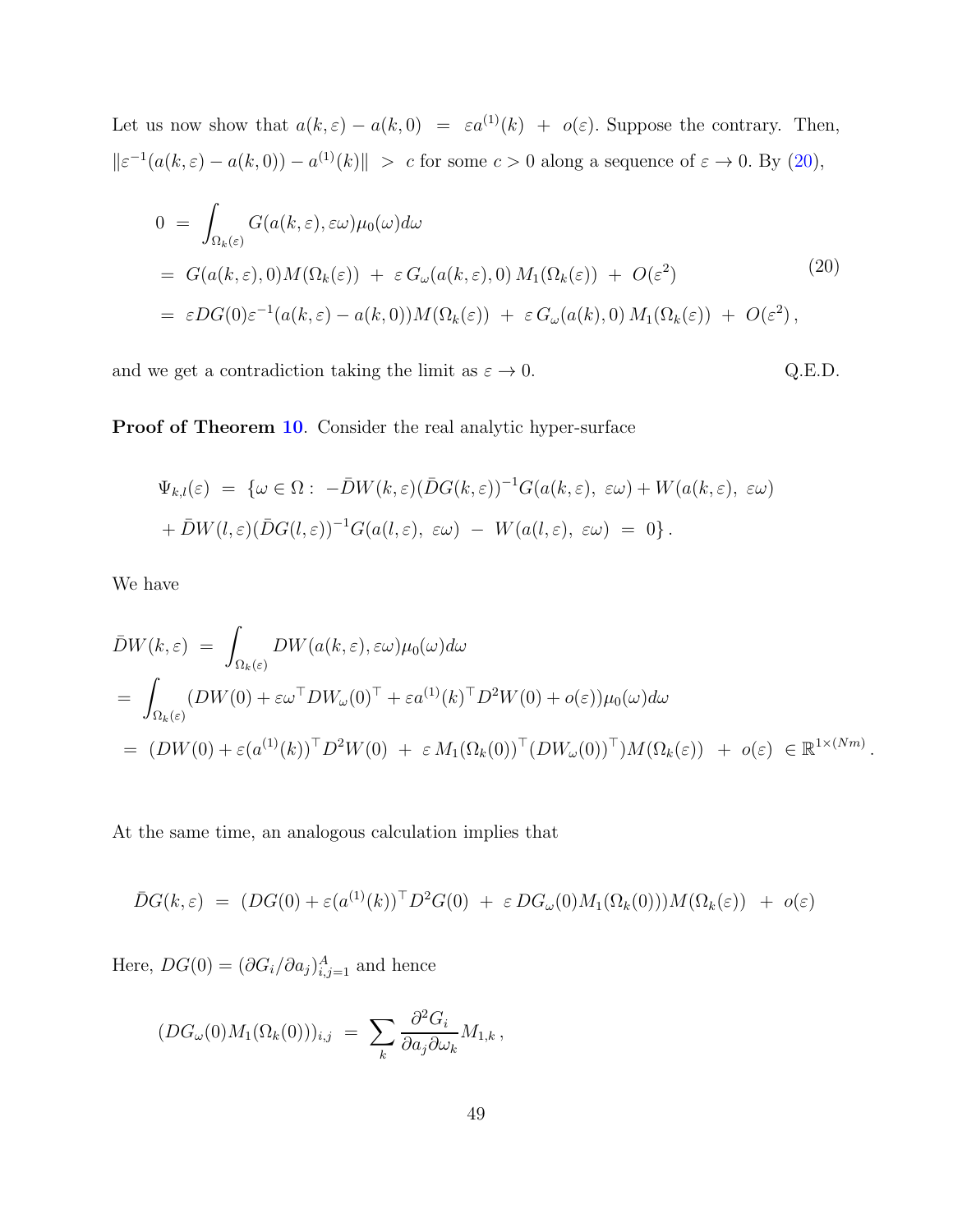and, similarly,

$$
((a^{(1)}(k))^{\top} D^2 G(0))_{i,j} = \sum_{l} (a^{(1)}(k))_{l} \frac{\partial^2 G_{l}}{\partial a_{i} \partial a_{j}} \in \mathbb{R}^{(Nm)\times (Nm)}.
$$

Thus, the inverse of DG can be computed as

$$
M(\Omega_k(\varepsilon))\bar{D}G(k,\varepsilon)^{-1}
$$
  
= 
$$
DG(0)^{-1} - DG(0)^{-1}\varepsilon ((a^{(1)}(k))^{\top}D^2G(0) + \varepsilon DG_{\omega}(0)M_1(\Omega_k(0)))DG(0)^{-1} + o(\varepsilon),
$$

and therefore

$$
\bar{D}W(k,\varepsilon)(\bar{D}G(k,\varepsilon))^{-1} = DW(0)DG(0)^{-1} \n+ \varepsilon(M_1^T DW_\omega(0)^T DG(0)^{-1} + (a^{(1)}(k))^T D^2 W(0)DG(0)^{-1}) \n- \varepsilon DW(0)DG(0)^{-1} ((a^{(1)}(k))^T D^2 G(0) + DG_\omega(0)M_1(\Omega_k(0)))DG(0)^{-1} + o(\varepsilon) \n= DW(0)DG(0)^{-1} \n+ \varepsilon(M_1^T DW_\omega(0)^T DG(0)^{-1} - M_1^T \mathcal{G}^T D^2 W(0)DG(0)^{-1}) \n- \varepsilon DW(0)DG(0)^{-1} \Big( - M_1^T \mathcal{G}^T D^2 G(0) + DG_\omega(0)M_1 \Big)DG(0)^{-1} + o(\varepsilon) \n= DW(0)DG(0)^{-1} + \varepsilon \Gamma + o(\varepsilon),
$$

where

$$
\Gamma = M_1^{\top} D W_{\omega}(0)^{\top} D G(0)^{-1}
$$
  
-  $M_1^{\top} G^{\top} D^2 W(0) D G(0)^{-1} - D W(0) D G(0)^{-1} \Big(- M_1^{\top} G^{\top} D^2 G(0) + D G_{\omega}(0) M_1 \Big) D G(0)^{-1}.$ 

Define

$$
\tilde{a}^{(1)}(k,\varepsilon) \equiv \varepsilon^{-1}(a(k,\varepsilon) - a(k,0)) = a^{(1)}(k) + o(1).
$$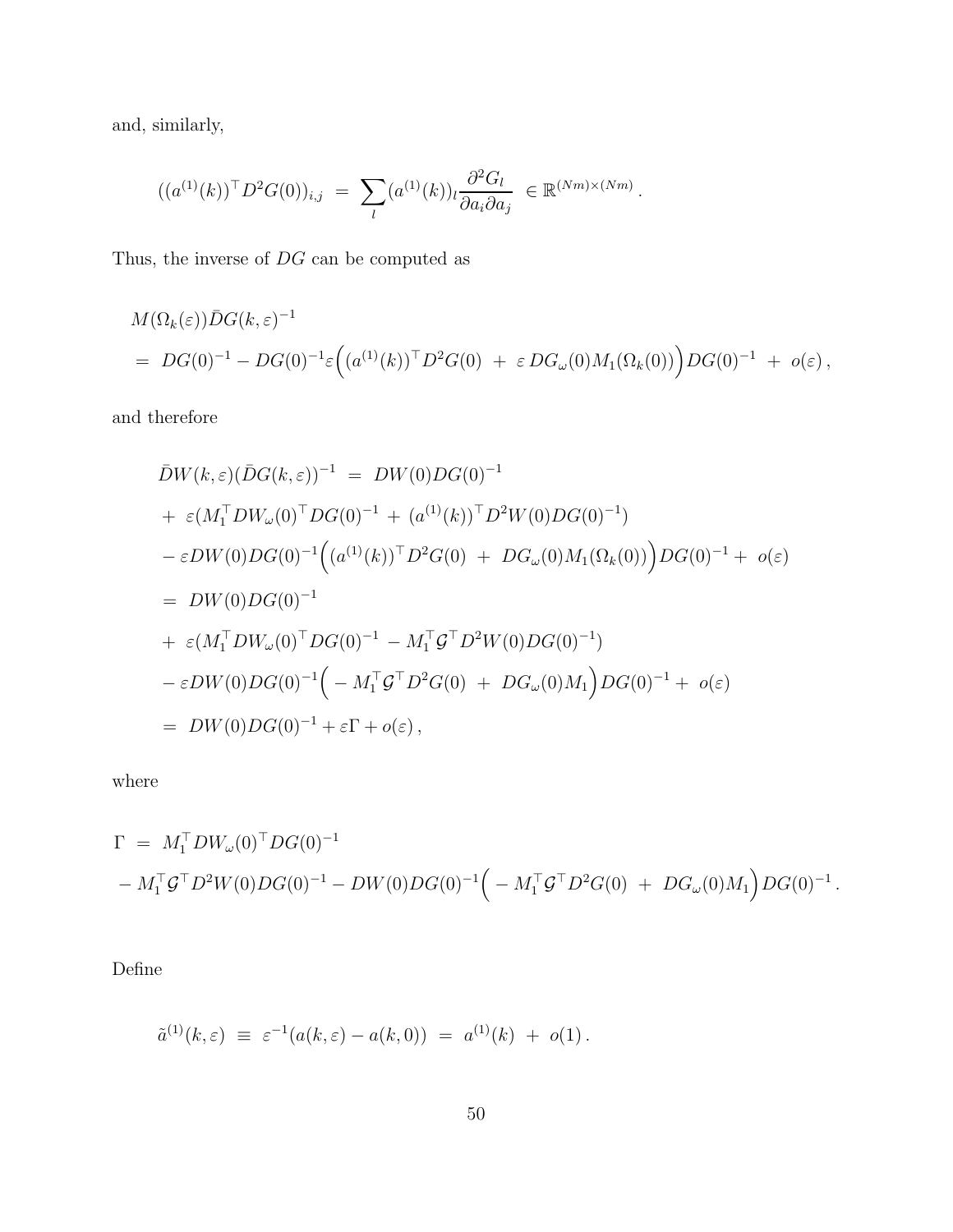Let also

$$
G^{(2)}(k) \equiv 0.5\varepsilon^2 (a^{(1)}(k)^{\top} D^2 G(0) a^{(1)}(k) + 2\omega^{\top} D G_{\omega}(0) a^{(1)}(k) + \omega^{\top} G_{\omega\omega}(0) \omega)
$$

so that

$$
G(a(k,\varepsilon), \varepsilon\omega) - (\varepsilon DG(0)\tilde{a}^{(1)}(k,\varepsilon) + \varepsilon G_{\omega}(0)\omega) = \varepsilon^2 G^{(2)}(k) + o(\varepsilon^2),
$$

where we have used that  $G(0) = 0$ . While we cannot prove that  $\varepsilon \tilde{a}^{(1)}(k) = o(\varepsilon^2)$ , we show that this term cancels out. We have

$$
- \bar{D}W(k,\varepsilon)(\bar{D}G(k,\varepsilon))^{-1}G(a(k,\varepsilon), \varepsilon\omega) + W(a(k,\varepsilon), \varepsilon\omega)
$$
  
\n
$$
\approx -\bar{D}W(k,\varepsilon)(\bar{D}G(k,\varepsilon))^{-1}(\varepsilon DG(0)\tilde{a}^{(1)}(k,\varepsilon) + \varepsilon G_{\omega}(0)\omega + \varepsilon^{2}G^{(2)}(k) + o(\varepsilon^{2}))
$$
  
\n
$$
+ \left(W(0) + \varepsilon DW(0)\tilde{a}^{(1)}(k,\varepsilon) + \varepsilon W_{\omega}(0)\omega + O(\varepsilon^{2})\omega\right)
$$
  
\n
$$
+ 0.5\varepsilon^{2}\left((a^{(1)}(k))\bar{D}^{2}W(0)a^{(1)}(k) + \omega^{\top}W_{\omega,\omega}(0)\omega + 2(a^{(1)}(k))\bar{D}W_{\omega}(0)\omega\right) + o(\varepsilon^{2})\right)
$$
  
\n
$$
= -\left(DW(0)DG(0)^{-1} + \varepsilon\Gamma + o(\varepsilon)\right)
$$
  
\n
$$
\times \left(\varepsilon DG(0)\tilde{a}^{(1)}(k,\varepsilon) + \varepsilon G_{\omega}(0)\omega + \varepsilon^{2}G^{(2)}(k) + o(\varepsilon^{2})\right)
$$
  
\n
$$
+ \left(W(0) + \varepsilon DW(0)\tilde{a}^{(1)}(k) + \varepsilon W_{\omega}(0)\omega + O(\varepsilon^{2})\omega\right) + O(\varepsilon^{2})\omega + O(\varepsilon^{2})\omega + O(\varepsilon^{2})\omega + O(\varepsilon^{2})\omega + O(\varepsilon^{2})\omega + O(\varepsilon^{2})\omega + O(\varepsilon^{2})\omega + O(\varepsilon^{2})\omega + O(\varepsilon^{2})\omega + O(\varepsilon^{2})\omega + O(\varepsilon^{2})\omega + O(\varepsilon^{2})\omega + O(\varepsilon^{2})\omega + O(\varepsilon^{2})\omega + O(\varepsilon^{2})\omega + O(\varepsilon^{2})\omega + O(\varepsilon^{2})\omega + O(\varepsilon^{2})\omega + O(\varepsilon^{2})\omega + O(\varepsilon^{2})\omega + O(\varepsilon^{2})\omega +
$$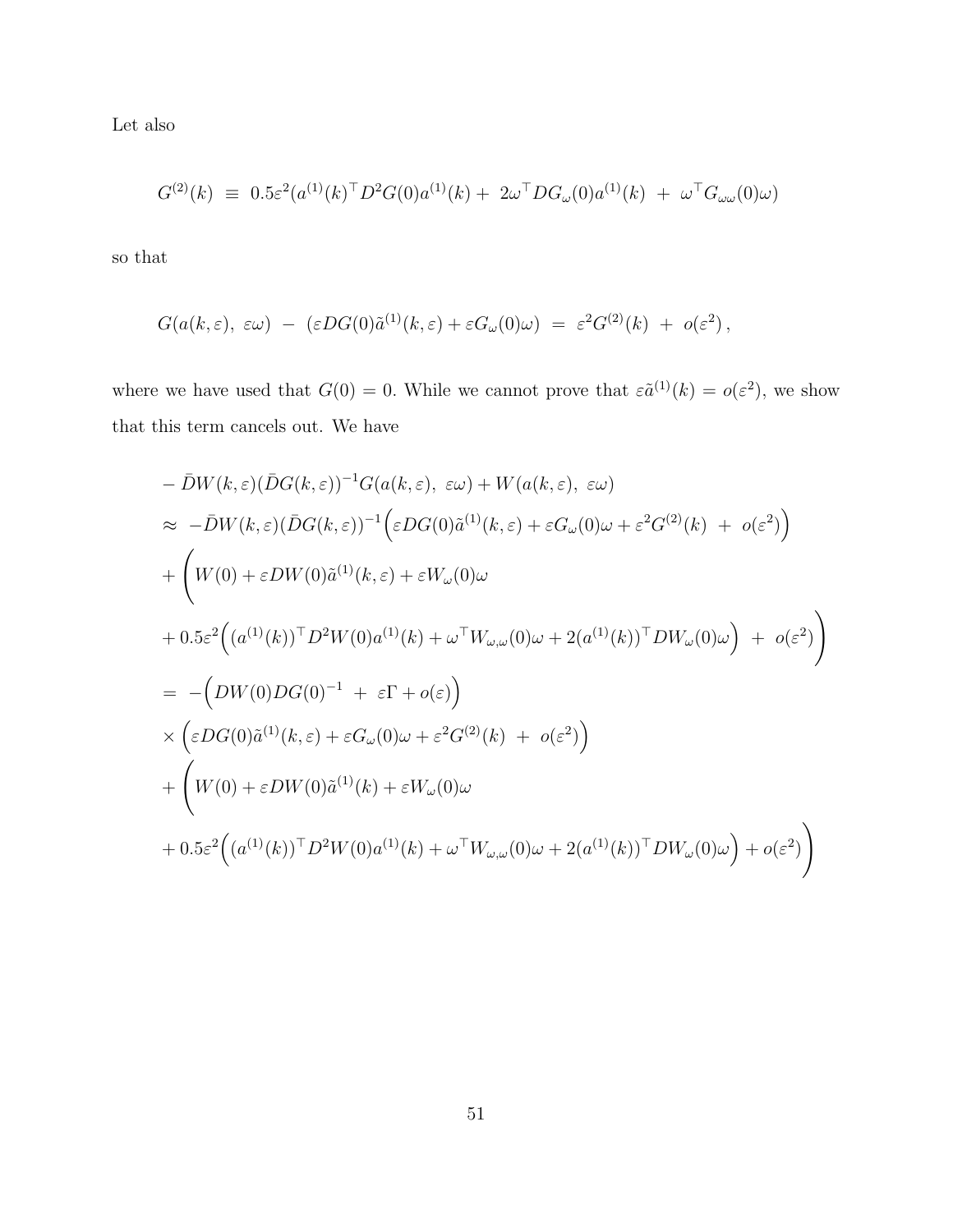$$
= W(0)
$$
  
+  $\varepsilon \left( -DW(0)DG(0)^{-1} \Big(DG(0)\tilde{a}^{(1)}(k,\varepsilon) + G_{\omega}(0)\omega\Big) + DW(0)\tilde{a}^{(1)}(k,\varepsilon) + W_{\omega}(0)\omega\right)$   
+  $\varepsilon^{2} \left( -DW(0)DG(0)^{-1}\varepsilon^{2}G^{(2)}(k) - \Gamma\Big(DG(0)a^{(1)}(k) + G_{\omega}(0)\omega\Big) + 0.5\Big((a^{(1)}(k))^{T}D^{2}W(0)a^{(1)}(k) + \omega^{T}W_{\omega,\omega}(0)\omega + 2a^{(1)}(k)^{T}DW_{\omega}(0)\omega\Big) \right) + o(\varepsilon^{2}).$ 

We have

$$
\Gamma(DG(0)a^{(1)}(k) + G_{\omega}(0)\omega) = (M_1^{\top}DW_{\omega}(0)^{\top}DG(0)^{-1} - M_1^{\top}G^{\top}D^2W(0)DG(0)^{-1} - DW(0)DG(0)^{-1} \Big(- M_1^{\top}G^{\top}D^2G(0) + DG_{\omega}(0)M_1\Big)DG(0)^{-1}\Big) \times G_{\omega}(0)(\omega - M_1) = (M_1^{\top}DW_{\omega}(0)^{\top} - M_1^{\top}G^{\top}D^2W(0) - DW(0)DG(0)^{-1} \Big(- M_1^{\top}G^{\top}D^2G(0) + DG_{\omega}(0)M_1\Big)\Big) \times \mathcal{G}(\omega - M_1) = M_1^{\top}\mathcal{D}_1\mathcal{G}(\omega - M_1)
$$

where

$$
\mathcal{D}_1 = DW_\omega(0)^\top - DW(0)DG(0)^{-1}DG_\omega(0) - (\mathcal{G}^\top D^2W(0) - \mathcal{G}^\top DW(0)DG(0)^{-1}D^2G(0)) \in \mathbb{R}^{L \times (Nm)}
$$

and where the three-dimensional tensor multiplication is understood as follows:

$$
M_1^{\top}DW(0)DG(0)^{-1}DG_{\omega}(0) = \sum_k M_{1,k}DW(0)DG(0)^{-1}DG_{\omega_k}(0)
$$
  

$$
M_1^{\top}\mathcal{G}^{\top}DW(0)DG(0)^{-1}DG_{\omega}(0) = \sum_k (\mathcal{G}M_1)_k DW(0)DG(0)^{-1}DG_{a_k}(0).
$$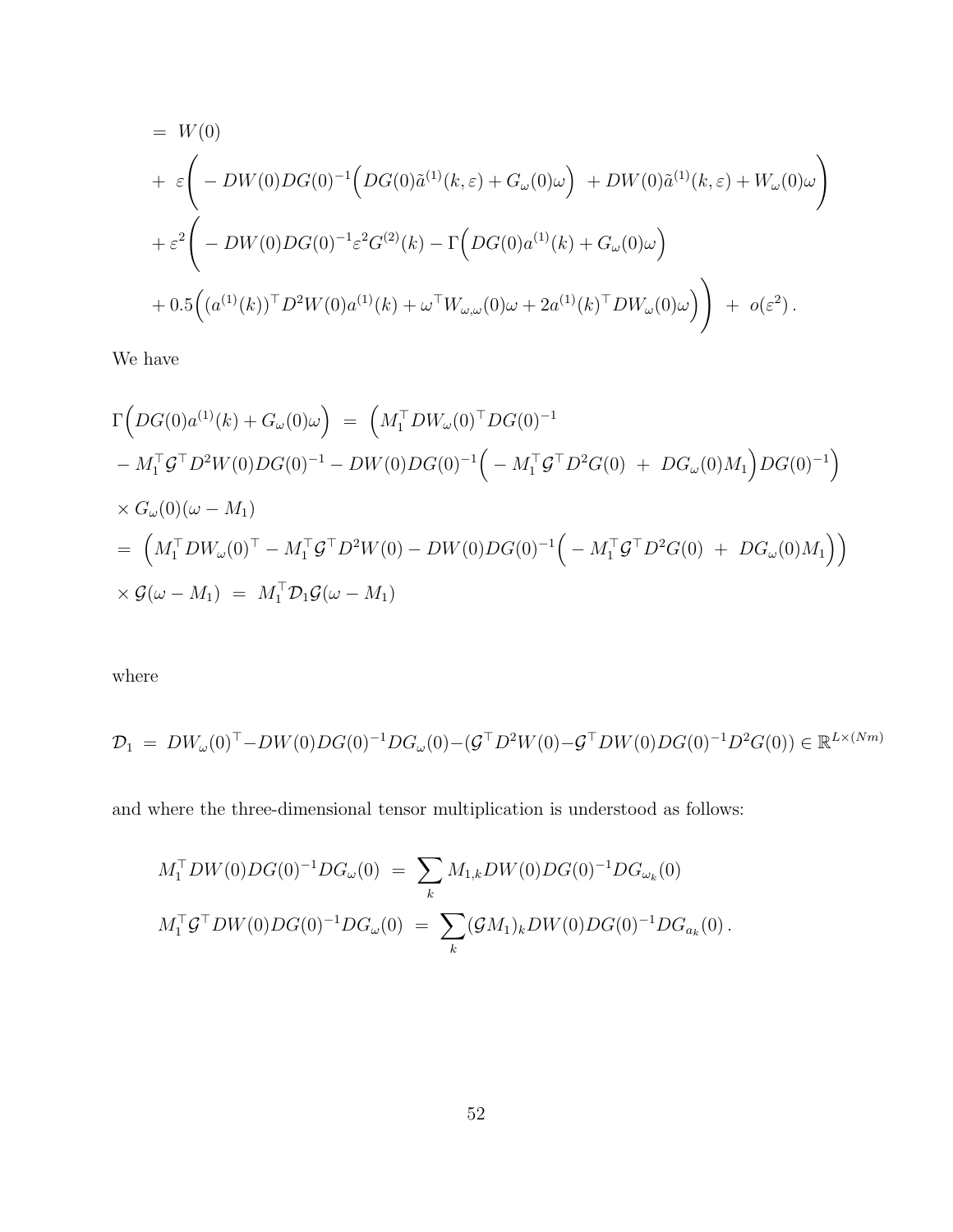Rewriting, we get

$$
W(0) + \varepsilon \Bigg( -DW(0)DG(0)^{-1}G_{\omega}(0)\omega + W_{\omega}(0)\omega \Bigg)
$$
  
+  $\varepsilon^{2} \Bigg( -DW(0)DG(0)^{-1}\varepsilon^{2}G^{(2)}(k) - M_{1}^{\top}D_{1}\mathcal{G}(\omega - M_{1})$   
+  $0.5 \Big( (a^{(1)}(k))^{\top}D^{2}W(0)a^{(1)}(k) + \omega^{\top}W_{\omega,\omega}(0)\omega + 2a^{(1)}(k)^{\top}DW_{\omega}(0)\omega \Big) \Bigg) + o(\varepsilon^{2})$   
=  $W(0) + \varepsilon \Bigg( -DW(0)\mathcal{G}\omega + W_{\omega}(0)\omega \Bigg)$   
+  $\varepsilon^{2} \Bigg( -DW(0)DG(0)^{-1}\varepsilon^{2}G^{(2)}(k) - M_{1}^{\top}D_{1}\mathcal{G}(\omega - M_{1})$   
+  $0.5 \Big(M_{1}^{\top}\mathcal{G}^{\top}D^{2}W(0)\mathcal{G}M_{1} + \omega^{\top}W_{\omega,\omega}(0)\omega - 2(\mathcal{G}M_{1})^{\top}DW_{\omega}(0)\omega \Big) \Bigg) + o(\varepsilon^{2}).$ 

Now,

$$
\varepsilon^2 G^{(2)}(k) = 0.5(M_1^{\top} \mathcal{G}^{\top} D^2 G(0) \mathcal{G} M_1 - 2(\mathcal{G} M_1)^{\top} D G_{\omega}(0) \omega + \omega^{\top} G_{\omega \omega}(0) \omega).
$$

Thus, the desired expression is given by

$$
W(0) + \varepsilon \Bigg( -DW(0) \mathcal{G}\omega + W_{\omega}(0)\omega \Bigg) + \varepsilon^2 (0.5M_1^{\top} \mathcal{A}M_1 + M_1^{\top} \mathcal{B}\omega + \omega^{\top} \mathcal{C}\omega)
$$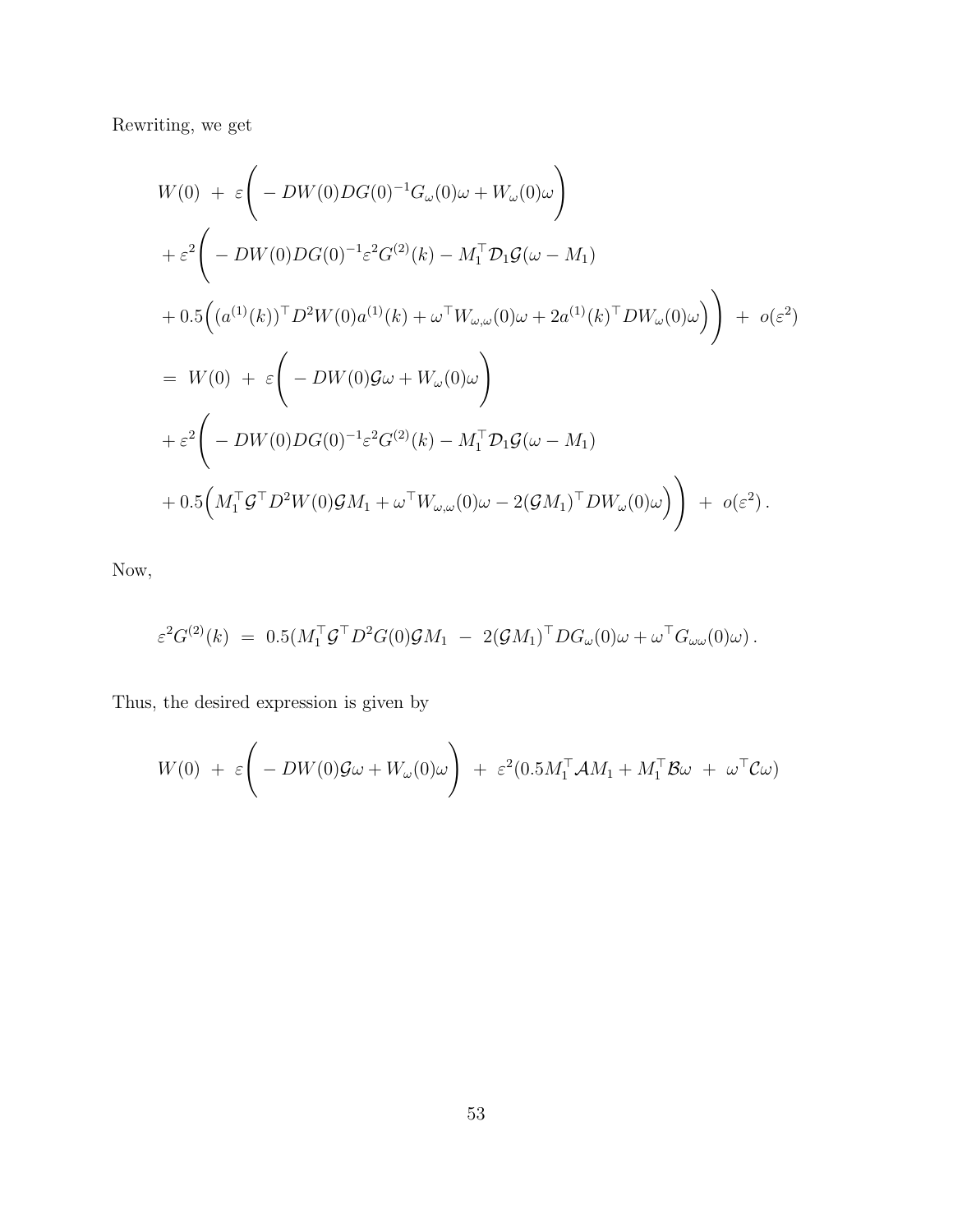where we have defined

$$
\mathcal{A} \equiv -DW(0)DG(0)^{-1}\mathcal{G}^{\top}D^{2}G(0)\mathcal{G} + 2\mathcal{D}_{1}\mathcal{G} + \mathcal{G}^{\top}D^{2}W(0)\mathcal{G}
$$
\n
$$
= -DW(0)DG(0)^{-1}\mathcal{G}^{\top}D^{2}G(0)\mathcal{G} + 2\left(DW_{\omega}(0)^{\top} - DW(0)DG(0)^{-1}DG_{\omega}(0)\right)
$$
\n
$$
-(\mathcal{G}^{\top}D^{2}W(0) - DW(0)DG(0)^{-1}\mathcal{G}^{\top}D^{2}G(0))\mathcal{G} + \mathcal{G}^{\top}D^{2}W(0)\mathcal{G}
$$
\n
$$
= \mathcal{G}^{\top}DW(0)DG(0)^{-1}D^{2}G(0)\mathcal{G} - \mathcal{G}^{\top}D^{2}W(0)\mathcal{G} + 2(DW_{\omega}(0)^{\top}\mathcal{G} - \mathcal{G}^{\top}DW(0)DG(0)^{-1}DG_{\omega}(0)) \in \mathbb{R}^{L \times L}
$$
\n
$$
\mathcal{B} \equiv \mathcal{G}^{\top}DW(0)DG(0)^{-1}DG_{\omega}(0) - \mathcal{D}_{1}\mathcal{G} - \mathcal{G}^{\top}DW_{\omega}(0)
$$
\n
$$
= \mathcal{G}^{\top}DW(0)DG(0)^{-1}DG_{\omega}^{\top}(0) - \left(\mathcal{G}^{\top}DW_{\omega}(0) - \mathcal{G}^{\top}DW(0)DG(0)^{-1}DG_{\omega}(0)\right)
$$
\n
$$
-(\mathcal{G}^{\top}D^{2}W(0)\mathcal{G} - DW(0)DG(0)^{-1}\mathcal{G}^{\top}D^{2}G(0))\mathcal{G}\right) - DW_{\omega}(0)^{\top}\mathcal{G}
$$

Here, the first term is given by

$$
(DW(0)DG(0)^{-1}DG_{\omega}^{T}(0))_{i,j} = \sum_{k} ((DW(0)DG(0)^{-1})_{k} \frac{\partial^{2} G_{k}}{\partial a_{i} \partial \omega_{j}} \tag{Q.E.D.}
$$

## B Proofs for Linearized Partitions: One Dimension

**Proof of Proposition [11](#page-27-1).** In this case, the region  $\Omega_k$  takes the form

$$
\Omega_k = \{ \omega : (\tilde{q}_k - \tilde{q}_l)^\top \begin{pmatrix} \nabla_\omega Z(0) \\ \nabla_\omega G(0) \end{pmatrix} \omega \geq \tilde{v}_k - \tilde{v}_l \ \forall \ l \}
$$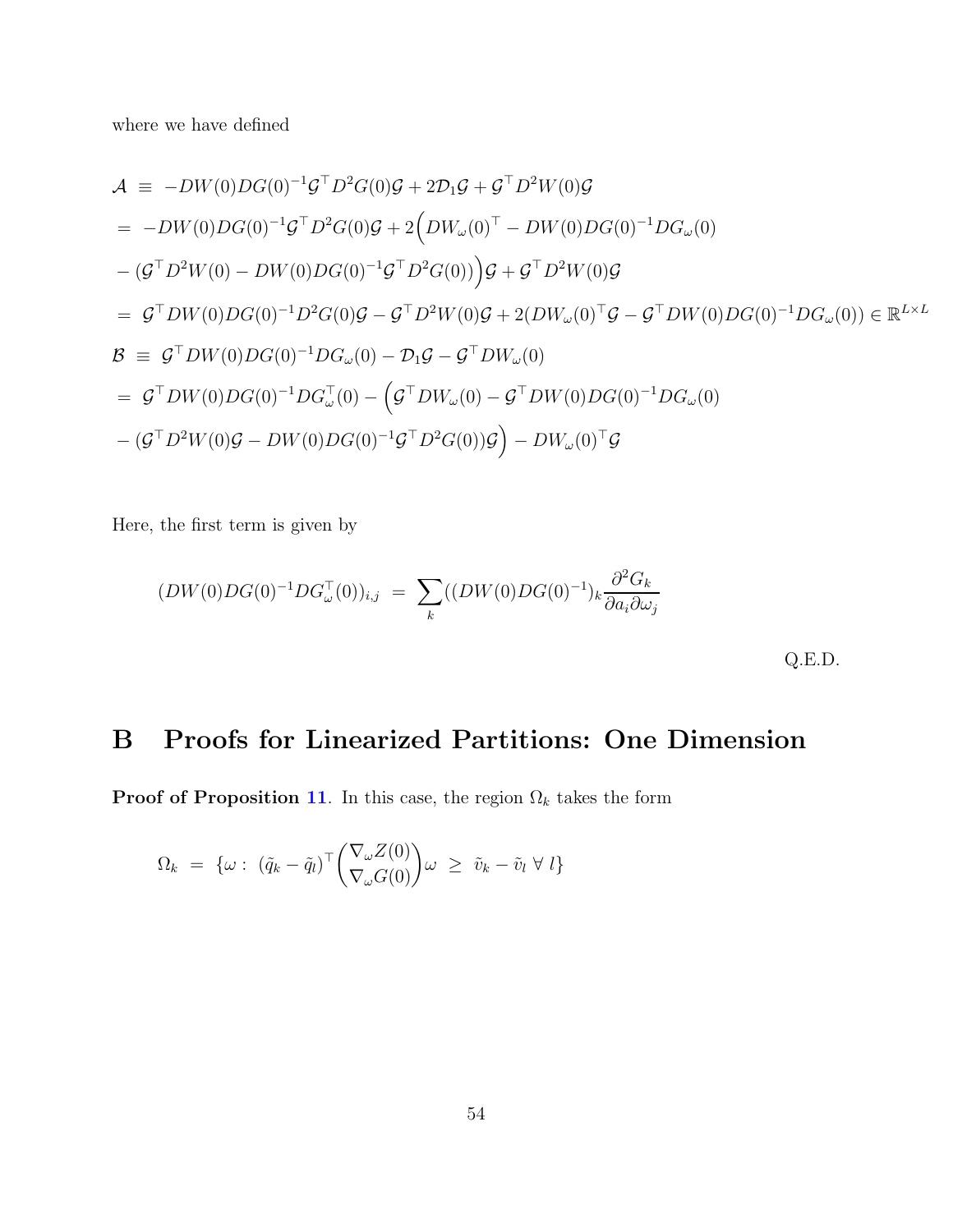for all  $l \neq k$ , while the system takes the form

$$
\tilde{q}_k = \nabla^2 V(Z(0), G(0)) A_k^{(1)} \n\tilde{v}_k = 0.5 (A_k^{(1)})^\top \nabla^2 V(Z(0), G(0)) A_k^{(1)} \nA_k^{(1)} = \left( \nabla Z_\omega(0) \right) x_k \nx_k = \int_{\Omega_k^*} \omega \mu_0(\omega) d\omega / M(\Omega_k^*).
$$

Thus,

$$
\tilde{v}_k \ = \ x_k^2 \nu, \tilde{q}_k^\top \begin{pmatrix} \nabla Z_\omega(0) \\ \nabla G_\omega(0) \end{pmatrix} \ = \ \nu x_k,
$$

and the partition take the form

$$
\Omega_k = \{ \omega : \nu(x_k - x_l)\omega \geq 0.5(x_k^2 - x_l^2)\nu \ \forall l \}.
$$

Let us order  $x_k$  in the increasing order. If  $\nu > 0$ , then this means

$$
(x_k - x_l)\omega \ \geq \ 0.5(x_k^2 - x_l^2)
$$

for all  $l \neq k$ , which means  $\omega \geq 0.5(x_k + x_l)$  for all  $x_l \leq x_k$  and  $\omega \leq 0.5(x_k + x_l)$  for all  $x_l \ge x_k$ . That is,  $\Omega_k = \left( (x_{k-1} + x_k)/2, (x_k + x_{k+1})/2 \right)$ . By contrast, if  $\nu < 0$ , then the sets is empty. This is intuitive: If  $V$  is convex, then there are gains from concavification. But if it is concave, then it is optimal not to reveal any information.

Then, the system takes the form

$$
x_k = \frac{\int_{(x_{k-1}+x_k)/2}^{(x_k+x_{k+1})/2} \omega \mu_0(\omega) d\omega}{\int_{(x_{k-1}+x_k)/2}^{(x_k+x_{k+1})/2} \mu_0(\omega) d\omega}.
$$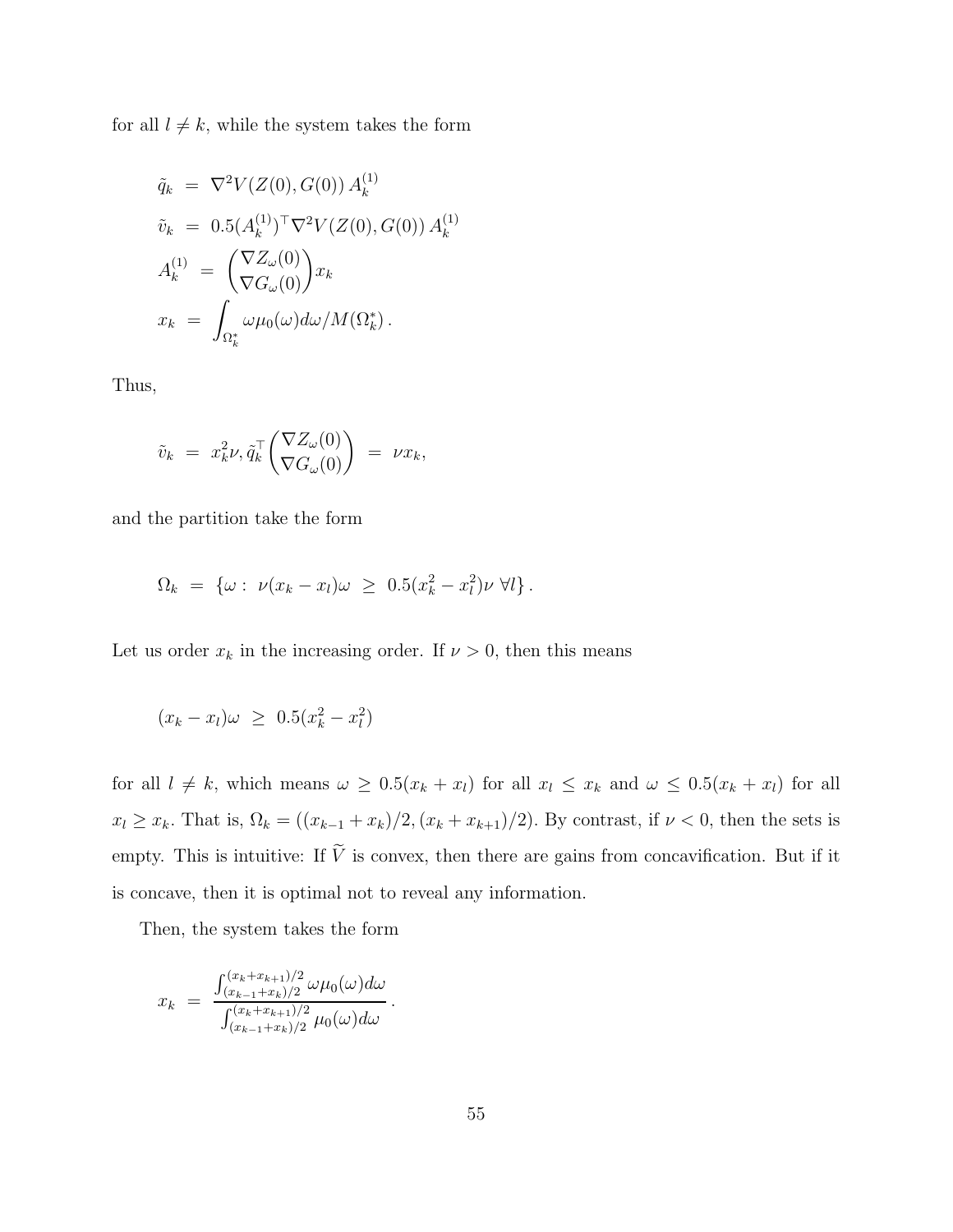Or, equivalently,

$$
\int_{(x_{k-1}+x_k)/2}^{(x_k+x_{k+1})/2} \omega \mu_0(\omega) d\omega - x_k \int_{(x_{k-1}+x_k)/2}^{(x_k+x_{k+1})/2} \mu_0(\omega) d\omega = 0.
$$
\nQ.E.D.

**Proof of Proposition [14](#page-29-2).** Let  $x_k^*$  be the uniform partition of [0, 1]. Define

$$
\eta^{(p)}_k \ \equiv \ \int^{(x_k^* + x_{k+1}^*)/2}_{(x_{k-1}^* + x_k^*)/2} \omega^p \eta(\omega) d\omega \, .
$$

Then, define

$$
\alpha_k^* \ \equiv \ \frac{8}{x_{k+1}^* - x_{k-1}^*} (x_k^* \eta_k^{(0)} \ - \ \eta_k^{(1)}).
$$

Then, we can rewrite  $(21)$  as

<span id="page-55-0"></span>
$$
\int_{(x_{k-1}+x_k)/2}^{(x_k+x_{k+1})/2} \omega d\omega - x_k \int_{(x_{k-1}+x_k)/2}^{(x_k+x_{k+1})/2} \mu_0(\omega) d\omega = \varepsilon \frac{x_{k+1}^* - x_{k-1}^*}{8} \alpha_k^* + O(\varepsilon^2).
$$
 (21)

That is,

$$
\frac{1}{8}(x_{k+1} - x_{k-1})(x_{k-1} + x_{k+1} - 2x_k) = \varepsilon \frac{x_{k+1}^* - x_{k-1}^*}{8} \alpha_k^* + O(\varepsilon^2)
$$

Let  $x_k = x_k^* + \varepsilon \tilde{x}_k + O(\varepsilon^2)$ . Then,  $x_{k-1} + x_{k+1} - 2x_k = O(\varepsilon)$  and hence

$$
\frac{1}{8}(x_{k+1}^*-x_{k-1}^*)\varepsilon(\tilde{x}_{k-1}+\tilde{x}_{k+1}-2\tilde{x}_k)\ =\ \varepsilon\frac{x_{k+1}^*-x_{k-1}^*}{8}\alpha_k^*\ +\ O(\varepsilon^2)\,.
$$

Thus, we get the system

$$
\tilde{x}_{k-1} + \tilde{x}_{k+1} - 2\tilde{x}_k = \alpha_k^*.
$$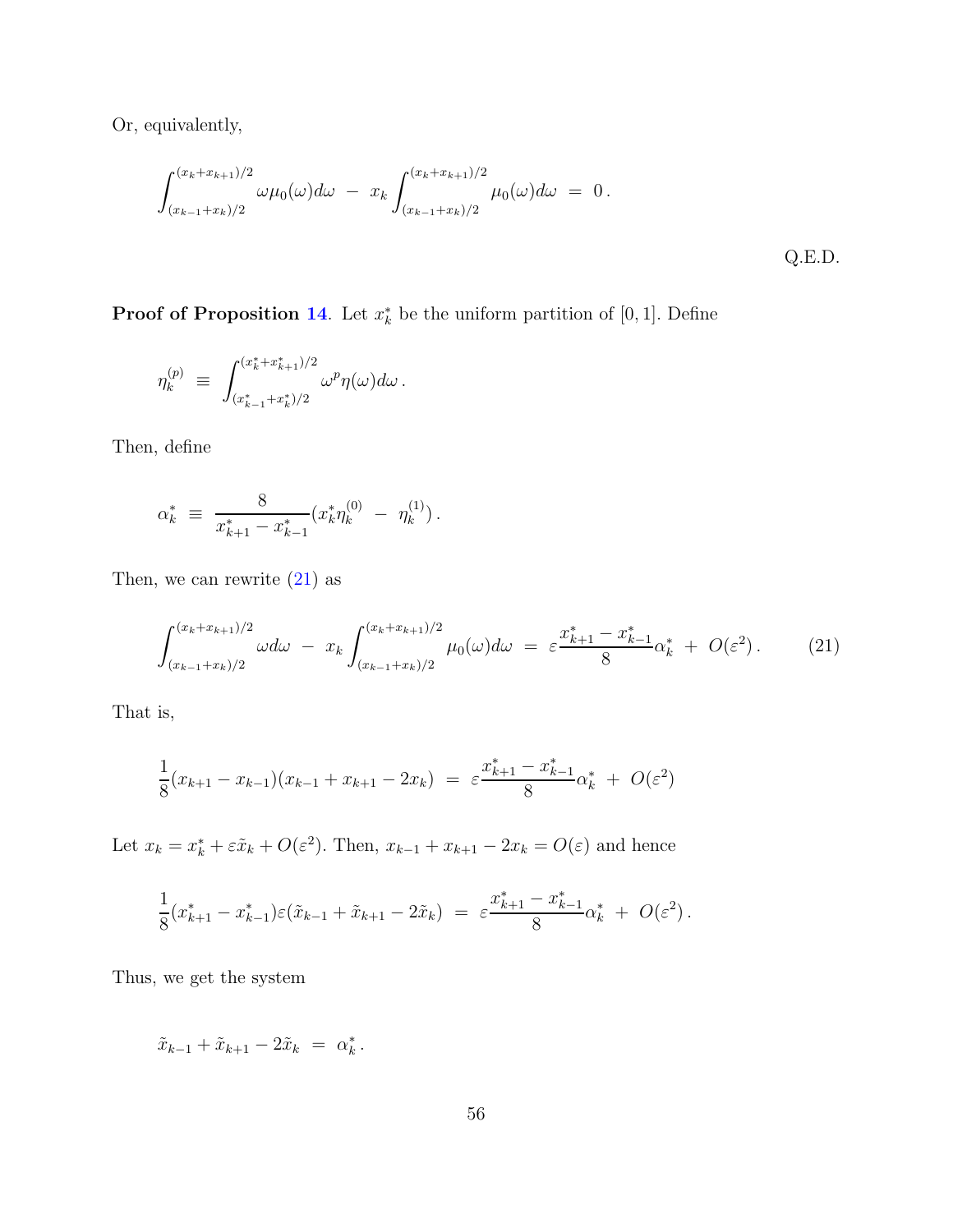Thus, the precision of the signal is determined by  $\alpha_k^*$ : if  $\alpha_k^* > 0$ , then the precision is locally increasing, and is decreasing otherwise. By direct calculation, if  $\eta$  is monotone increasing on the k'th interval then  $\alpha_k^*$  is negative. Otherwise, it is positive.

The solution to this system is given by

$$
\tilde{x}_k = k\tilde{x}_1 + \sum_{m=1}^{k-1} (k-m)\alpha_k^*,
$$
 Q.E.D.

Proof of Proposition [15](#page-32-0). Let us rewrite the system  $(11)$  as

$$
F(\mu_0(\cdot), \{x_k\}, \Lambda_2) = 0. \tag{22}
$$

Suppose first that all solutions  $\{x_k^1\}_{k=1}^K$  to [\(22\)](#page-56-0) are regular in the sense that  $\nabla_{\{x_k\}_{k=1}^K} F$  is non-degenerate and  $F(\mu_0(\cdot), \{x_k^1\}, \Lambda_2)$  is continuously differentiable in  $\Lambda_2$  at  $\Lambda_2 = 0$ . Under this assumption, the implicit function theorem immediately yields that all solutions to [\(11\)](#page-31-0) solve [\(13\)](#page-31-2) for sufficiently small  $\Lambda_2$ .

Suppose that the claim of the proposition is not correct. Then, there exists a sequence  $\Lambda_2(\ell) \to 0$  as  $\ell \to \infty$ , and solutions  $\{\tilde{x}_k^{\mathcal{V}}(\ell)\}_{k=1}^K$  with non-zero  $\tilde{x}_k^2(\ell)$  that solve [\(11\)](#page-31-0). By continuity, we can pick a sub-sequence that converges to a solution to [\(11\)](#page-31-0) with  $\Lambda_2 = 0$ , and the claim in the previous paragraph implies the required.

Finally, the Sard theorem implies that all solutions  $\{x_k^1\}_{k=1}^K$  to [\(22\)](#page-56-0) are regular for generic  $\mu_0(\omega)$  in the linear manifold defined by condition [14](#page-32-1) The proof is complete.

More generally, it is all about the fixed number  $K$ : distorting the rectangular structure introduces randomization into the partition. So, if we look a  $K$  on the essential part, then the gain cannot be offset, and hence it is better not to reveal anything about the non-essential part (all appealing to the sub-optimality of randomization).

<span id="page-56-0"></span>Q.E.D.